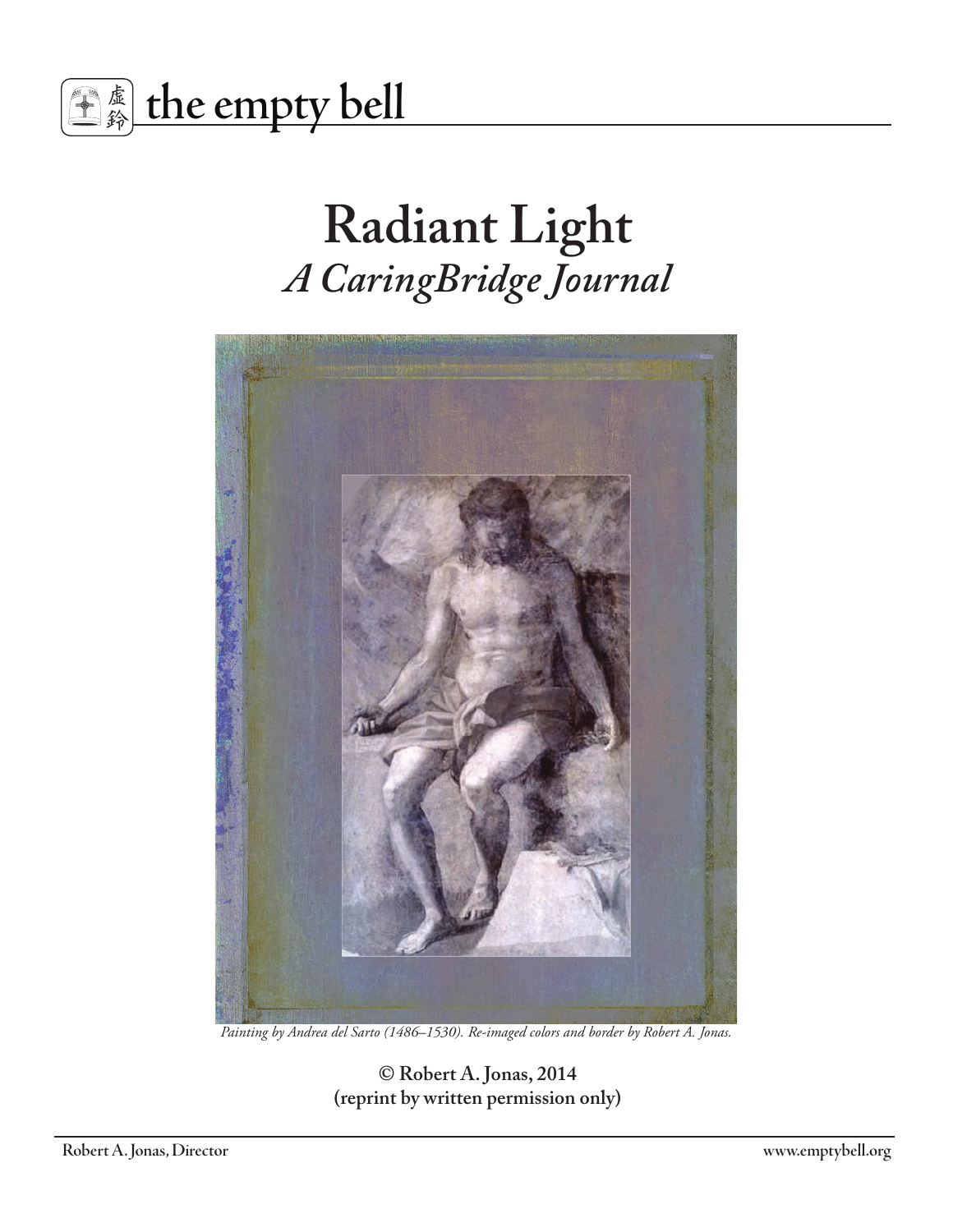# **First week of Radiant Light Therapy!**

*Mar 21, 2014* 

Margaret and I arrived just three days ago, and through the generosity of John Bulllitt and Jane Yudelman, we are within 20 minutes of the Dana Farber Cancer Institute. I receive my third dose of radiation this afternoon, and then we drive back to Northampton for the weekend.

 It's a total blessing for me to be here, in John and Jane's home. We're just a few blocks from Davis Square the the Red Line. This morning at dawn I took a walk--coffee at Starbucks, egg-and-sausage crepe at the little cafe across from the gym where we signed up and worked out yesterday.

 As I walked through the Square I talked with a few early morning workers and walkers, and I gradually realized that I don't know this place. I had inadvertently thought that I know what Cambridge is, what Somerville is,who you are, who I am, but then my heart and eyes opened to the reality that Iam a grateful sojourner in a strange land. Here, there are cows in the morning sky! (see attached) I'm not the same person who once lived in Cambridge, so the City I remember isn't this one, but it is.

 I see faces passing by, absorbed in their own lives, but I realize that while I don't know what anyone is actually experiencing, there is a kind of lightning strike of curiosity flashing through my body. I feel friendly toward everyone I see, interested in what each person is thinking and feeling, and open to the precious possibility of mutual affection. A deep, prayerful sense of creativity arises: if I don't know what is happeninghere, anything can happen, especially if the ground is sincere mutual regard and care, and love.

Well, this is just my first morning walk, so who knowswhat's next? I'm tremendously grateful to be here and to receive John and Jane's hospitality, and thankful that I am able to receive such expert and careful treatment at Dana Farber.

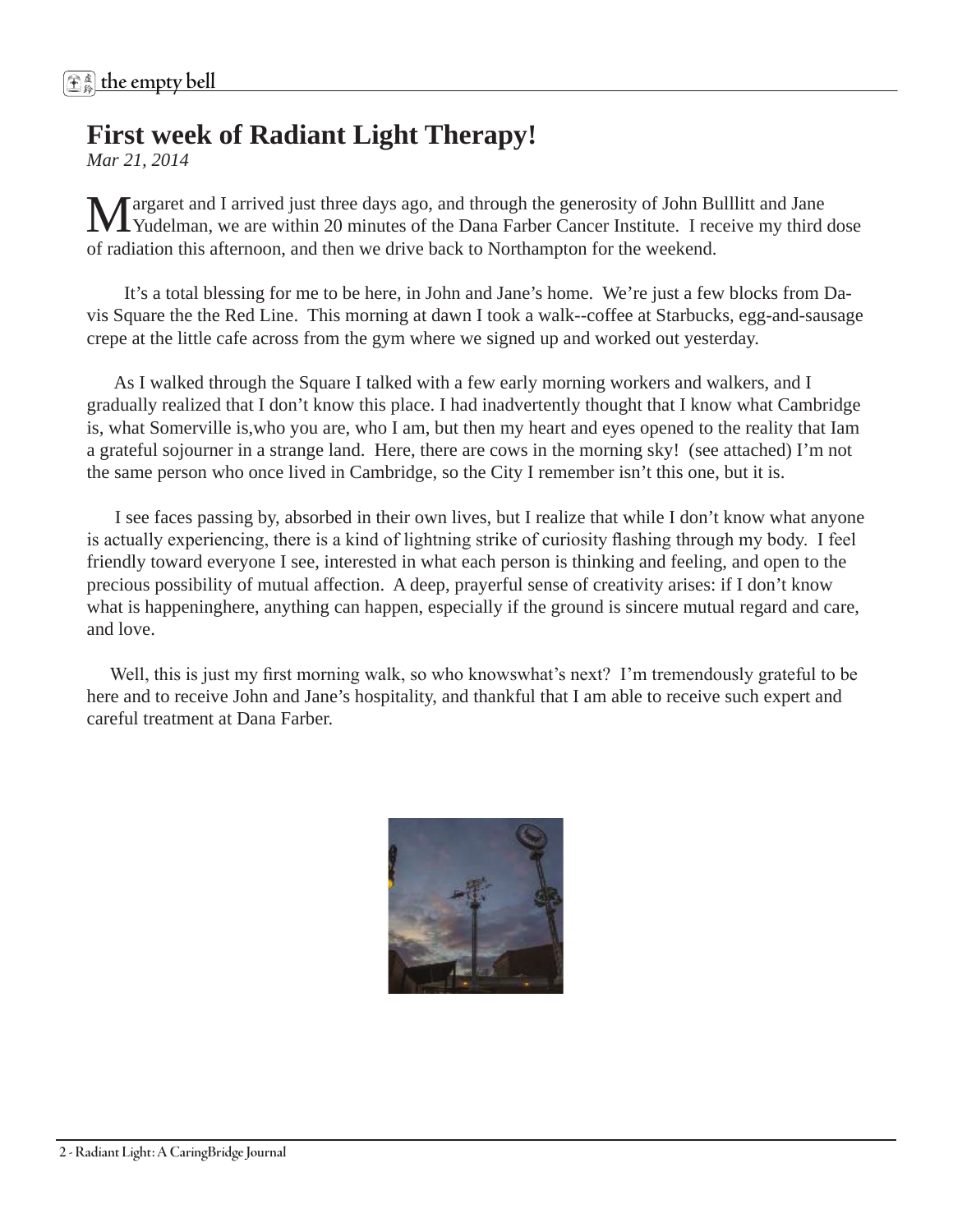# **Sunday, looking into Week #2**

*Mar 23, 2014* 

s of today, March 23, 2014, I have 39 more radiation treatments ahead of me at Dana Farber. The drill is to drive 30 minutes through Cambridge and Boston every weekday, and to be ready for the Table at 1:40 pm. There are four radiation rooms in the department, each one has its own oncology radiation team and each one is assigned a color. I m with the Blue team. I scan myself in and wait in a room with a big screen TV that often features Judge Judy who is dealing with people who have misunderstood and hurt one another. I see that many people are rapt with the stories, and I wonder what they are hearing and seeing.

 I bring my iPad and am currently reading, Paul Fleischman's "Wonder: When and Why the World Appears Radiant." I had lunch with Paul a few weeks ago, right after my diagnosis, so our sharing was intense. We traded PSA (prostate specific antigen) stories and theories and reflected on how one can stay in touch with one's soul in medical environments. Paul is a Jewish-Buddhist psychiatrist who wonders about the deep source of wonder within the cosmos and within our bodies. He helps me to realize that I am bringing wonderment to each of my radiation treatments. This medical environment can shape people to itself, to the diagnoses, prescriptions, predictions, and protocols of a materialistic, merely biological approach to being human. But in the waiting room, I sense the fears, hopes, discouragements, pleas, and prayers of the patients who are wondering how to live now, now that they have received the clear message that this life isn't forever. I'm beginning to meet men with prostate cancer, and we share stories about our Gleason scores and the likelihood of survival. We talk about side effects, doctors, and the indignities and blessings of our treatment which focuses on our entire pelvic area.

 In the doctor's office and on the Blue Table, there is no privacy. Young men and women dance slowly around each other, talking quietly in the anteroom in front of a whole wall of TV monitors featuring x-ray images and text read-outs being transmitted from the Table which is in the next room. Before we are led through this anteroom we must put on pajama bottoms or sweatpants so that they can be easily pulled down to the pubic bone while we lie on the Table. I wear my green Green Bay Packer sweatpants, probably an unconscious effort to assert my essential manhood in the vicinity of that fear which all men in my situation must face, that the prostate defines our sense of gender, power and integrity as men.

 Radiation treatments for men include this scene: a large room of mechanical devices, in the center of which is a long table covered with a white sheet. You lie down while four men and women move silently and efficiently around you, lining up your body and especially your pubic bone, with the very center of the Table. Above you is a cross--with equal horizontal and vertical lengths--cut into the ceiling straight above you. There is a red laser light shining from deep within the cross. When they have you all straightened out and when all the markers show that your body is perfectly aligned to receive radiation in exactly the right places, everyone leaves the room. And then, for the next twenty minutes, a huge cream-colored hard plastic and metal machine with three gracefully sculpted six-foot long arms that end in laser eyes, rotates around your body. Occasionally there is a clunking sound as the radiation is turned on and off. A red light on the wall to the red glows read when the radiation is on. One feels nothing, but the imagination is free to wonder what is happening. The radiation doesn't stop at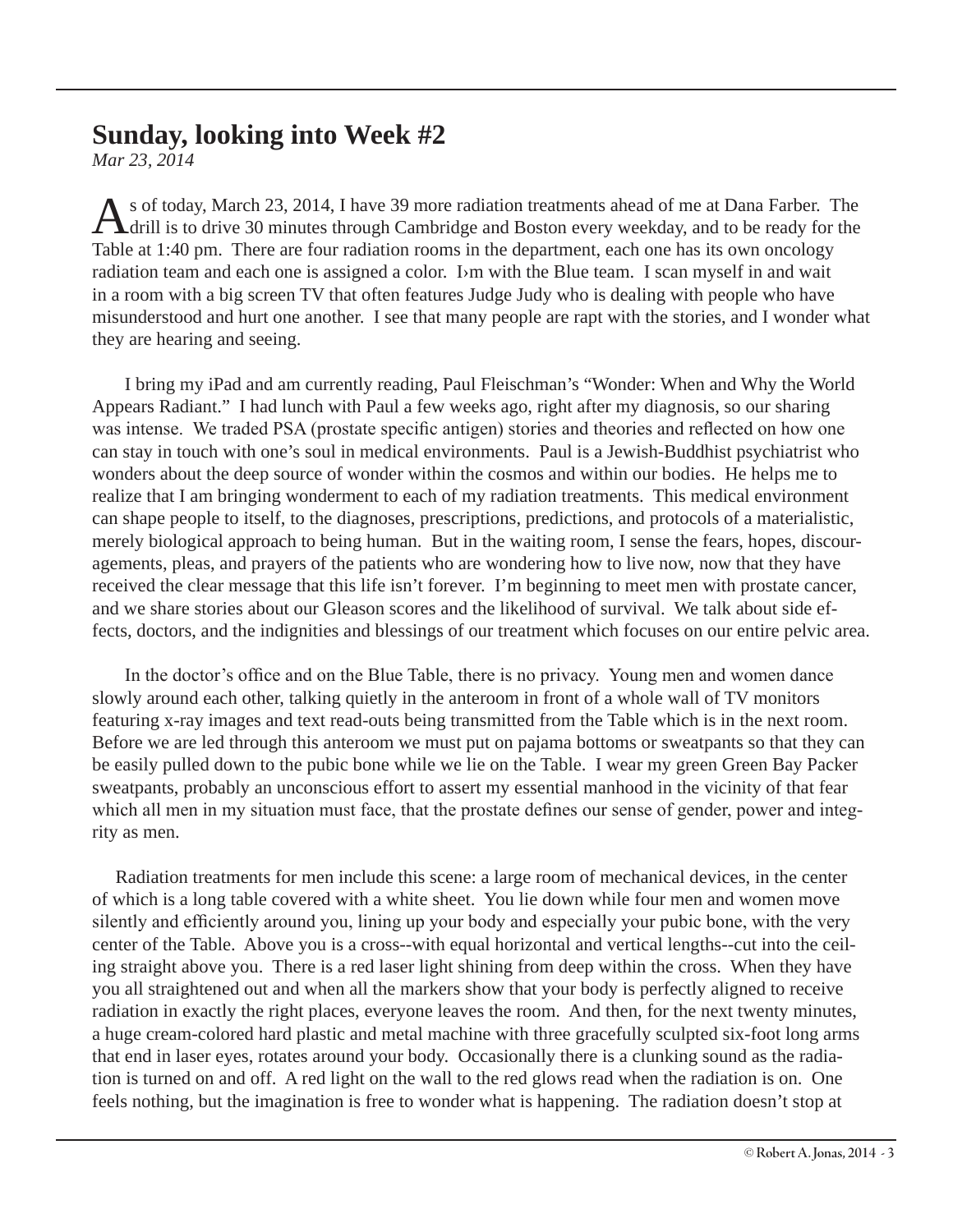the prostate but goes straight through all the surrounding tissue. One is keenly aware that we are at the mercy of the doctors and medical technicians who have taken pains to make sure that the radiation doesn't hurt the urethra, colon, bladder or other bodily tissues surrounding the prostate. But it will hurt these other living cells and one hopes, not too much. (Radiation like this can cause bladder cancer, colon damage, incontinence and impotence).

 But this is only what's happening on the outside, and this is what every prostate cancer man who undergoes radiation at Dana Farber must endure. Inwardly, men are dealing with this in different ways. Some get hopeless or depressed. Some complain. Some are in denial. Some still can't believe this is happening. Some are terrified. I've been through some of these feelings and thoughts, but for me it's been a really intense spiritual journey. For me, the first week has been like a dynamic living poem that flows with terror, grief, joy and beauty. I've been blessed with a wife who loves me so tenderly, with a warrior-like determination to love me better every day. My challenge has been to receive the love she offers me. I've also been blessed from the Christian and Buddhist traditions with stories, disciplines and tips about how to face pain, suffering, limitations and mortality without simply freaking out.

 Who knows what's ahead, but in the first week, the Blue Table and the red laser cross shining down on me have been a temple of the Lord. The Table has been an altar of love, and the radiation has been burning away everything within me that is not love.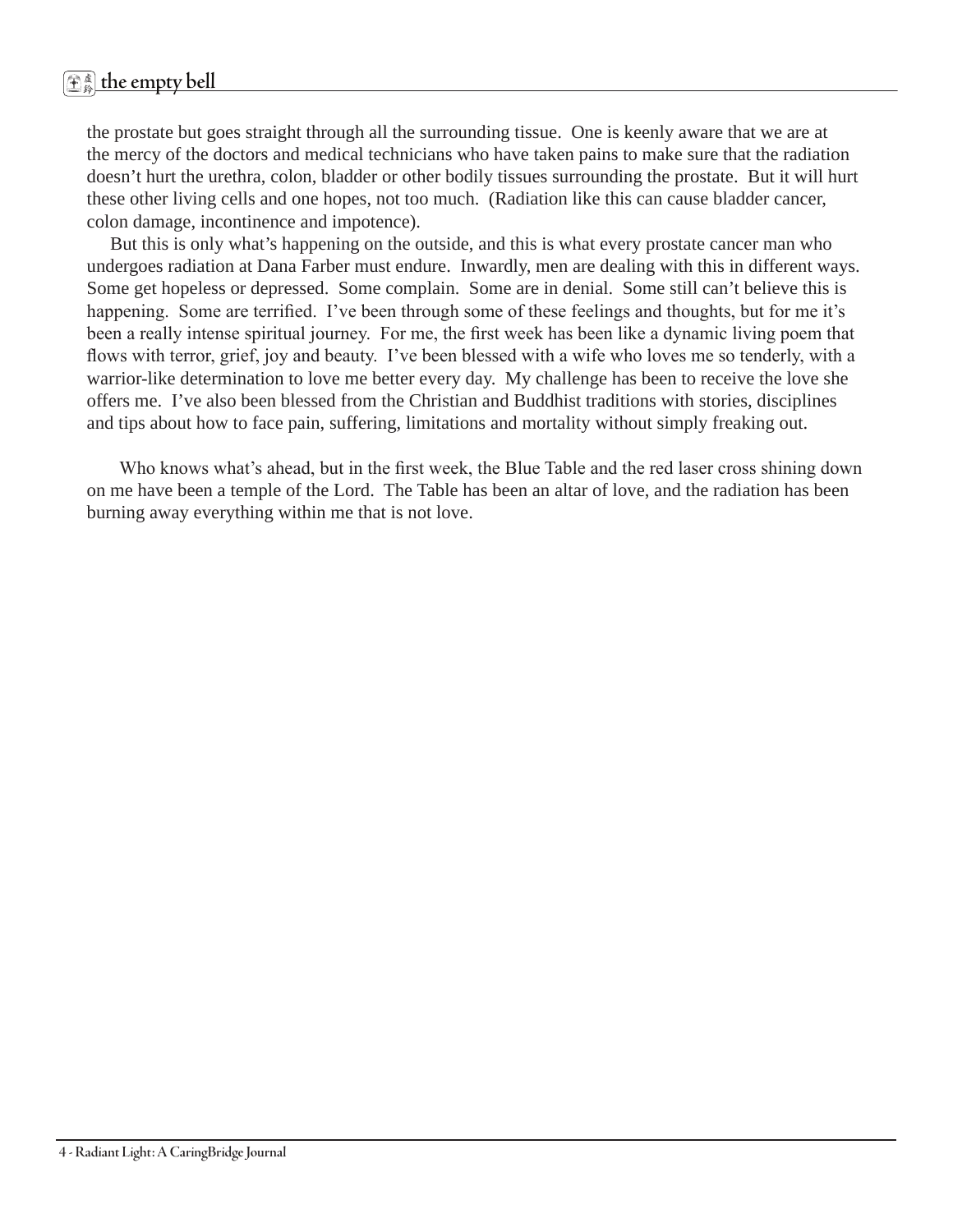# **Week #2 eagles & lasers**

*Friday, March 28, 2014*

After today I have 33 more treatments to go. The most anxiety- provoking thing for me is driving through Cambridge/Boston traffic every day. The hectic pace is aggressive and impersonal, and I quickly adapt. I zip among the striving automobiles and inwardly work with complaint, blame, anger and irritation. When I get out of the car and walk through the whooshing sliding doors of the busy hospital, I am calm again.

 Take elevator down two floors to the radiation oncology department, check in, and walk through another sliding glass door to the changing room. Take off pants and slip into light blue hospital pajamas. Sit in a long rectangular waiting room lined with chairs, and wait for my name to be called. So far my daily appointments have run fifteen minutes to an hour behind schedule. I check email on my iPad.

 All kinds of things can disrupt the schedule. One of the machines goes down, patients arrive late, or, as happened a few days ago, the staff can't find the source of a strange odor in the radiation room. Radiation technicians waited outside and then entered the treatment room between patients, trying to scout out the source of the smell.

 Margaret says that each fifteen-minute treatment is like a treasure in the field, a small jewel surrounded by wider and wider concentric circles of time. The daily round-trip to Boston from our place in Cambridge can take all afternoon. I'm retired,and this reminds me of what it's like to have a job. It's stressful, and the job becomes your life.

 If other people are in the waiting room, we sometimes talk. Yesterday at 1 p.m. a woman a few chairs down was crying. A nurse came by, stood next to her and stroked her back. She asked, "Is there anything I can do for you? Do you want to come into the next room and sit with me?" The woman spoke breathlessly through her tears, "I just want to get out of here. I've been here since 8:30 this morning, and things keep breaking and people are late. I just want to go home." The other day I met a Harvard-trained lawyer being treated for prostate cancer. He told me that his wife has advanced-stage breast cancer. She will die before he does. He looked so sad. We exchanged cards, and now, an email.

 Each day when I am called, I walk into the anteroom of the Blue Table. All the technicians are young and wear white uniforms. Behind them, three walls are covered in TV screens, blinking LED's, digital read-outs and keyboards. One woman turns to smile and say hello; she is very pregnant, with twins. She tells me that she is due in two weeks and will have a Caesarean. We walk down a twentyfoot long hallway. On the walls are photographs of Rocky Mountain alpine fields, all of them lit from behind by invisible sources of light. As I walk into the Blue Table room, two or three young white-clad operators greet me, "Hi, Robert. How are you today?" I try to be honest and creative in my answers. Every day is the same, but completely different, just as my life before and after diagnosis is the same and yet completely different.

I lie down on the long table, which is covered with a white sheet. I pull down the waistband of my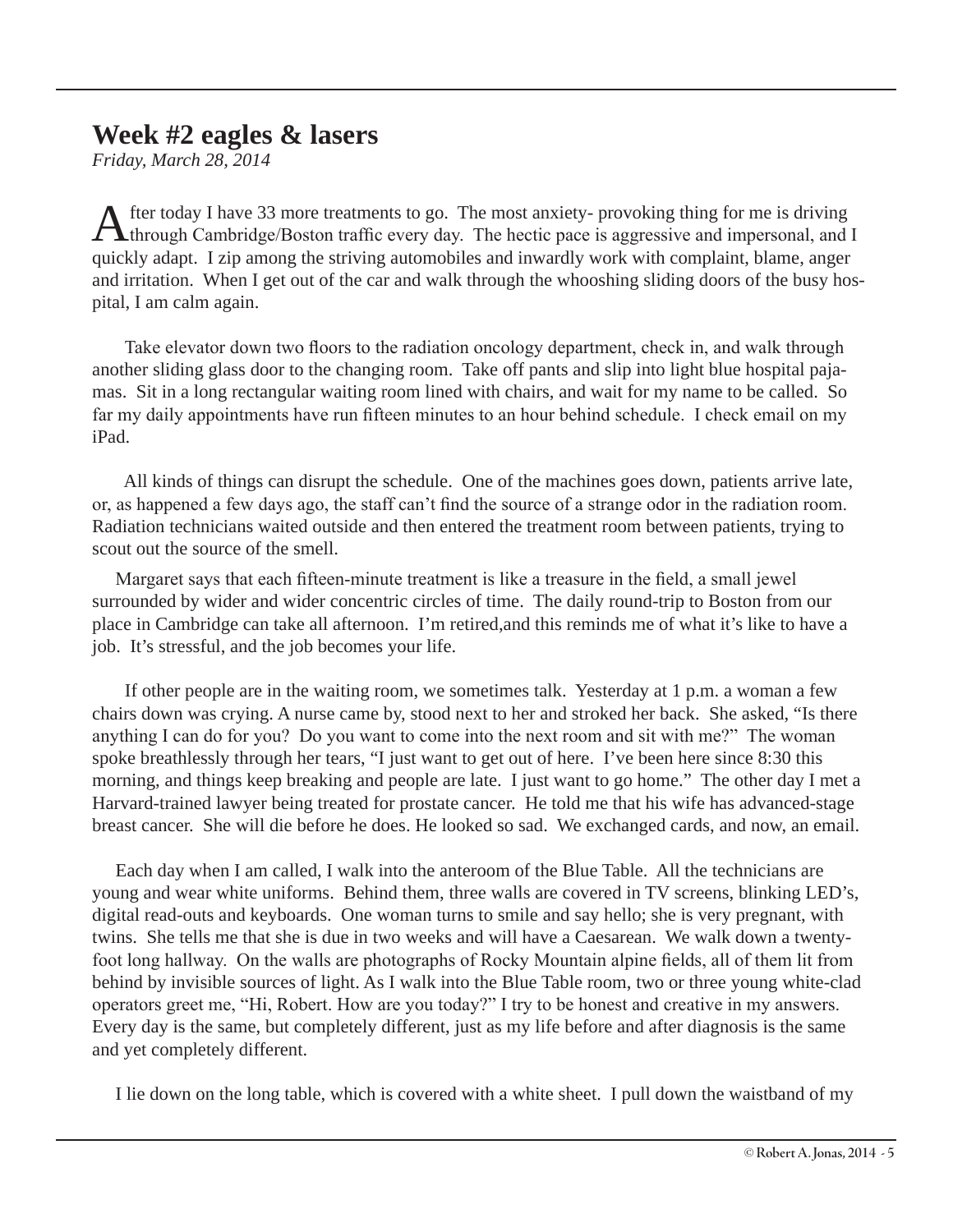blue pajamas to my pubic hairs so that the operators, a young man or woman on each side of me (at hip level) can put their faces over my lower belly, searching for the small tattoo that has been implanted just above my pubic bone. They push and pull my hips and the white sheet, so that the tattoo is aligned precisely with their laser lights. My prostate is the landing strip, and the radiant eagles that streak out of the huge machine above and around me must land at the exact same spot every day, soaring through a dense fog of physical, bureaucratic, technical, financial and all-too-human challenges and uncertainties. I want the technicians to be precise. My life depends on it.

 After I am arranged properly on the table, someone might say, "All set, Robert, we'll see you in a few minutes." Then everyone leaves and I lie in the dimly lit room, looking up at the suspended ceiling as yoga music is piped in. I asked for yoga music from Pandora radio, for the long smooth chords of synthesizers, flutes and harps, because this music lengthens the chords in my body and in my soul. I can pray with this music.

 Every day I am surprised when it happens: the room becomes a sacred place, a temple of healing. I never decide that I want this to happen. I just give myself to the moment, and something beyond me happens. I lie still and I hear a *clunk-clunk-clunk* to my left,somewhere near the hallway where everyone left this room. Then there is a louder, single *clunk,* and a large rectangular light-box that says "X-Ray In Use" glows red on the wall to my right. A buzzing sound permeates the room as the light glows. Then the light and buzz stop, and I lie in silence. This sequence happens nine times in fifteen minutes, with no other sound between the clunks, buzzes and lights except the steady background of quiet music. Twice during this sequence someone comes quietly into the room, reaches under the table and pulls out an X-ray sensitive plate. The person leaves without a word.

 Then more silence, followed by the buzz-and-glow that indicate that beams of carefully calibrated X-rays are diving deep into my body, looking for their prey. Their talons will strike the backs of teeming,oblivious cancer cells, and kill them. I'm not making this up. This is as near as I can figure out what's happening. I know that these X-ray eagles are sent through machines that are constructed by some of the brightest left-brain scientists and technicians on the planet. I know that they are probably not that into the language of metaphor and meaning, and yet, it is all something holy to me.

 I am trusting these people with my whole body. I am here, all of me is here, and I am willing to let this drama play out within me. I feel as if I am inside the world of J.R. Tolkien's *Lord of the Rings*, being buffeted by huge forces of good and evil, and calmly witnessing and participating in the final battle for life, and for goodness. My body and soul are the battlefield.

 Almost every time I've been on the Blue Table I have cried. Tears stream down my cheeks and drip onto my ears, and I feel as if I am doing nothing. I am being held up by a power that is beyond me and greater than the technical powers that constructed and operate these machines. That small cross that is cut into the suspended ceiling above me is there every time, and at the end of each arm of the cross a tiny red laser light shines down on me. Yesterday, as I lay on the Blue Table, I found myself repeating this mantra through my tears, "Burn away everything that is not love, burn away everything that is not love, burn away everything that is not love."

**6 - Radiant Light: A CaringBridge Journal**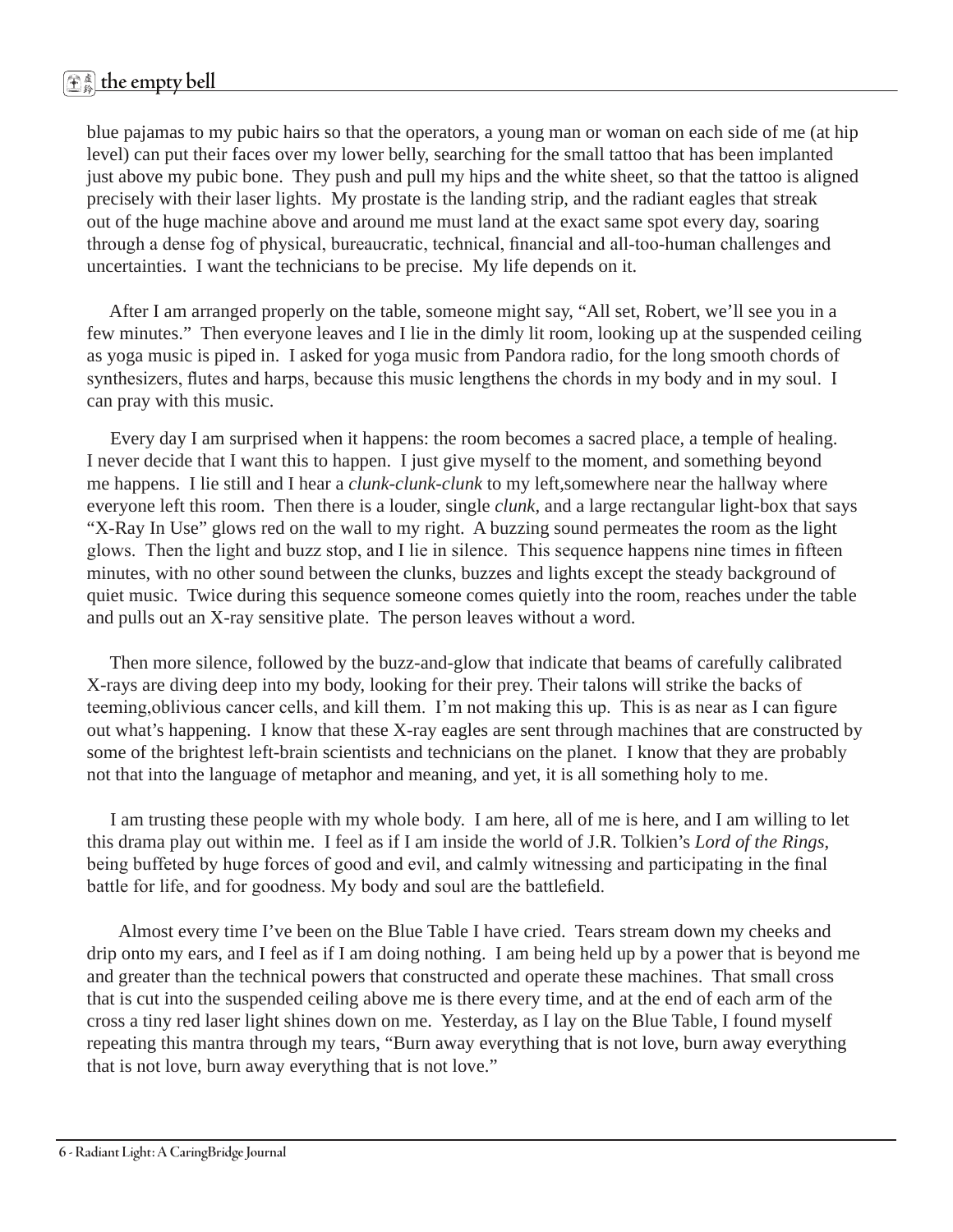# **Birds of Prayer**

*Wednesday, April 2, 2014*

This is the third week that I have driven from north Cambridge to Dana Farber Cancer Institute for my daily radiation treatments. My radiation oncologist is a woman who is crackerjack smart and totally focused. She will do her best, she says, and she wants my health related behaviors, such as diet, to be "pristine." I can get into pristine. It taps my Roman Catholic training as a Third Order Carmelite, to commit myself to "poverty, chastity and obedience." Fortunately, I had a few wonderful Catholic priest friends who reminded me that one Latin root of obedience means "to listen." I always liked this better than the translation "to submit to authority." So, when I walk through those automated sliding doors into the anteroom of the Blue Table, I am listening. For what? For who?

 I can say glibly that I'm listening for God. But what does this name refer to? Only the Judeo-Christian conception of God? But even Jews and Christians will say that no human conception of God is God. So, I have to say that I don't know what I'm listening for. All I know is that I'm not totally tuning into the medical frequencies that have constructed this huge, complex, dynamic and quite beautiful Cancer Institute. I am listening for that place where all frequencies--including the x-rays- come from. Being raised as a Christian I learned to trust the deep truth of the Genesis story, that we are created in the "image and likeness" of ultimate reality, the Creator. So, I trust that the source of all frequencies is within me, in my own mind and heart. I'm not sure what the neuro-science geeks would think about this, but I don't care. I stand at the brink of life and death, and ultimate meaning. Who cares what others think? Why am I here, and why is there something rather than nothing? Nobody really knows, and I've always loved Rainer Maria Rilke's declaration, that the question is more important than the answer. I had seen an eagle's swooping presence in the red laser beams that guide the radiation to my prostate. Sobering, terrifying, beautiful and transcendent.

 On Monday night Margaret and I had dinner with an old Cambridge friend, a psychologist who preceded me at Dartmouth and at Harvard's developmental psychology program. We met at the Changsho Restaurant on Mass Ave. Rich's wife told the story of how she and Rich met. She said, "I saw something in his eyes that captivated me, eyes embraced by the lovely crow's feet skin wrinkles around his eyes." Antra and Rich fell in love. As I listened to this story I felt intuitively that Rich had received these crow's feet on his face because his spirit is so naturally joyful and his smile is so broad that it lifts his whole face into a precious light, a light that has wings, and one that is rarely seen at Harvard. Cambridge is the intellectual capital of the world, and so we marveled that all four of us at this table survived Harvard and still wonder about ultimate questions that transcend reason.

 Antra spoke about how relationship is the ground of love and becoming, and I whooped in agreement! Yes, relationship is the *Holy Between* where humanity, creation and divinity meet. I shared the image of a painting that I have behind my studio computer in Northampton, one that I bought from a Tlingit artist on Vancouver Island years ago. It features a man/eagle, whose face is man on the right and eagle on the left. Behind him is a dark British Columbian forest, standing silently beneath a full moon. The four of us shared this vision, that if humans are to survive the current devastation of nature, we must morph into one another and morph into the living presence of other creatures. We are all just who we are, in particular, and as we become more and more who we are, we are becoming each other :-)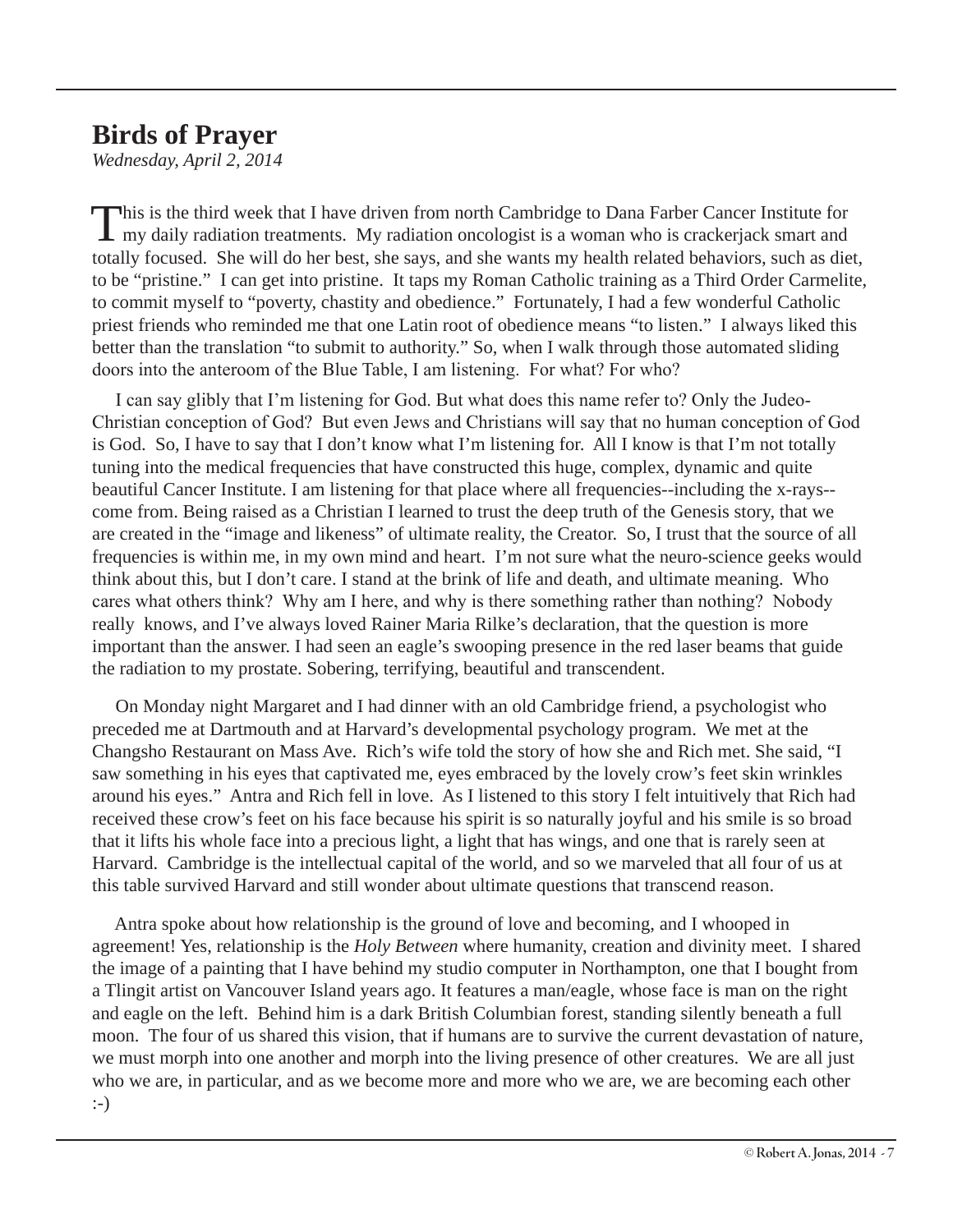# 虚 <sup>鈴</sup> **the empty bell**

 Rich's eyes beamed love as he shared the story of how he wrote the "Birds of Prayer" poem for me and posted it on my Caring Bridge Journal. I was close to tears, that a friend would share such love. My diagnosis has rendered me transparent to goodness, and I sense such a wealth of goodness in Rich and Antra. I listen to them from the heart and I let myself be changed by their presence. Rich's poem suggests that birds of prayer are eternal beings who have a mission to comfort those in need, those who are suffering in the shadow of death. Birds bring prayer and *are* prayer. The poem says that they will teach me. I am listening.

 The next morning I awoke at 5:30 in the midst of a dream. I was standing at dusk in someone's expansive green garden. Six oversized crows played among the emerging flowers and grasses with their feet dancing in the air. They could fly, but they were having fun on the ground. These crows were about half as large as a person and they rolled over each other laughing. I understood what they were saying, not in English, but in my heart. The whole scene blossomed with gaiety, safety, joy and humor. I looked down and saw a huge crow reclining before me with her wings playfully outstretched. She was swaying slightly above the grass, as if dancing on air without beating her wings. She smiled at me, a beautiful crow's smile,and said "Hi, my name is Theodore." I felt invited to join her crow family in play.

 I awoke with tears of love in my eyes. Later, another friend said, "Yes, this makes sense. 'Theo Adore,' 'Theo Adore,' 'Theo Adore,' the adoration of the Divine.

 I get triggered by Boston traffic and momentarily lose my cool, but something great is happening within me, and among us, as I am challenged with this announcement of my--and our--mortality. Realizing our finitude is the occasion for love, for play and for gratitude. And I am so grateful.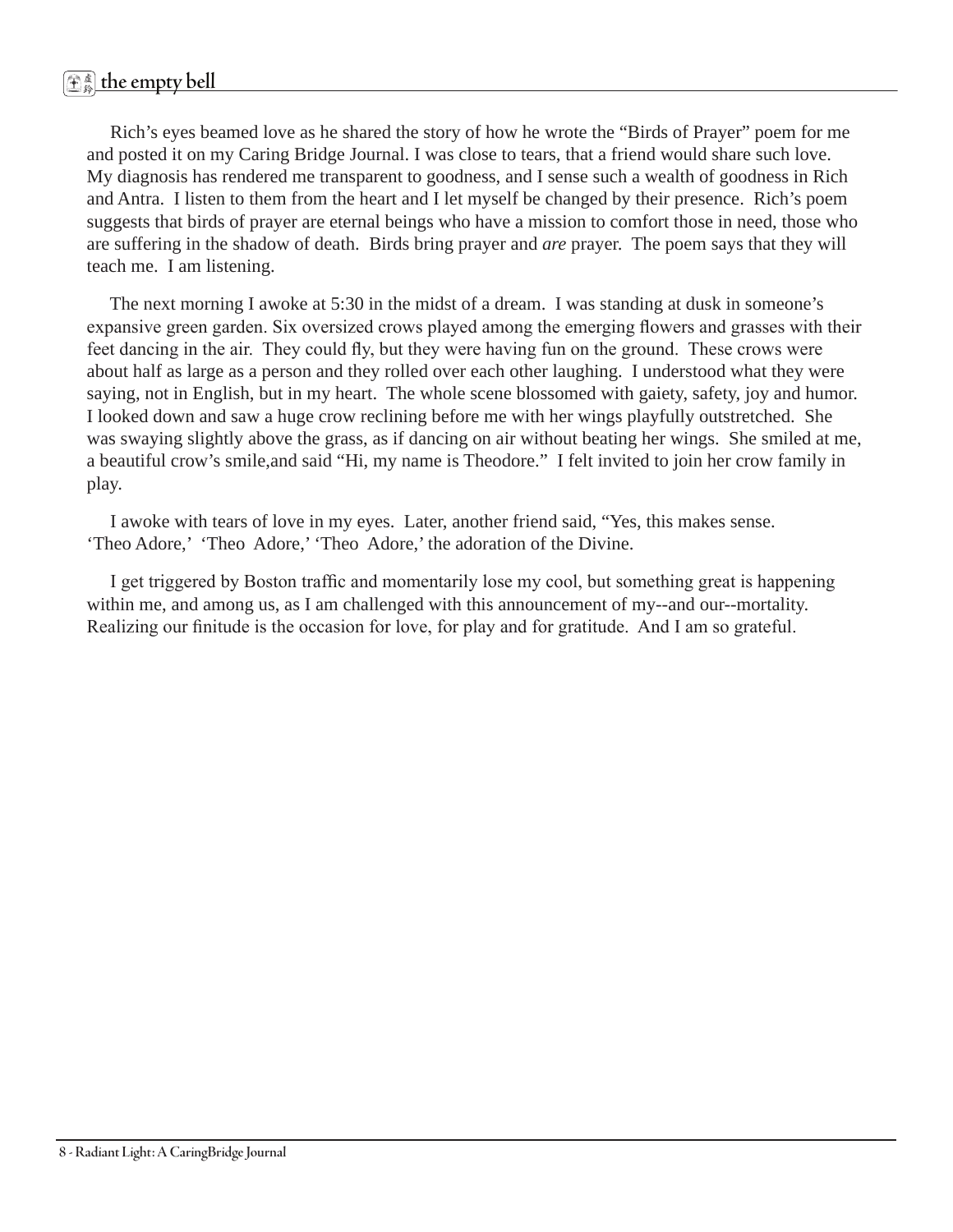# **Becoming Transparent: the upside and downside**

*Wednesday, April 9, 2014*

It's gradually sinking in that whatever the new "normal" is, I'll never know. Every day I make this trip across Cambridge and Boston through the most aggressive traffic. A few drivers are lost or lack trip across Cambridge and Boston through the most aggressive traffic. A few drivers are lost or lack good spatial intelligence, tying up traffic for blocks, and even more drivers are swooping back and forth across lanes, quickly and skillfully pressing their right feet back and forth from accelerator to brake, trying to minimize their time on the road. I have sometimes been one of the latter, and I'm having flashbacks on the road, remembering why I had to move away from Boston in 2004. This speed and the multiplication of instant decision-making in the impersonal world of traffic was killing me.

 And it's almost killing me again. I am hungry to return to the Pioneer Valley of western Massachusetts. But here I am, and I have vowed to breathe through my feet as I drive to my appointments. How can I synch the resting heartbeat that pulses through my ankles with the traffic that speeds in and around scores of traffic lights, pedestrians,work crews, and bicyclists? I realize that I can't change my engrained behavior by sheer will, so I pray and seek help. I met with an acupuncturist yesterday in Cambridge, Bill M., a good man who treated me twelve years ago for neck strain because I was holding my shakuhachi at the wrong angle for years. I instantly recognized his kind face and he said he remembered me, and in fact, he said, "you gave me one of your CD's and I still play it." I believed his smile.

 After Bill had diagnosed me with his deft reading of my pulses and the wrists and ankles he said that I was suffering from a blockage that comes from trying to "exceed your limits." So true! Whether I die of this cancer or not, I have become increasingly aware of the preciousness and brevity of this life, so I dive into every moment as if it will be my last chance to protect the environment, to produce helpful and inspiring documentaries and music, to lead sacred retreats that lessen the suffering of others, or to share the wisdom I've received from my Christian and Buddhist mentors. Too often, I have considered driving as a waste of my time. This is probably what the AA folks call «stinking thinking.»

 So, there is this resting beat in my ankles. I can feel it as I type these words, drive this car, attend this Eucharist, lead this retreat, shop, meditate, argue with a right-wing Christian in an email, raise funds to save farmland, lie on the Blue Table receiving radiation, or stand on the street talking to a homeless person. Beat-a-beat-a-beat-a-beat-a-beat-a-beat-a-beat-a-beat-a-beat-a-beat-a-beat-a-beata-beat this one precious life in concert with all the other beat-a-beats living this temporary, fragile life around me.

 As I surrender to this eight week process of daily radiation I am being stripped of everything that I've taken to be ordinary and normal. It seems as if all my previous conditioning about who I am is being torn away, burned off. As if I am becoming transparent to the world around me. My defenses won't hold up here and I have nothing to prove and nothing to show for it. I'm becoming so sensitive that I can barely stand to see the aggressive hurtful impulses in myself or others. A couple days ago I heard a friend on email being contemptuous, sarcastic and dismissive of someone and I could barely stand it. I wanted to shout, "Stop it Stop it, you're killing yourself and others." Kindness is a healing bandage and I am becoming slowly covered with Bandaids. Pretty soon, no one will see me. They'll just see a pile of bandages in the form of a person walking down the street.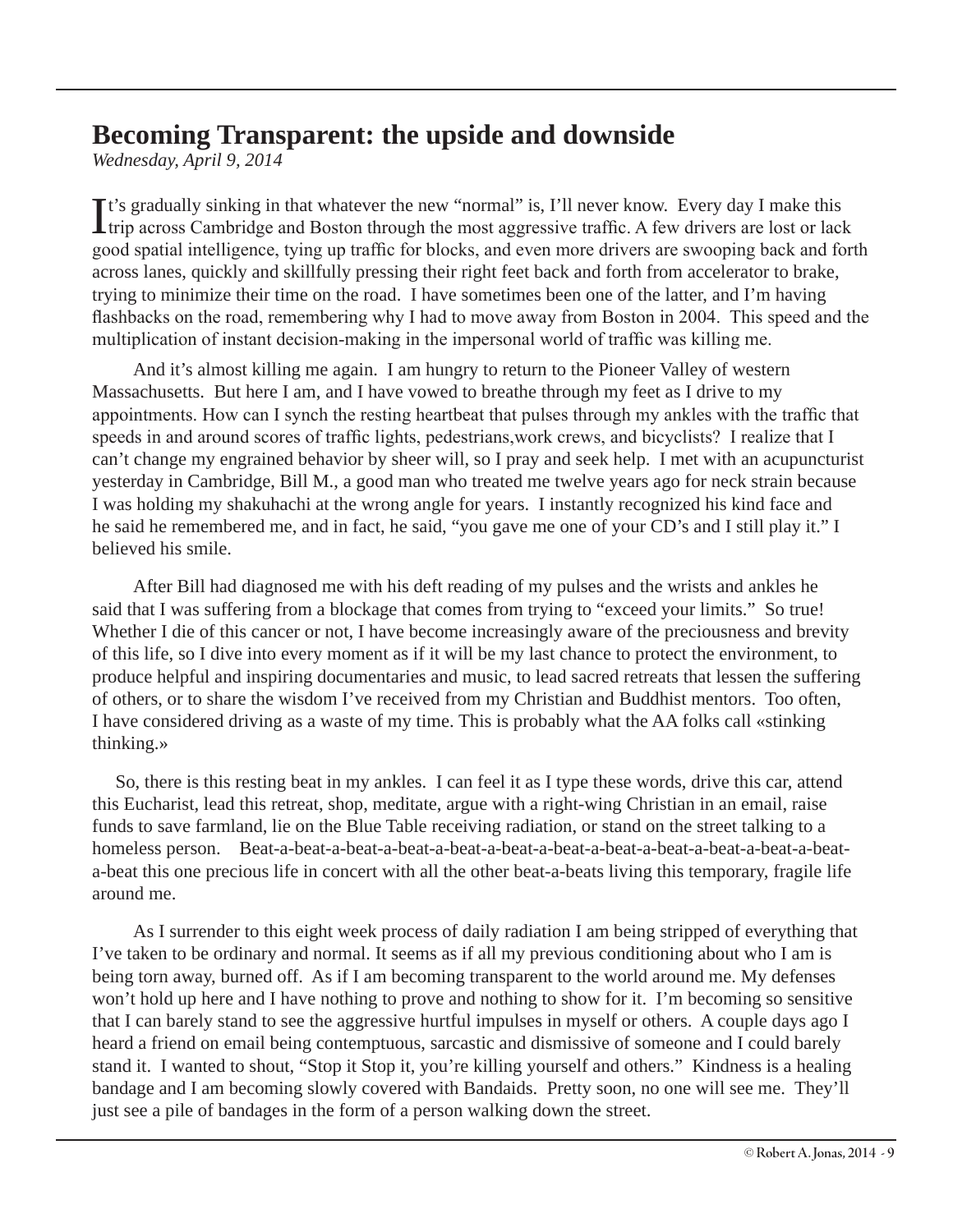# **Die Before I Die**

*Apr 15, 2014*

Feeling trapped and exhausted. I'm inside metropolitan Boston, but I can't go anywhere because<br>I'm too tired. I lie down and, from the bed, call a new friend, a retired priest named George who has a cancer that is as aggressive as mine--Gleason 8-10. He says that the Lupron has wiped him out. Radiation was O.K., but the Lupron, jeesh. He used to exercise every other day--walking up to eight miles a day--but now he can hardly get himself out the door. No libido, plus the expected fatigue got worse and worse, and now he's on anti-depressants. My legs feel like lead, but I don't care. I'm making them work. My priest friend says, "The Lupron destroys your testosterone, and it's not only your sexuality that dissolves; it's your overall energy and your joy." Yikes! After I finished this phone call I felt so heavy that I lay down on the couch to ponder my situation.

I had told George that I didn't feel depressed, but after hanging up I felt bad, and I remembered that I have this problem about boundaries. Sometimes I empathize so much that I jump overboard into the roiling sea with the person drowning, and then there's no one on the boat to help us. So I am careful to clear my mind and heart, and to pray for George before I move on. It's 4pm and I think about going out, but my body is heavy and I'd rather do nothing at all.

 Generally I work out at the local health club every other day, but lately I have had to will myself out the door. I can no longer depend on my built-in hormones to propel me through the day. My energy must come from another source--raw will. I am actively cultivating an inner voice, so that when health club day arrives, the voice says, "How you feel or what you think about this doesn't matter. Get your butt out the door." I put on my workout gear without thinking, and then jog several blocks to the club. I jump onto an elliptical machine and try to get my heart rate up to 120 bpm for as long as possible. For thirty or forty minutes I pump my legs like crazy, relax my body to help my breath circulate freely, and declare that this is how I will push myself through my haze of passivity and lethargy!

One recent late afternoon I put my camera in a backpack, along with my shakuhachi flute, walked to Davis Square and took the T out to the Aquarium stop on the Boston Harbor. It was 5 pm and so I bought a ticket for the 6 o'clock sunset cruise. While I waited, I took pictures of the harbor seals trapped in a fifty-foot-long glass aquarium. About six of them swooped past the street level windows over and over. As they passed me, our eyes met for an instant and I thought of the Rilke poem about a panther he saw in a zoo.

From seeing the bars, his seeing is so exhausted that it no longer holds anything anymore. To him the world is bars, a hundred thousand bars, and behind the bars, nothing. The lithe swinging of that rhythmical easy stride which circles down to the tiniest hub is like a dance of energy around a point in which a great will stands stunned and numb. Only at times the curtains of the pupil rise without a sound. . .then a shape enters, slips through the tightened silence of the shoulders, reaches the heart, and dies.

--RainerMaria Rilke (tr. Robert Bly)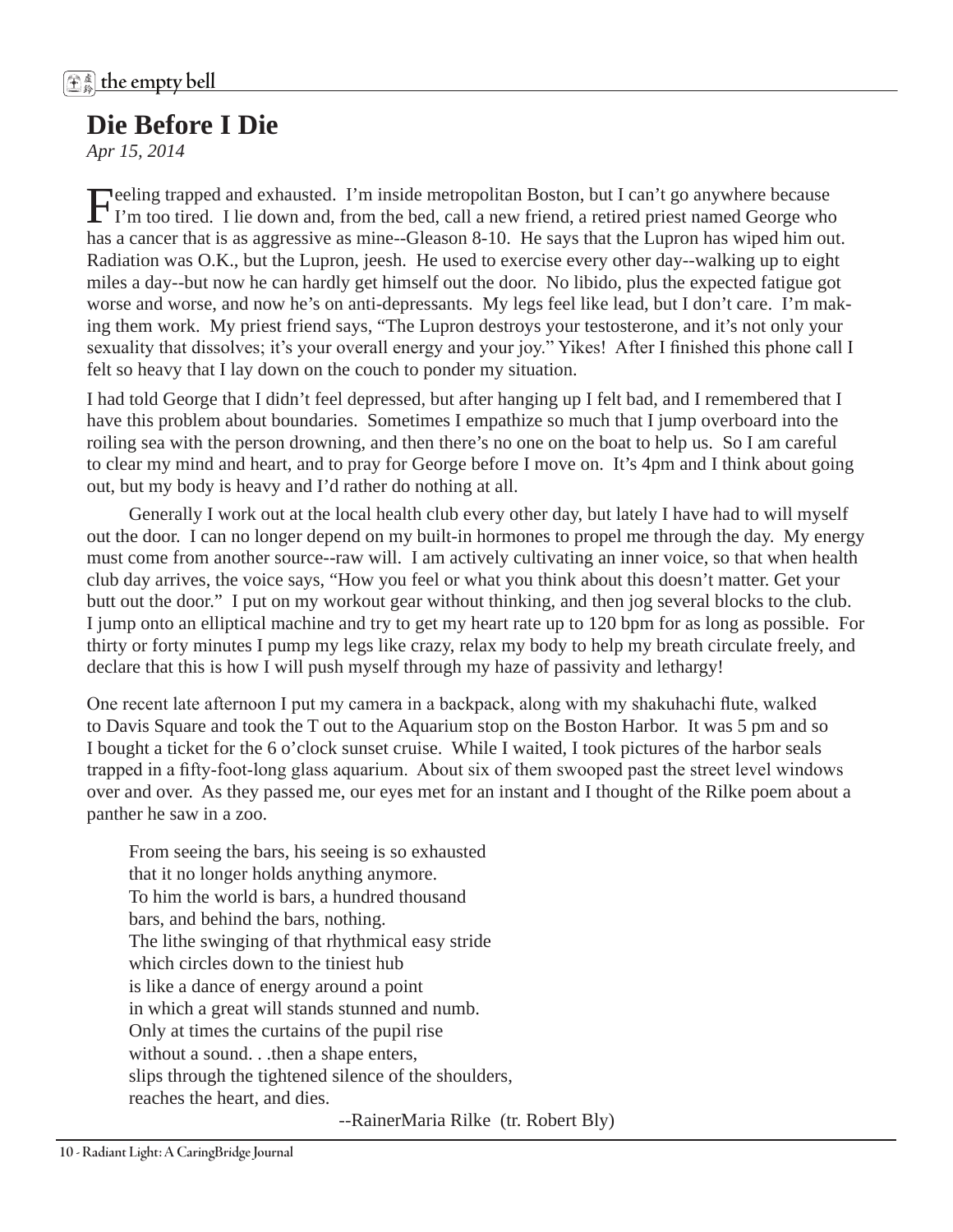I thought to the seal, "I'm so sorry that these conditions have given you this horrible case of OCD (obsessive compulsive disorder), swimming this same pathway, day after day." I decided to enlarge a photo of one cute seal and pray for her release. I wondered if the people standing at the windows and watching the seals were somehow trapped, too. I know what it's like to feel trapped. I am trapped inside a male body without testosterone. What's a man without testosterone? I live out this question, accompanied by the hot flashes caused by the hormone therapy.

 When it came time to board the boat, I looked across the docks and spotted two busloads of shouting, screaming teenagers beginning to line up for the same tour. OMG, I thought, I can't bear their frenzied cries. I may need to jump ship and swim to shore. So I went back to the booth and got a refund for my ticket. Improvising,I caught a cab and said, "Take me to the Episcopal Cathedral on Park Street."

Margaret once preached a series of Good Friday sermons there , and I played the shakuhachi at the service. I got out at the Park Street stop, saw a few homeless people enter the Cathedral, and walked in the twelve-foot-high doors. The church was dark and the pews almost empty, but the lights were on at the altar, where about 25 people--mostly twenty-somethings--were standing in a circle and singing Taizé chants. I walked down the aisle, stepped into the circle, and joined in the singing and praying. When they got to the Lord's Prayer, I got stuck on the phrase, Thy will be done. Where is the boundary between God's will and my own? Is my will my own?

When the service ended I went up to thank the musicians, who had been laying down a blues beat during most of the service with electric guitar and bass, djumbe drums and synthesizer. I unwrapped my shakuhachi, looked into the faces of the band and said "C minor?" They smiled and nodded. I began playing runs of Cm notes and soon the keyboard and drummer joined in. Within a few minutes the three of us were lost in the music. I thought to myself, "Hey, maybe I'm not depressed, after all. Can depressed people experience this joy?" I don't know exactly what's happening to me.

 Back at Dana Farber the next day, lying on the Blue Table as the X-ray machine slowly spins around me, I wonder, "If I lose track of my spiritual discipline--remembering that God is burning away everything that is not love--will God stop burning away everything that is not love? Will God stop loving me if I forget that I'm being loved into existence at every moment?" I'm reminded of the medieval controversy about the priest's disposition in consciousness at a Eucharist. If the priest is distracted and thinking about other things during the Mass, is the Mass still valid?

 I close my eyes and remember an insight that came to me in the very first week of radiation treatments: this cancer diagnosis is an invitation to wake up, a call to come to terms with and to make peace with my whole life, before I die. Is this what spiritual teachers mean when they say that we should die before we die? I›m not dying, but something very much like me is dying! Am I ready to die? Is everything complete? Where am I still stuck in fear, anxiety, regret, bitterness, judgment, resentment, anger, envy or pride? This strikes me as a divine imperative: I don't want to die stuck! I believe that where I am stuck is where I have inadvertently constructed boundaries to limit God's boundless love. But nothing is more important to me than to assume a stance that allows these walls to become transparent or to dissolve. To die before I die, then, is to become nothing and no one, but God's love. The only thing that gets in the way of this process is the eruption of "I." Even if I think that "I want" to become God's love, I'm lost. There is no "I" here. Of course, there is an "I," who is known to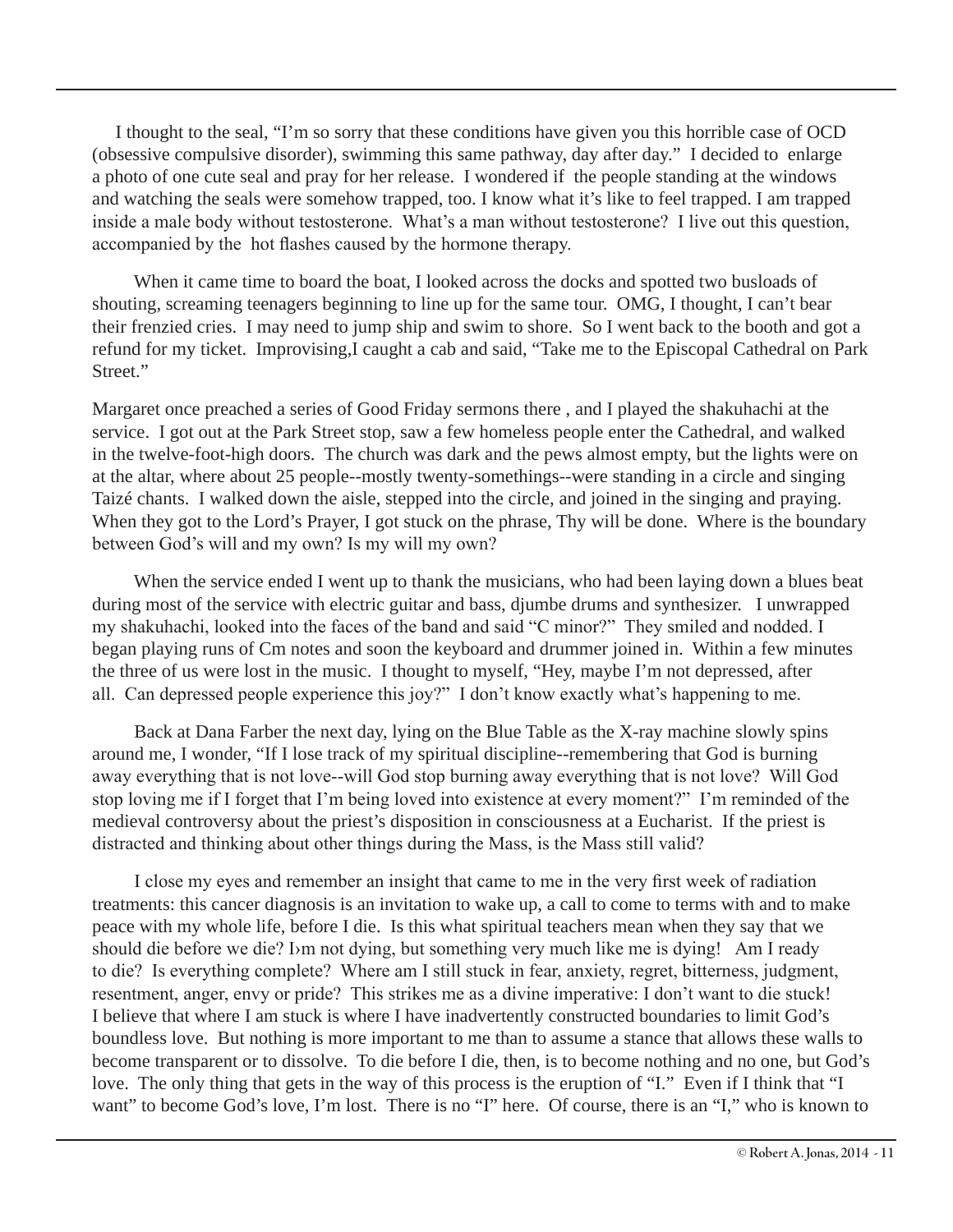# 虚 <sup>鈴</sup> **the empty bell**

friends as Jonas, but to see this "I" as precious and unique is simultaneously to see every "I" as equally precious and unique. And so the separation between myself and others falls away, and there is only divine love. God wants to become God within me, within this blessed, precious, temporary form I call "I."

 Sometimes, this process is easy, as when I lie down on the Blue Table and simply open myself to the X-rays and the divine Light that is piggy-backing on the rays. And sometimes the process is exceedingly difficult, as when I must will myself out of bed. Am I willing myself, or is God willing me out of bed from within my own will?

 Sometimes, I wish this process of transformation were easier, but here we are in Holy Week, and I think of the range of experiences that Jesus had to undergo. The accolades on Palm Sunday moved into the recognition on Holy Thursday of imminent danger and the importance of friends; and then came the crucifixion on Good Friday, the self-emptying of Holy Saturday, and the Resurrection on Easter morning. All these experiences are happening Now in each follower of Christ just as they happened for Jesus in his Now. Dying before we die, we join Jesus in the never-ending, always-arising Resurrection of a freedom and joy that includes and transcends our suffering. That, at least, in my hope as I lie day by day on the Blue Table.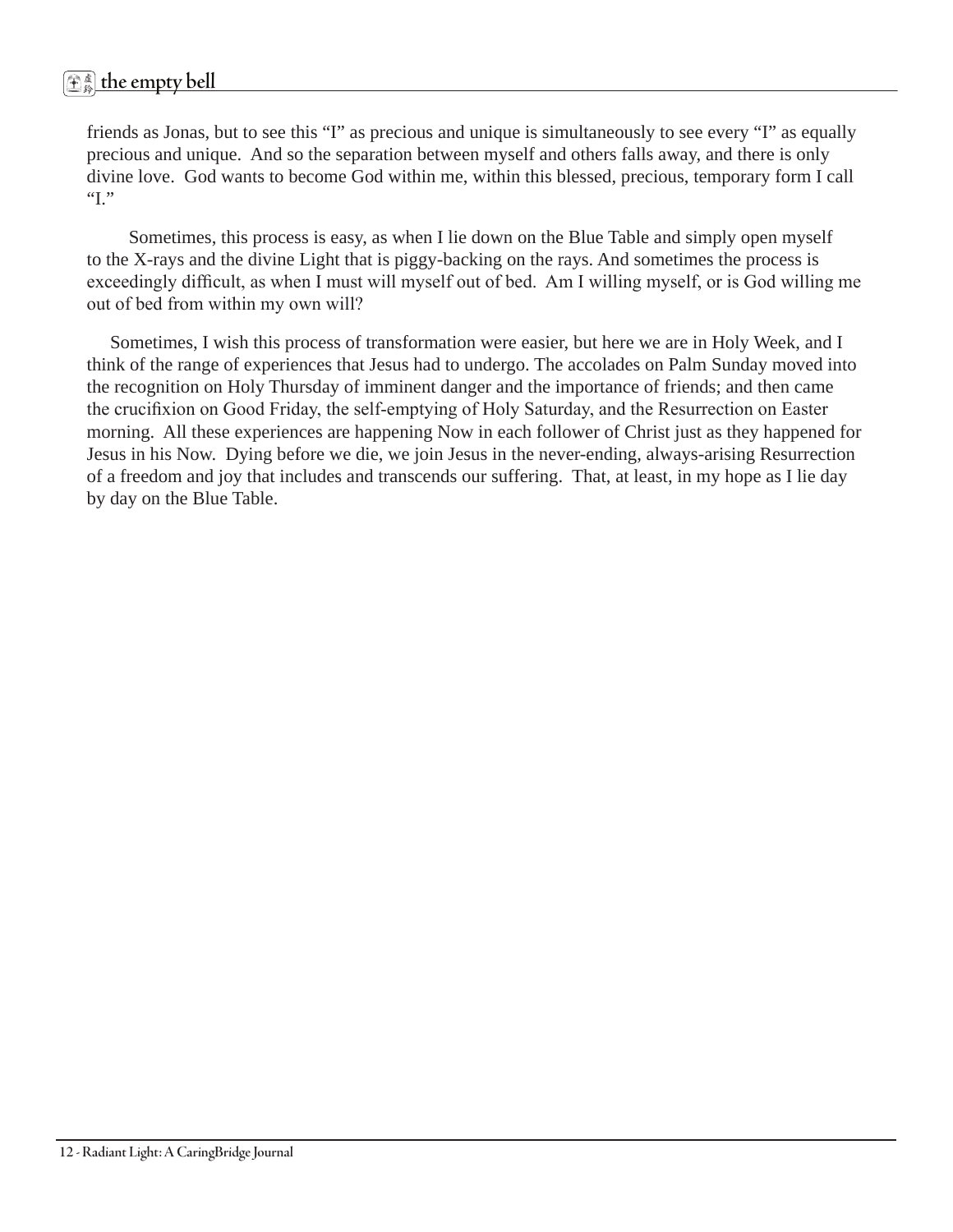# **I am You and You are Me and We are All Together**

*Apr 22, 2014 4:32am* 

This two-month experience away from home, with daily trips to Dana Farber's radiation oncology  $\blacksquare$  department (elevator down to L2), has emerged as an unusual kind of spiritual retreat. Living with Margaret at the home of my brother-in-law and his partner, who are people of deep sensitivity and kindness; finding intelligence, skill and compassion at Dana Farber; receiving the love and prayers of dear friends all across the country; and practicing the discipline of returning to the Blue Table with hope-- all of this has taken on the ambiance of a monastic journey. My oncologists say that I'm responding well to the treatments and that there are indirect signs (e.g., PSA readings) that indicate I may live a long time. But cancer can recur, and there are no guarantees. One of my first shakuhachi students, Ken Arnold, recently died of a prostate cancer similar to mine, a cancer that seemed gone, and then returned. So I approach the BlueTable with the attitude of "Here you are. This is it. This is your life. If you can lose it all, how do you want to live these delicate, precious moments? Can you be fully, honestly just who you are without pretense? Can you accept all of yourself and let go into love?"

 I'm finding that the "self" in self-acceptance is much larger than I had thought: there is no end to it! A few days ago I awoke at 5 a.m. praying fervently for the young drowning victims of the ferry accident in South Korea. I saw photos of the ship going down, aware that hundreds of people had been told to stay inside their rooms as the ship listed and began to sink. I imagined that some of the teenagers were still struggling for life in their sealed cabins. Somehow, accepting myself means accepting all of us. I am not you, and I am.

 It was Good Friday, and there was great suffering and heartfelt compassion emerging all over the earth. I thought, I am only one small story within this larger universal story of life. Only one, just as each of us is "only one." But it turns out that this "one" that we are, is a window into the All of God. Years ago, Margaret and I lost a daughter soon after she was born, our dear Rebecca. To some degree we have glimpsed what many South Korean parents are now enduring. Our hearts are interchangeable. My friend and mentor, Fr. Henri Nouwen comforted us when Rebecca died, and he said to me, "Jesus lost Rebecca, too."

 I am also exploring non-Western treatments such as acupuncture, Reiki, massage and nutrition. New doors are opening. Dana Farber offers the best in Western medicine, and yet my Western trained doctors tell me to take Milk Thistle extract to help heal the liver, which is taking major hits from the drugs and radiation. One day, I met with Dr. Rosenthal, the chief of Dana Farber's Integrative Therapy Department. I was struck by his kindness and his sincere interest in my story. He encouraged me to continue the acupuncture, to exercise and to eat well. «There are many avenues of healing.» Yesterday when I walked into the radiation oncology waiting room to swipe my card under the digital-laser Blue Room card reader, I said hi to Dawn, a Black secretary who wears snazzy colorful clothes, smiles readily and punches my reduced-fee automobile card every day. She asked how I'm doing and I said, "Good, considering the circumstances. I guess you see a lot of suffering here." "Yes, I pray for you." She smiled, "I pray for everyone here." Dawn and others create a humane atmosphere that transcends the medical equipment, time constraints and bustle of a busy metropolitan hospital. I am so grateful to these people.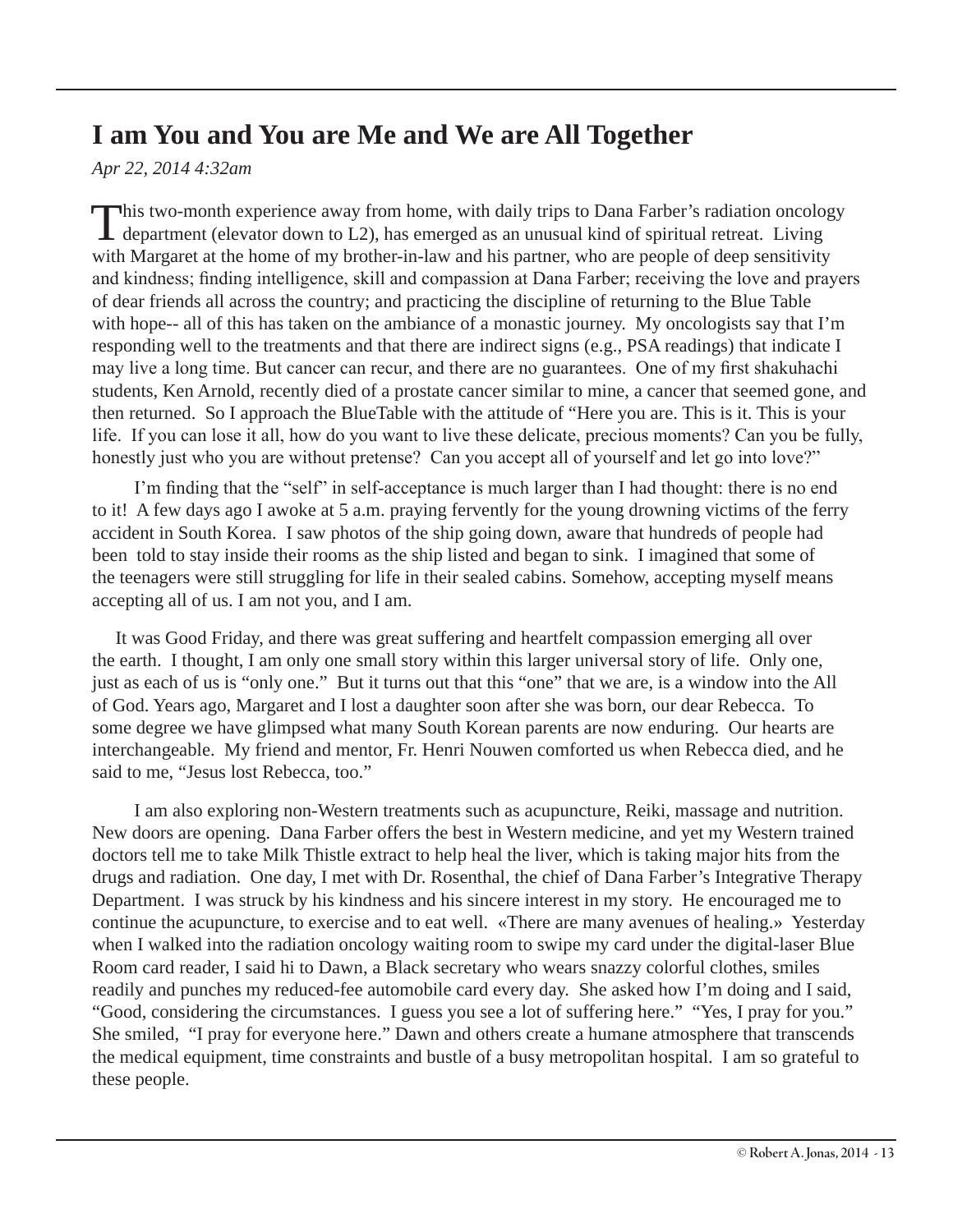# 虚 <sup>鈴</sup> **the empty bell**

 Twice a week I lie on the acupuncture table with several needles in my body. Memories of my childhood and young adulthood pass through my mind and heart. After Bill M. takes my pulses and puts the needles in, he quietly leaves me alone on the table for twenty minutes. This becomes another sacred time in the cancer monastery. Last week, as I lay there, I saw myself as a Harvard doctoral student almost thirty years ago, living in a small apartment off Mass Ave. in a marriage that was falling apart, raising a daughter, and trying to get my focus on a dissertation while holding down three jobs. I was living so close to the bone that my brother helped me pay the rent for a couple of months. When I finally got down to my dissertation (written on a manual typewriter, using white-out to correct mistakes), I would shudder with fear over the keyboard. What if I couldn't finish my doctorate? What would happen to me and my family? My body and mind were often contracted with anxiety and worry.

 As I lay on the acupuncture table, tears came to my eyes and I heard a distinct inner voice, maybe *The* voice, say, in the most kind and compassionate way, *It's over now.* And then I wept with grief and love for all of us--for my ex-wife, my daughter, and all of us who work so hard to survive in this super-competitive American reality. I have spoken many times about those Harvard years with therapists and friends, but I was surprised to discover that my body was still carrying a burden of fear and tension. And now, *The* voice declares in a most gentle, feminine way, it's over, and I cry with relief and a profound sense of mercy, forgiveness and love toward that nuclear family that was so wounded. All this suffering and love are passing through me because cancer is making me transparent to my own life. It is saying to me, Now is the time to look deeply into your life; it's all available to you now. Cancer is reminding me that I am only who I am, I have cancer, and it is O.K. All striving to be someone else is over now. It's over.

 As I lie on these radiation and acupuncture tables I relax into the altar that is my whole life. Occasionally, I see Henri Nouwen's face. When he presided at a Mass, one had the feeling that he was transparent to the Last Supper, directly transmitting Jesus 'presence, and his last words to his friends, "This is my body, given for you." My dear friend and wife, Margaret, an Episcopal priest, allows herself to receive this transparency at the altar. People recognize that she is more than herself when she presides. Priests in the Apostolic traditions--Orthodox, Catholic and Episcopal, offer this special opportunity to priests, to disappear into Jesus at the Eucharist, and in this transformative event, to offer this sacred transparency to all who come to the altar. I sometimes envy a priest's socially sanctioned and unique liminal role. But Henri's view was that each of us who comes to a sacred altar has the opportunity to grasp and to lift up the cup and chalice of our lives. He would ask, can you drink the cup of your life? As I lay on the Blue Table and the acupuncturist's table during the last days of Holy Week, my cup, my life, was being lifted up within me every day.

 I have explored spiritual practices in several traditions, but I've never left Jesus' world. I have adapted to a secular civilization, but I still see all my experience through Jesus' lens. This lens renders a Christian transparent to an infinitely vast life that some call Christ consciousness, a life that animates and connects all beings. In this consciousness, all beings are continuously given to each other in love. In this consciousness we are invited to receive our lives as a sacred altar where all of our experience and memories--pleasant or unpleasant--are transformed in love. At his last Passover, Jesus told his friends,

 *I must leave but I am your eternal friend. I give you my peace. My love comes from the Author of love who is infinite, and I invite you to abide in my love. You will bear much fruit in this love. Yes, you*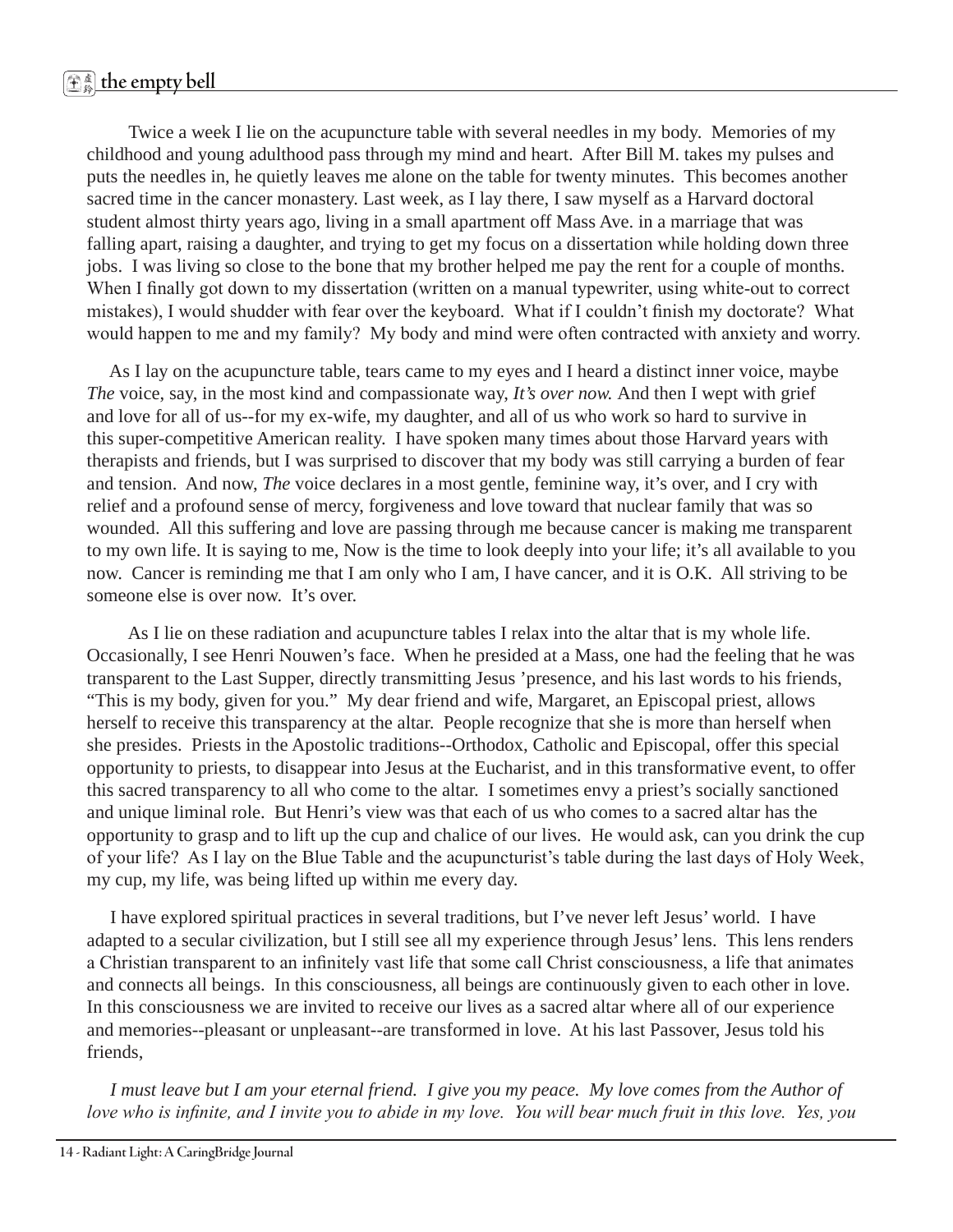*have pain now; but I will see you again, and your hearts will rejoice, and no one will take your joy from you. I want only that your joy be complete. I am not separate from you, not separate from all of creation. I am in you and you are in me and we live in God's love. Are you willing to trust me? Just step off the edge of your self into this infinite Self that we share.*

 I am learning to let others help me in practical ways. I am learning to let the prayers of others enlarge me beyond the boundaries of myself. Jesus and his followers have taught me that it is good to surrender all of my life for others and to receive all of my life from others. In a way, I am giving up an individual agenda, tearing up my resumé, walking away from professional roles I've played in the past. Sure, I will still use all the skills I've learned, but to "die" in Christ (1 Cor15:31 and Col 3:3) is to live without attachment to what I've learned so far, without attachment to anything less than God's love. Facing death in a more direct way has given me this opportunity, to glimpse a life that is lived without holding back, without trying to prove anything, without having to be unique in any self-centered way. Death takes everything away, so why not let it all fall away now when we can enjoy this freedom from ourselves? I've known good people who live like this. They are living icons--vivid images of what cannot be imagined. The lives of these heart-centered people pass through my mind as the radiation passes through me each day, and their merciful presence seems indestructible and timeless.

 Our individualistic culture gives us the impression that we are each biologically separate beings- separate from each other and from nature. At Harvard I received an excellent education in the reasondimension of my mind. I am so grateful. But to be back here in Cambridge is an opportunity to see both the value and the limits of this education. Reason has its place, its value and its use, but we are not in fact separate from one another and nature. The existence of our galaxy among billions of them is preposterous, and it is totally unlikely that any of us are here, right now. It is absolutely unreasonable that we are living on a sphere that is rotating on its axis at 1,000 miles an hour, rotating around a sunstar at 67,000 miles an hour and spinning through the Milky Way galaxy at 568,000 m.p.h. All of this is happening in virtually empty space that has no up or down. We can forget our tiny efforts to control the situation. Blaise Pascal (17th c.) mused that "the heart has its reasons, which reason does not know." My heart is teaching me things that reason and science can't prove but which--nevertheless!- cultivate palpable experiences of hope, beauty and love. Reason's most powerful questions--why, how, where and when--seem irrelevant and powerless in the vicinity of goodness, compassion and beauty.

 My heart is receiving a teaching from the Beyond Within, that we give each other our being, and our spirits are nourished by the spirits of others. With the hormone treatment and the radiation I often feel fatigued and sometimes afraid, but my emotions are labile and tears of love are always ready to soften the hard pan created by reasonable fears. I can feel a little depressed and lost in practical tasks, but then I feel a surge of desire as I lay suspended on my altar tables. I want to live!

The other day, as I lay on the acupuncturist's table with needles in my chest and abdomen, I put my hands over my eyes and a rich blue light dotted with countless shimmering stars poured through my eyelids into my whole being. Jesus was holding my hand out here at the boundary of a never-ending explosive, evolving and gorgeous cosmos, and letting me go.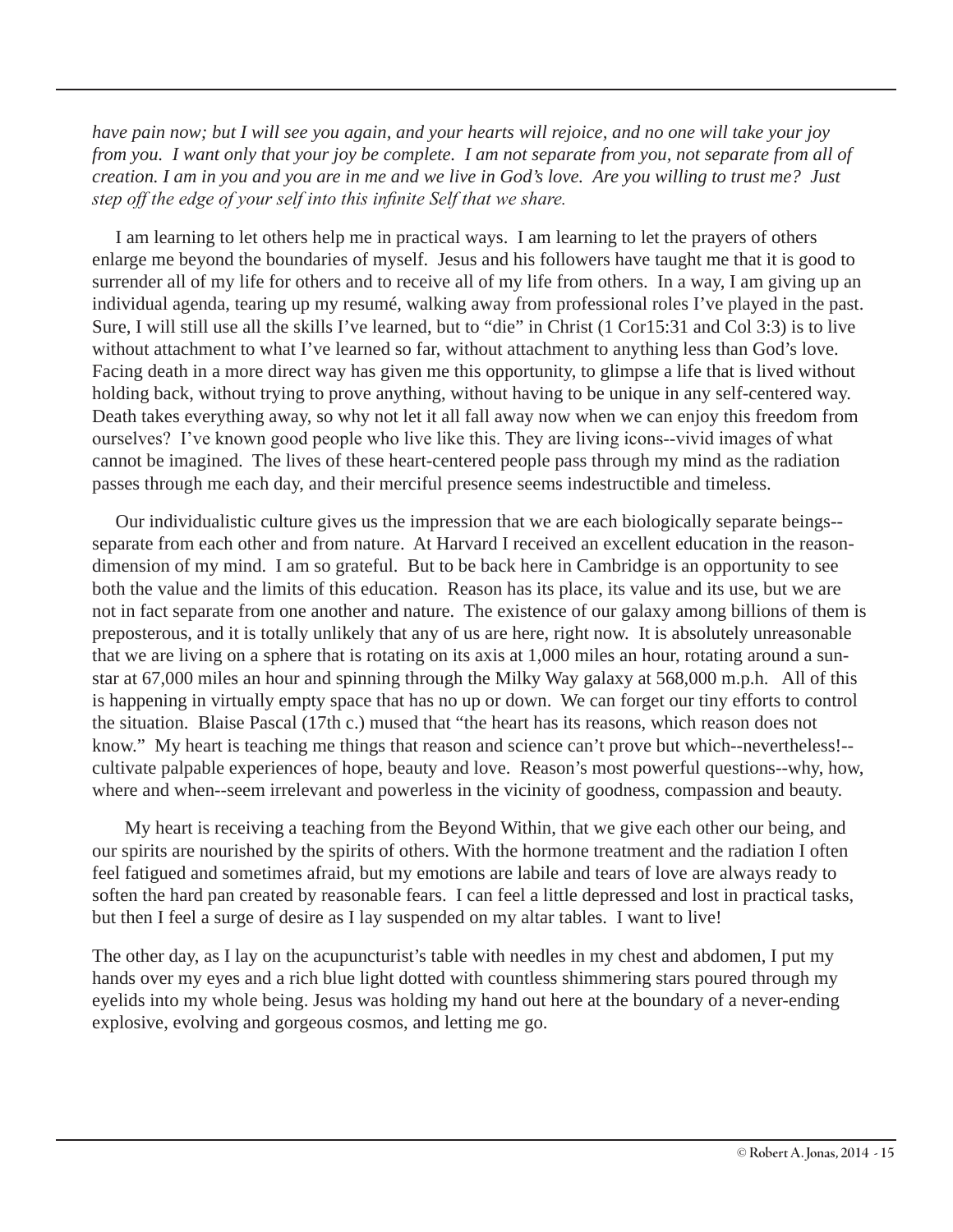# **The Red Cross of Laser Light, an Undeserved Grace**

*Tuesday, April 29, 2014*

The other day a Roman Catholic priest and friend, Bruce T., offered to meet Margaret and me in the Brigham and Women's chapel for an anointing. The small chapel was empty, except for two Black women in the two back corners of the room. One, dressed in a light blue surgical gown, was lying across two chairs, either sleeping or praying or both. The other sat silently with her eyes closed and her hand on a Bible.

 Bruce, Margaret and I walked to the front, near the altar. I sat in a pew with Margaret standing at my side as Bruce spoke prayers of healing and blessing. I have been increasingly estranged from the Catholic tradition since the death of my friend, Fr. Henri Nouwen, and as the Church has been steered away from the radiant Spirit of Vatican II by some recent Popes. But tears came easily as Bruce recited the sacred prayers. I felt the reality of an infinite love touching me in the very center of my heart, and I cried.

 I had had a difficult morning, and our chapel time turned everything around. As we got up to leave, I noticed that the Black woman who had been reading the Bible was also rising to leave. She smiled warmly at us, and at the door she turned and said, «You›re healed now. . . .You›re healed now.» Oh yah!

 In previous Journal entries I mentioned the two-inch by two-inch cross that is cut into the white, sound-absorbing ceiling tiles above me. It is a sacred symbol of the Incarnation for me -- not only the specific historical incarnation of Jesus Christ, but also the universal incarnation that Jesus' Incarnation made possible. Jesus has been my spiritual teacher all my life. For me, his life, crucifixion and resurrection is an archetype of a fully alive, divinely radiant human being. He offers a vision of what it can be like to surrender one's self-centered ego to God. There may be other fully divine-human incarnations on this planet, but this is the one that I've been given to know and to live.

 The red cross of laser light reminds me of my fundamental purpose: to seek God and to seek my true self. I don't want to live according to convention, habit or the opinions of others. I also don't want to live and die exactly the way Jesus did. How He lived and what He did has opened the way for me to see what happens when the Divine Mother-Father puts on the garments of any particular personal life- -what the Divine does with each person's history, skills, interests and relationships. I want to discover who I really am and I want to know what is true--not conventionally, but ultimately. I know that these goals can never be fully achieved, but I really don't see an alternative. Plus, I keep having experiences that are inexplicable in anything but spiritual, poetic and aesthetic language that points to an ultimate Mystery. I breathe in awe and breathe out gratitude with every breath.

 As so many medieval European women mystics perceived, the incarnation of Divinity into nature and into human beings is happening all the time. I really believe that it is happening now, in us, if we are willing to trust the process. I'm especially drawn to the writings of Mechthild of Magdeburg, Hadewijch, Hildegard of Bingen and Marguerite Porete, all gifted with revelations of incarnation. Mechthild (13th c.) wrote: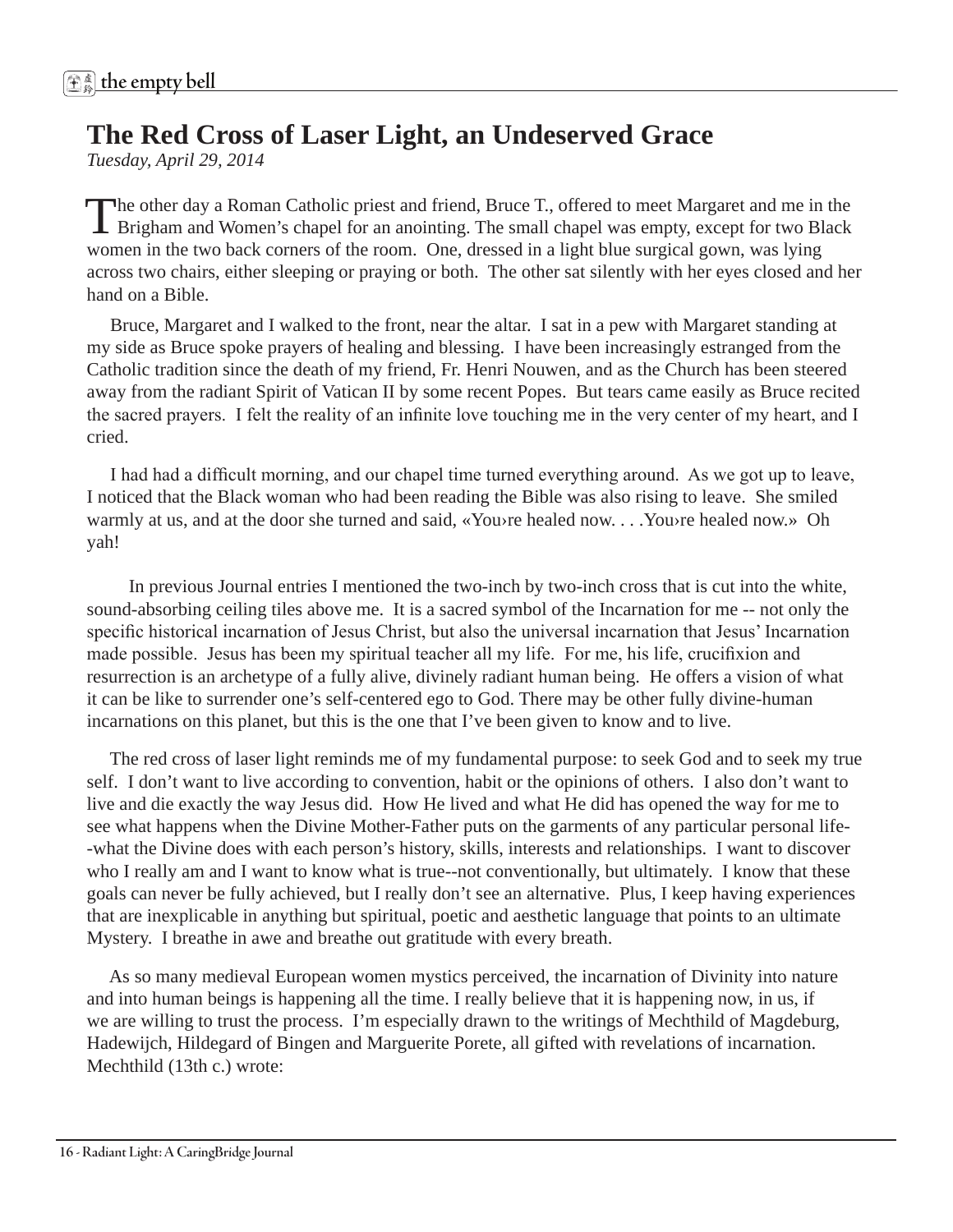*As love grows and expands in the soul, it rises eagerly to God and overflows toward the Glory which bends toward it.*

 *Then Love melts through the soul into the senses, so that the body too might share in it, for Love is drawn into all things.*

 And I think of my favorite poem from the Greek Orthodox Abbot, Symeon the New Theologian (C.E.949-1022) who wrote:

 *We awaken in Christ's body As Christ awakens our bodies, And my poor hand is Christ, He enters My foot, and is infinitely me. I move my hand, and wonderfully my hand becomes Christ, becomes all of Him (for God is indivisibly whole, seamless in His Godhead). I move my foot, and at once He appears like a flash of lightning. Do my words seem blasphemous?--Then open your heart to Him. and let yourself receive the one who is opening to you so deeply.*

 *For if we genuinely love Him, We wake up inside Christ›s body. where all our body, all over, every most hidden part of it, is realized in joy in Him, and He makes us, utterly, real, and everything that is hurt, everything that seemed to us dark, harsh, shameful, maimed, ugly, irreparably damaged, is in Him transformed and recognized as whole, as lovely, and radiant in His light. We awaken as the Beloved in every last part of our body.*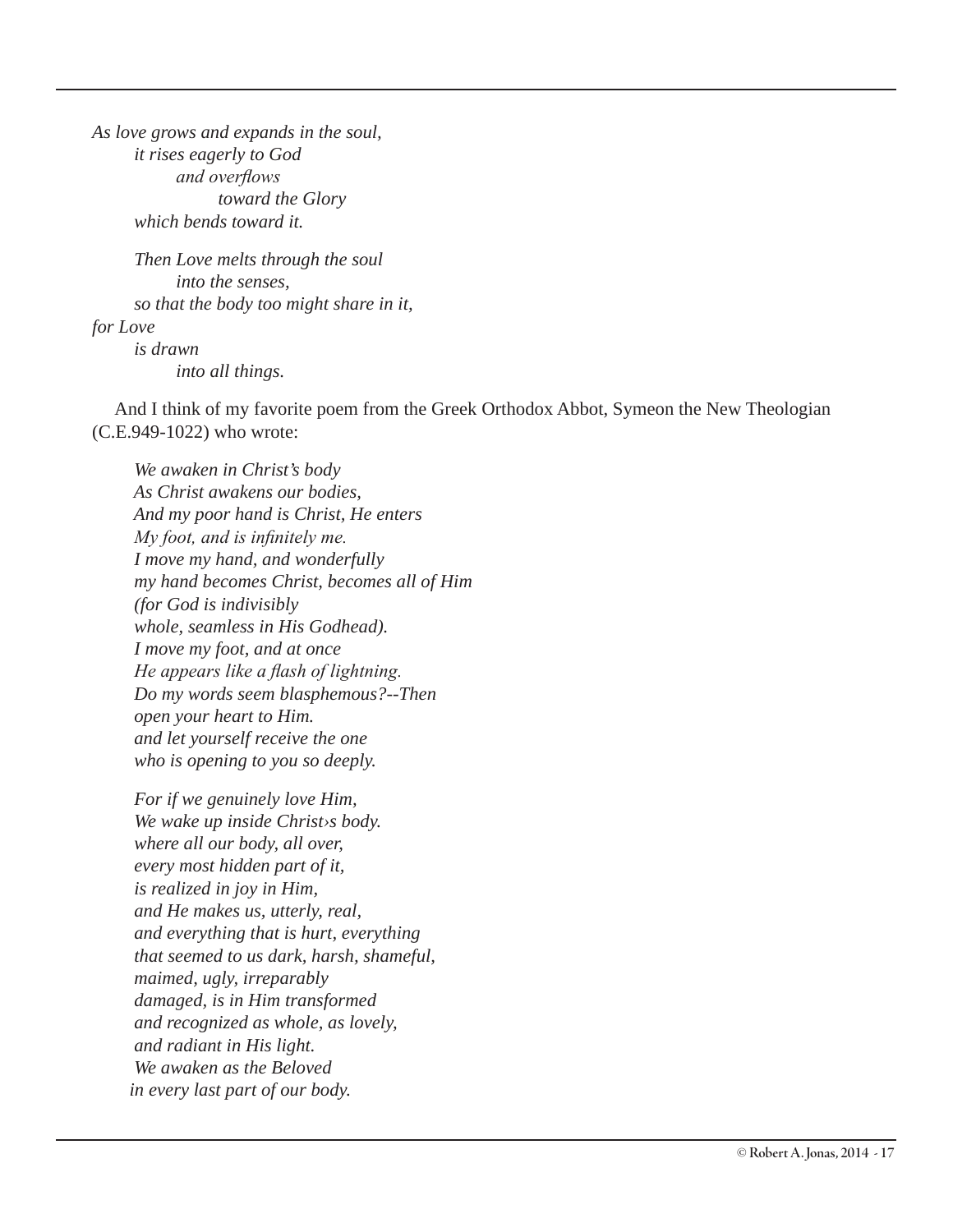Whew! What a fresh breeze of truth. Just about every day I feel this boundless love in my own body and heart, and I sense the bending of the Divine into the Blue Table room, not only to me, but also to the other thirty-some people who place themselves on this altar of medicine and healing every day. We are exercising our God-given right to trust others with our lives, and to be fundamentally changed by this action. Any small act of trust ignites and transmits a glimpse of our ultimate and holy trust. This ultimate trust is a gift from beyond us that comes when we surrender our self-centered ego control to God, but it does not mean that we float off into a bliss beyond this body or this world.

 Jesus grounded his ultimate faith and trust in the Divine who chooses to keep incarnating in nature, and in our bodies, psyches, and relationships, including our political and economic arrangements. This is a surrender that is not passive but actually empowering and endlessly creative. We are giving ourselves to the vast Mystery who gives away Her eternal body as the cosmos, as us. We need our ego-self to live responsibly, but the right surrender renders our egos transparent to the One who brings each of us forth in each moment. The self-centered ego becomes transparent to the Divine One who goes by different names around this globe--Kwan Yin, Avalokiteshvara, Shiva, Holy Spirit, Shekinah, Christ, Elohim, Chi, N'um, Shakti. She gives Herself to us and we give ourselves to Her in this radical decision to trust Her and others with our lives.

 Reason steps in and says, Be careful! Trust may not be appropriate here, or warranted. So in every situation we face an important moment of discernment: should I give my life to this person, this medicine, this God or this spiritual path? And once that discernment and decision are made, we must also decide whether or not to throttle it down or to practice the trust 100%. There are relationships and situations where it is necessary to keep one foot on the brake. But what I've discovered is that trusting God 99.9% doesn't cut it. Holding back some bit of ultimate control for myself doesn't cut it, because God wants all of me, and will get all of me in the end, anyway. When I die, God will not welcome who *I want* to be *or pretend* to be, but exactly who I am. (Thus the title of my previous post, "Die before I Die.") There are periods in my life that I can't make sense of and experiences of which I am ashamed, and I might not be able to fully plumb those events with compassion. But I have a faith and intuition that God is seeing them accurately, with eyes of mercy and love. So, why not let God see them now?

 The great Jewish writer, Victor Frankl reminds me that this journey of incarnation is not easy or always pleasant. He wrote, "What gives light must endure burning." The horizontal arm of the red laser cross is my brief chronological life, including all the events in my personal history; and the vertical arm is eternity. The cross reminds me that I live at this crossroad in every moment, and that I am burning. The horizontal arm has been incredibly active within me here at Dana Farber. Every time I lie down and am left alone with the clunk-clunk-clunk and buzz of the X-rays and radiation passing through me, the deep waters of my consciousness heat up and memories bubble to the surface. I don't feel "normal." I feel raw, emotionally labile, and incredibly sensitive to the pain and the blessing of every scene in my personal life that breaks the surface. My life is being reviewed and completed, and it is a radiant burning. I can barely watch it happening in the dazzling darkness.

 Just before every electric arrow of radiation is sent through my body, the machine that rotates around me takes an X-ray to make sure that it is accurately targeting the prostate before the cancer is burned away. And it seems as if certain memories of me, as *in utero*, and as a baby, youngster, adolescent, young man and mature adult are being located and targeting for another kind of burning--the burning and healing of love that recognizes any tension, bitterness, loneliness, resentment, jealousy and anger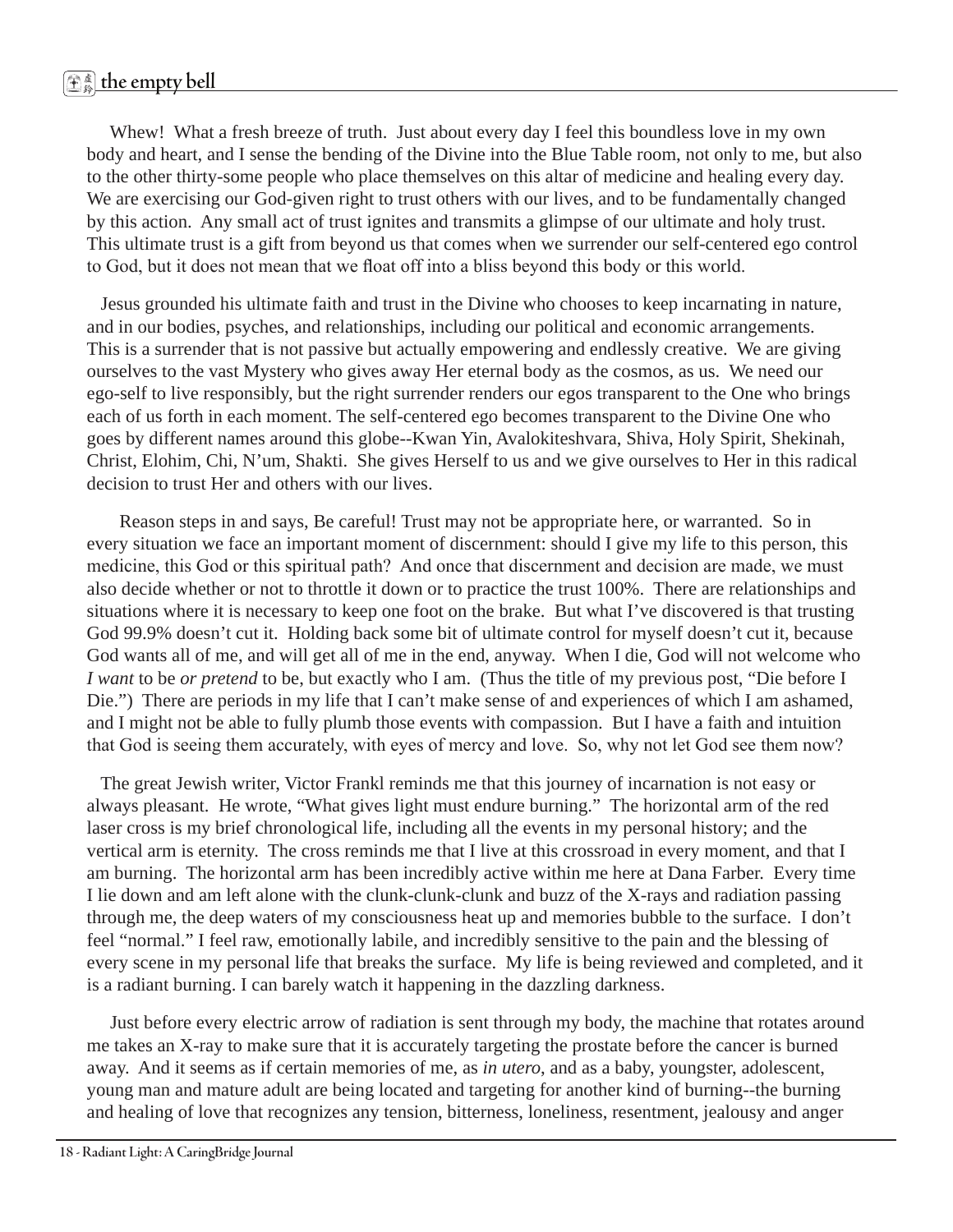that might be rooted there, and completes that experience in a merciful embracement. I am simply witnessing this transformation, but I am also giving myself to it and feeling it deeply. My life is on the line, and the Blue Table is my altar and my monastery.

 Last week as I lay there, I saw in a bubble of memory the face of my father who died of lung cancer in 2002. I was at his bedside a few weeks before he died. When I was young my dad wasn't able to hold himself or our five-member family together after he bought a bar in northern Wisconsin in 1956, then medicated himself with alcohol, and finally abandoned us altogether when he moved to California in 1961. I had passed through years of shame, rage,and psychotherapy about our relationship. We had some opportunities to talk this over, though we never fully resolved it. But now I saw him lying in a hospital bed in Santa Rosa, California. He lies there, absolutely still, not fully realizing that he is dying, not understanding what it means. He looked so sad as I told him that I loved him and had to leave. And now, as I lie on this white sheet, I shed more tears of grief and love. I am mortal, but there is a depth in my personal life and awareness that seems limitless. The depth is not mine and not me, but it is opening within me and changing my "me." I was pretty familiar with the continent that I assumed was me, but now I'm standing at the coast and looking out into a vast, dark, watery, dangerous and beautiful Unknown, and I don't know who I am. There is no end to the mercy that I see in myself and in the patients around me at Dana Farber.

 Meanwhile, all the tools of expression available to me--words, symbols, music, images, even dance- -exist on the horizontal arm of the cross. All I can do is to stand at the rim of the Grand Canyon and point to the vertical axis, to the depth. I'm reminded of another 13th century woman mystic, Angela Foligno, who had a similar experience of seeing her whole life infused with God's love. She wrote,

 *But now it seems to me that everything we are trying to say about this experience reduces it to a mere trifle, because what took place is so different from what can be said about it. I myself am very ashamed that I cannot find better words to describe it.*

 God is beyond all descriptions, beliefs,and images, none of which are the thing-in-itself. None of them are the complete experience of Divine mercy, awesome beauty, unconditional understanding and boundless love that comes to me on the Blue Table and keeps reappearing throughout these weeks in Boston. Sometimes, I find myself praying, "Please don't leave me when these treatments are over. Please don't leave me. Help me to remember this healing and this awesome, undeserved grace."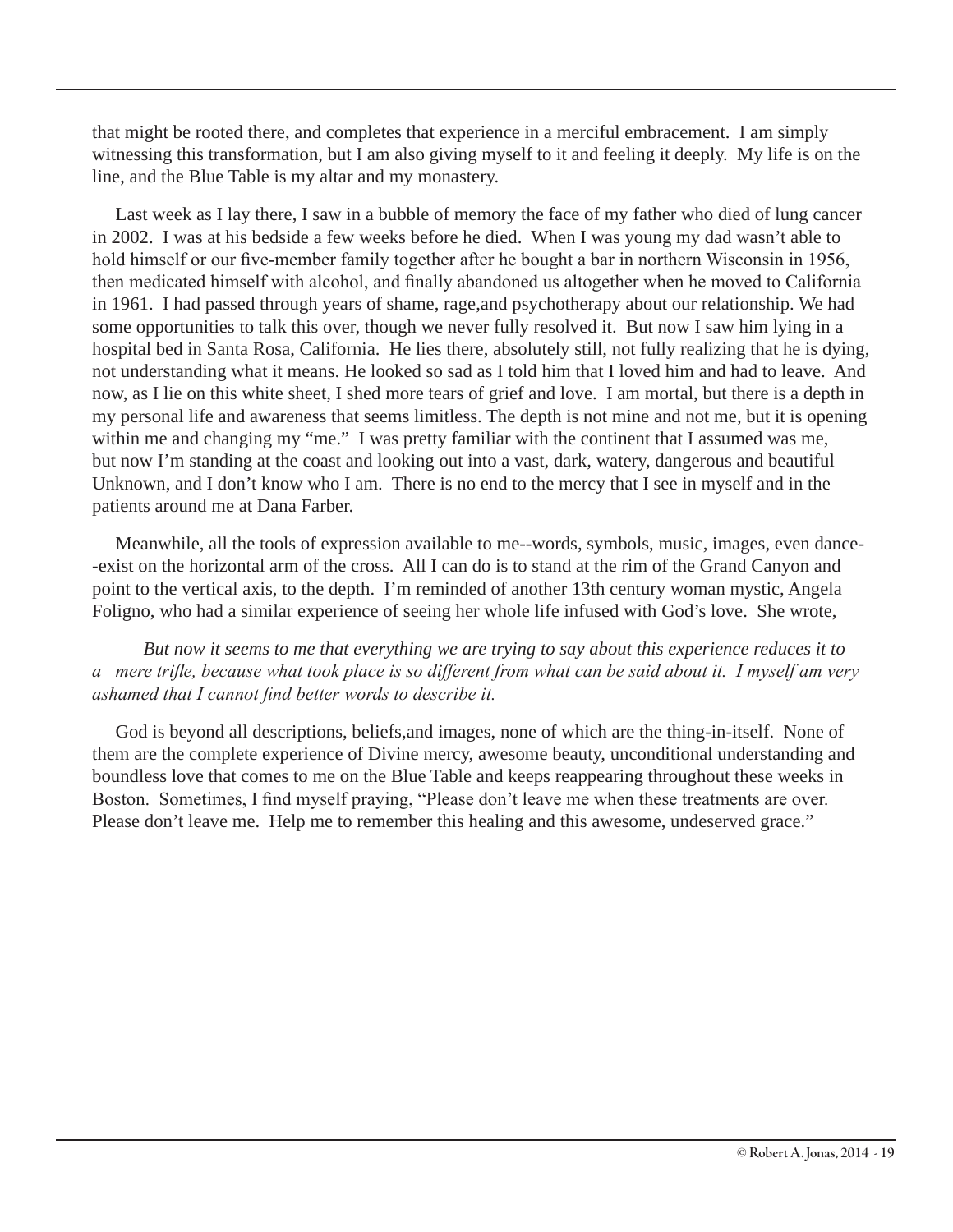# **Be a Man: But In Whose Image?**

*May 7, 2014 11:12am* 

uis Almosa and his wife, Lolita, are here in the waiting room every day. For several days we look up, catch each other's eye, and smile. He looks older than me, but who knows? I don't have a clear perspective on my age. I'm a 67-year-old member of the proud, infinitely young boomer generation and I remember clearly the admonition that I shouldn't trust anyone older than 30. I sometimes notice myself inwardly singing the Beatles' song, "Will you still need me, when I'm 64?" I feel the kinship of age with Luis. He and I share the challenge of diminishment that comes with sickness, old age, and death. Eventually I walk over to him and say hi. He says that he and his wife are living at the local B&B that is run by the Boston hospitals, and that while they're here, they're giving tango lessons. Teaching tango is what they do in Northampton, where I live! He gives me a flyer offering free introductory lessons. I tell him that I play the shakuhachi, and I give him one of my CD's, *Blowing Bamboo*.

 We are both tired from the drugs radiation, but over the course of several waiting-room conversations, Luis and I come up with this idea that I'll learn to play a tango piece on the shakuhachi and play at a tango festival in Springfield in August. The next day Luis says that he listened to *Blowing Bamboo* and that this Japanese music is "fantastic." The day after that I receive audio files of three tango pieces in an email from Lolita, and set up my audio software so that I can learn the pieces and record myself as I play along.

 Luis' last day radiation has now come and gone. We embraced before he made his final change out of the light-blue pajamas that all the prostate guys wear into radiation. He looked more tired than ever, and said that he hadn't slept much the night before. We both said that we were really happy to have met.

"I think that our meeting is not luck," Luis told me, smiling and pointing up to the sky. "Destiny," I agreed. Luis remarked that I am one of America's blessed men. I swept my hand back and forth between us and said, "What we see is what we are." He laughed and touched my arm.

I love Luis' courage, his zest for life, and his extravagant, erotic Latin passion. His eyes sparkle like stars in a dark sky, and he speaks from a universal soul, even as his body suffers with cancer and its treatment. I can't wait to begin practicing the shakuhachi tango, and I'm reminded of a bumper sticker that a friend gave me when he heard that I was writing a book about the Holy Trinity. I had told my friend that I was writing about how human beings are created in the image of the Trinity, and that, according to ancient Christian tradition, the Trinity is a dance-around of love. I told him that you can't understand the Trinity unless you *are* the Trinity. "A tall order," he said. And I replied, "Well, then we have to grow taller." So, that's what each of us is, deep down: a dance-around of love. The bumper sticker reads, *Trinity is a Tango*. And we are that tango, too.

 Along comes a that is particularly difficult, and I find myself wrestling with a bout of depression, exacerbated by a horrible trip to Boston. I drove the car myself and kept running into red lights, roadwork crews, and single lanes. Then a traffic accident ahead of me on Storrow Drive left me standing still for ten minutes. Although I had given myself extra time to get to the hospital, I still had some moments of anxiety as I sat in the car. What was this angst all about? In part, I feared that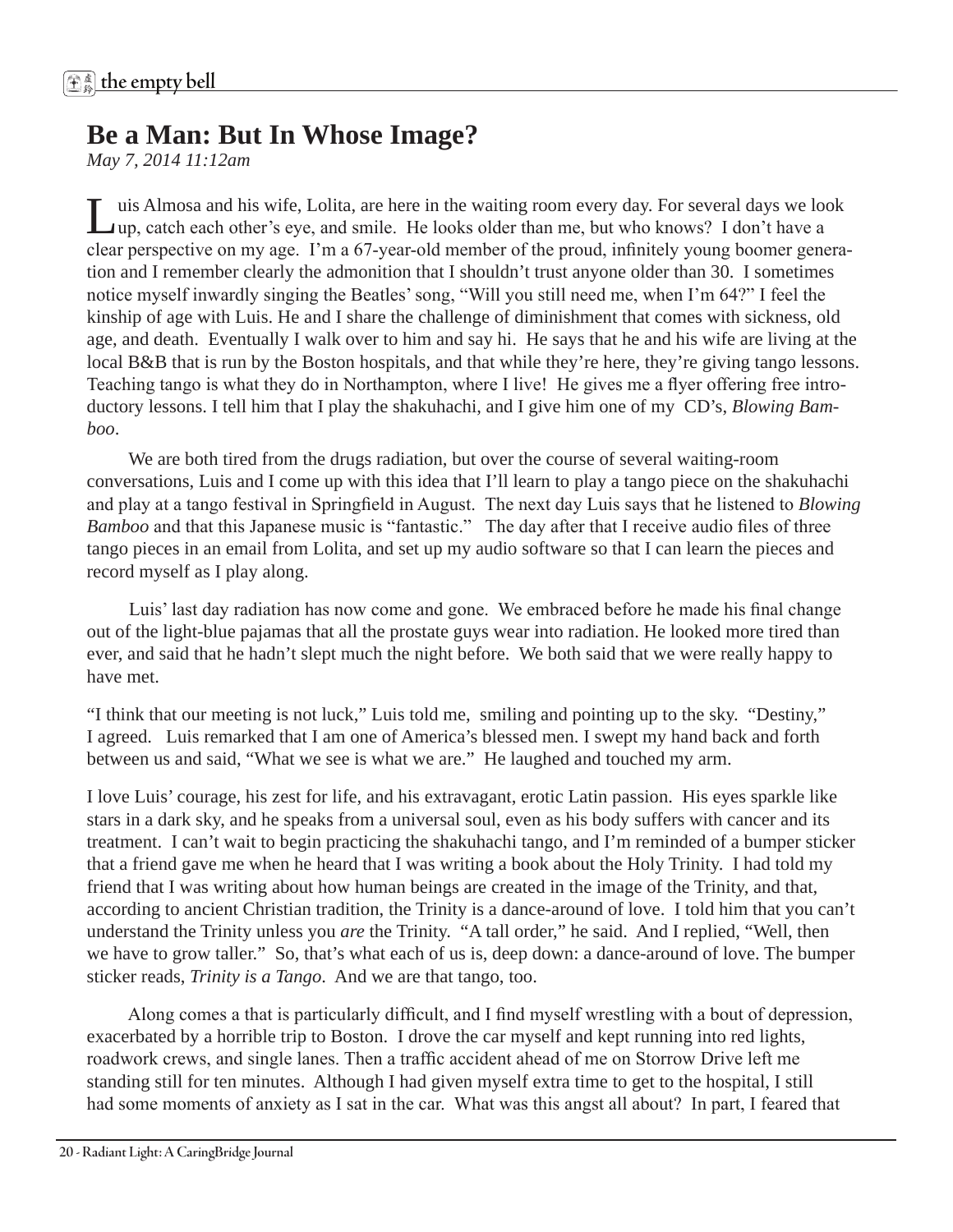if I missed a radiation appointment, I would need to live in Boston for an extra day, and would miss returning to the Pioneer Valley to chair a Board meeting of the Kestrel Land Trust. But there was something else, too. While stuck in traffic I glimpsed a memory that had come up in one of my therapy sessions years ago. My dear mother, who died of ovarian cancer in 1979 when she was in her mid-50's, once told me that her labor with me went on for two days, and that eventually the doctors decided to do a Cesarean Section because my heartbeat was faltering.

With that memory I also recalled a that I often experienced as a child. I'd wake up in a sweat of terror after dreaming of what seemed like a never-ending expansion of brightly colored circles arising ahead of me. In the dream I felt caught in a whirlpool of surging waves that appeared to be going somewhere, but in fact went nowhere. The dream was scarily impersonal. I was alone and trapped, and could never get out.

 As an adult, I sometimes become and can feel as if my survival is at stake. If the Christian perception of our identity is true – that we are created to be a holy dance-around of love -- this feeling of being entombed stops the music and interrupts the dance. Associating present feelings to my birth experience makes sense to me and helps me perceive a deep continuity in my life. But I also know that asking *why* something is happening isn't always the best way to understand it or to solve a problem. One of my favorite medieval mystics, Meister Eckhart, counseled people to "live without a why."

 As I sat in the car, breathing my panic, I could hear Eckhart telling me, "Just be in this present moment and don't go searching after a cause." I chuckled when I remembered the Bob Newhart skit from his television show, when he plays a psychotherapist who has invented a new way of dealing with problematic emotions, thought-patterns, and behaviors. He simply shouts at his patients: "Stop it!" Good luck with that.

As I write about it now, I can see the deep meaning behind the anxiety that comes up for me when I drive in traffic, and I can see the humor, too. I also know how to deal with this over the long run: notice the anxiety, soften into it, relax in the moment, and breathe from the belly--no matter if the traffic is slow or fast, or the light is green or red. So I have a very practical game plan for dealing with anxiety, one that I learned from Buddhist meditation teachers.

I also see the psychological and spiritual at work here. When I am very quiet and relaxed I notice that I long to be seen, known and loved, just as I am. No need for defense or pretense. In my helplessness as a victim of cancer I have glimpsed the young boy in me who needs a mommy. And I am also an adult who recognizes an even deeper longing for the One who creates all mommies and daddies, along with the cosmos! In such moments I know that our existence is nourished by an ever-present immense Mystery. I have faith in the Immensity, however you want to name it -- as God, Christ, Holy Spirit, Holy Mother, Buddha, my dear Far-nearness, or simply the One who gives me life. I know where to go with my anxiety: I need to acknowledge the child in me, and I also intend to pray with these feelings that transcend my personal life and family. I need to let myself be embraced by unconditional love.

That said, I need to balance the conditional everyday world and the unconditional, spiritual one. I know the danger of spiritual bypass--the temptation to downplay very immediate practical and relational difficulties so that I don't have to deal with them --the temptation to ascend into the heavens in an attempt to escape the reality of my relationships and responsibilities. As I drive home, I realize that I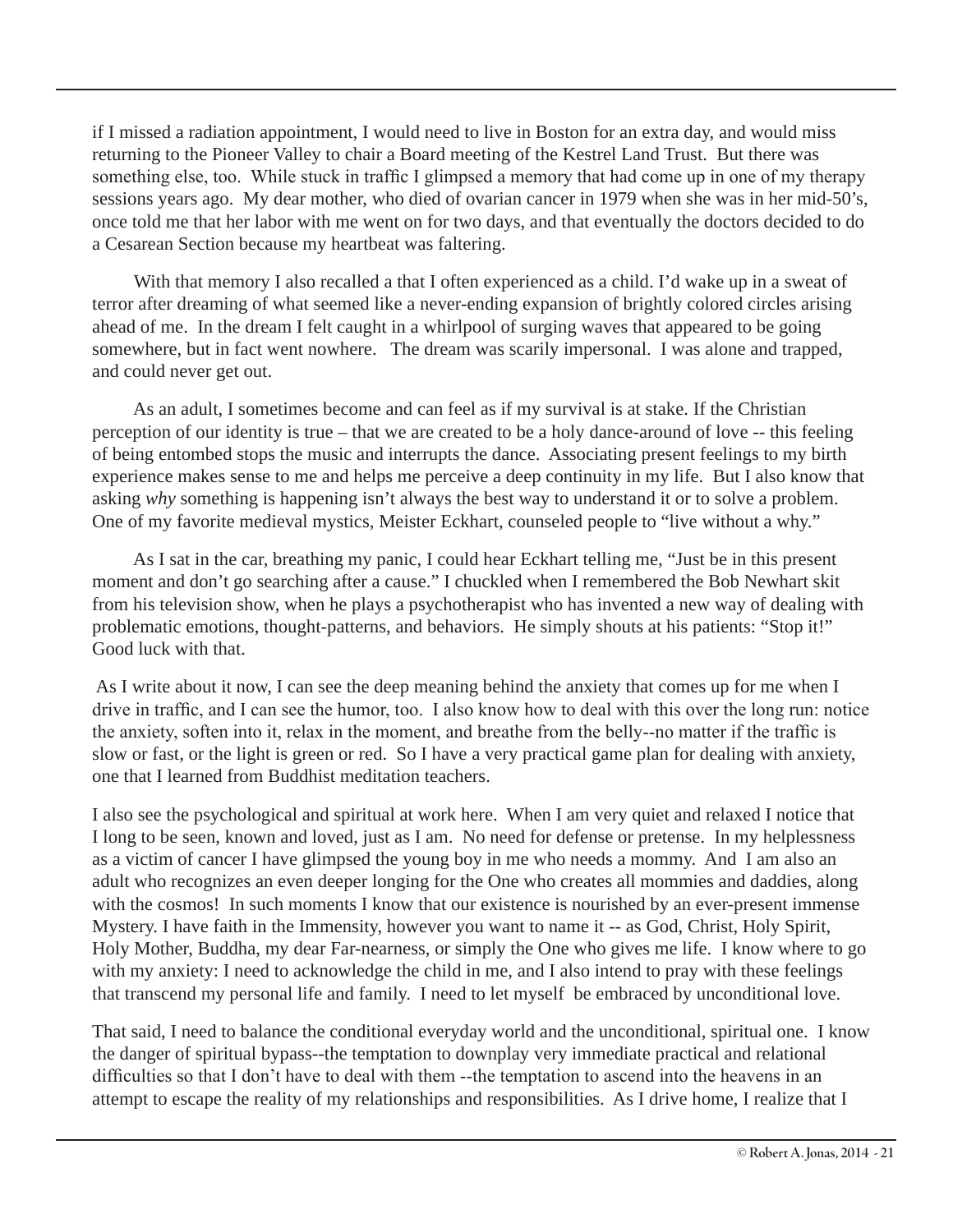need to sort some things out with my wife. After all, she had offered to drive me to the hospital. Why hadn't I accepted? At the time I was ambivalent, both wanting a ride and knowing that she was preparing a talk on climate change; I wanted to give her some time and space. Who am I to stand in the way of saving our planet from self-destruction? Am I being selfish or weak if I ask for help?

I notice that I desperately want things to be normal despite my illness, I'm basically O.K. It's life as usual with a small twist called cancer. But the truth is that I'm not O.K. I need help, and it's hard for me to ask. I'm a guy and I can handle it. After all, I grew up near Green Bay, Wisconsin, in the shadow of Lambeau Field and the Green Bay Packers. I was the captain of our championship high school football team, and now I own a share of this community-owned team. I'll always remember the game when the Packers' star linebacker Ray Nitschke broke his forearm and coach Vince Lombardi took him out. Well, Ray wouldn't accept that. At the sidelines he instructed the medic to give him a shot and a splint, and then he bounded back into the game. Ray was my generation's model of a real man.

 But then there is Luis. Luis calls his wife, "my mommy." He said, "She does everything for me: reminds to take my meds, makes my appointments, cooks the right foods, helps me to fall asleep. I couldn't do this without her." I cringe when I hear these things, because I'm a man who experienced the feminist revolution. We men will bring home a salary and fix the plumbing and the car, but now we also master childcare, laundry and relationships. We can do it all. Nevertheless! This cancer diagnosis renders me transparent to the guy I really am: when I feel trapped and abandoned, I want a mommy to take care of me. It's embarrassing, but true. I take comfort in one of Eckhart's teachings, "Expect God evenly in all things." Whether young or old, strong or weak, competent or needy, expect God right here and always now.

When I investigate this mommy need I wonder, who is this? My actual mother has passed away and Luis' path is not my own: my wife is not my mother. When I allow myself to relax into the deep primitive need for a mother, I cry, and in the tears I feel released into love. Simply opening to the longing and the need seems to fulfill them. I am a case study of one person, seeking to learn from everything that is happening to me and perhaps making some conclusions. I have to consider the possibility that all my feelings, memories and perceptions are being fueled by the drugs and radiation. I have to take everything I think and feel with a grain of salt. It's all part of the conditioned world, but now I'm pretty much walking on faith, on the Unconditioned world beneath all this. Maybe I'm feeling more vulnerable these days because the Lupron drug has stripped the testosterone out of my body. Is a man's aggressive, empowering can-do spirit just a testosterone-induced trance? Do men with low testosterone levels become uninterested in football? Do we men regress to a child-like state when our testosterone is taken away? I see research possibilities.

 So, after I arrive home from my bad day, I have made the tentative inner decision to talk with Margaret about what I'm feeling. Before dinner we sit next to each other at the kitchen table. I am silent. Margaret begins by saying, "What's happening with you? You're not talking but I feel that something is wrong." But I have to make a special effort to speak. I'm reluctant to tell her that I need more help. I actually have the thought, "Why should I have to tell her what I need? She should just see what I need and help!" But I've been in the psychotherapy business long enough to know that this is what a child naturally assumes about the mother. Mommy is the one who knows exactly what I'm thinking and feeling without my having to say a word--a perfect narcissistic mirror. The fantasy of mommy is that she provides for my needs even before I know what they are. I think that for adult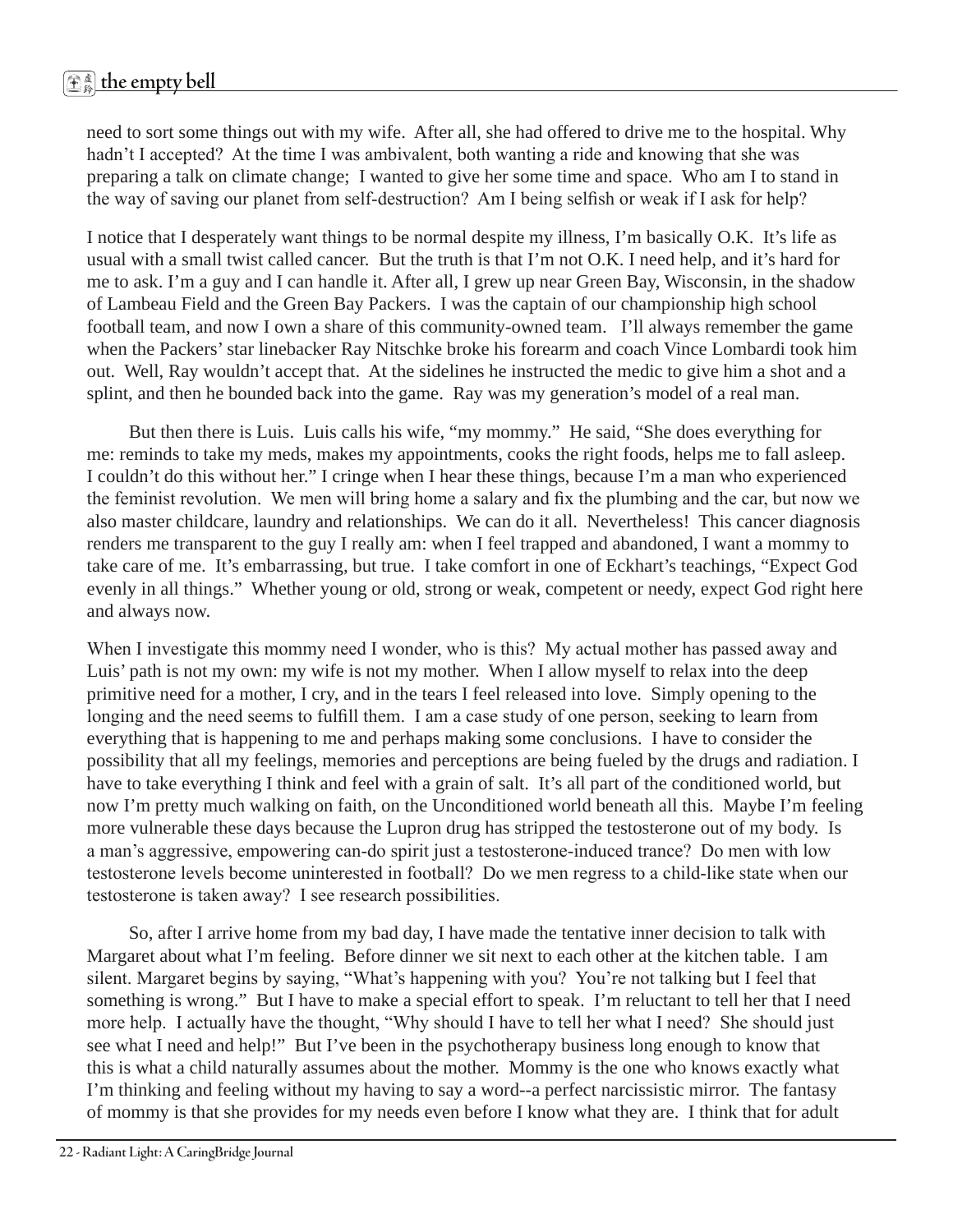men this primitive psychological need be rooted in the greater Unconditioned reality. After all, St. Augustine's experience was that God knows us even better than we know ourselves. This feels right; I don't just want to be loved. I want to be loved infinitely and unconditionally. It was my mentor, Henri Nouwen who first alerted me to this important distinction in our loves. No relationship and no community can expect to work well if we direct our deep longing for the Unconditioned to other people.

But now, at the table, this is just me and Margaret. She may sometimes transmit God's love, but she is neither God nor my mommy. As I sit with her, I realize that I must speak my needs, but I feel as if I'm struggling through a deep field of mud. I hate feeling helpless and needy! So, I begin to talk, but at first I can't look at Margaret as I speak. I'm too exhausted and embarrassed. Gradually we open up to each other about the strain of our situation. Margaret shares her grief about what we've lost because of my cancer. I can't handle some of the many tasks required to make our multi-leveled life works smoothly. Two of the drugs that I take list dizziness as a side effect. I don't feel dizzy, but I'm more likely now to drop things and lose things. I have to make a special effort to be mindful. I can't multi-task as I did six months ago. But the greatest loss for Margaret and me concerns our intimate life together. The cancer treatments are attacking my prostate, the hormones are suppressing my testosterone production, and my libido has crashed around me.

Throughout our thirty-year relationship, making love has been an important way for us to connect with each other and to express our love. Now, my whole physiology will be affected by the treatments for at least two years. Sitting together at the kitchen table, we feel the grief, and cry. We hug and are comforted by saying and hearing, "I love you." And we talk about the challenge of continuing to communicate our desires and needs in the midst of this situation of loss and change. I feel so grateful to know this woman who so clearly and dearly loves me, and I her.

In my pre-diagnosis life, I developed certain convictions about what it means to be a man. Now those convictions are dissolving. Who am I as a man? Every guy with prostate cancer faces questions like these.

 A few days ago I walked into the waiting room and saw a new guy, a 50-ish Black man, sitting quietly, looking down at the floor. I said hi and he looked up. His face seemed expressionless and resigned.

"Are you here for prostate cancer?" I asked.

"Yes, just radiation after surgery."

"So you did surgery first?"

He glanced and replied, "Yes, they took out my prostate in November."

And then I saw profound sadness in his eyes. He sounded like a mother who had lost a child.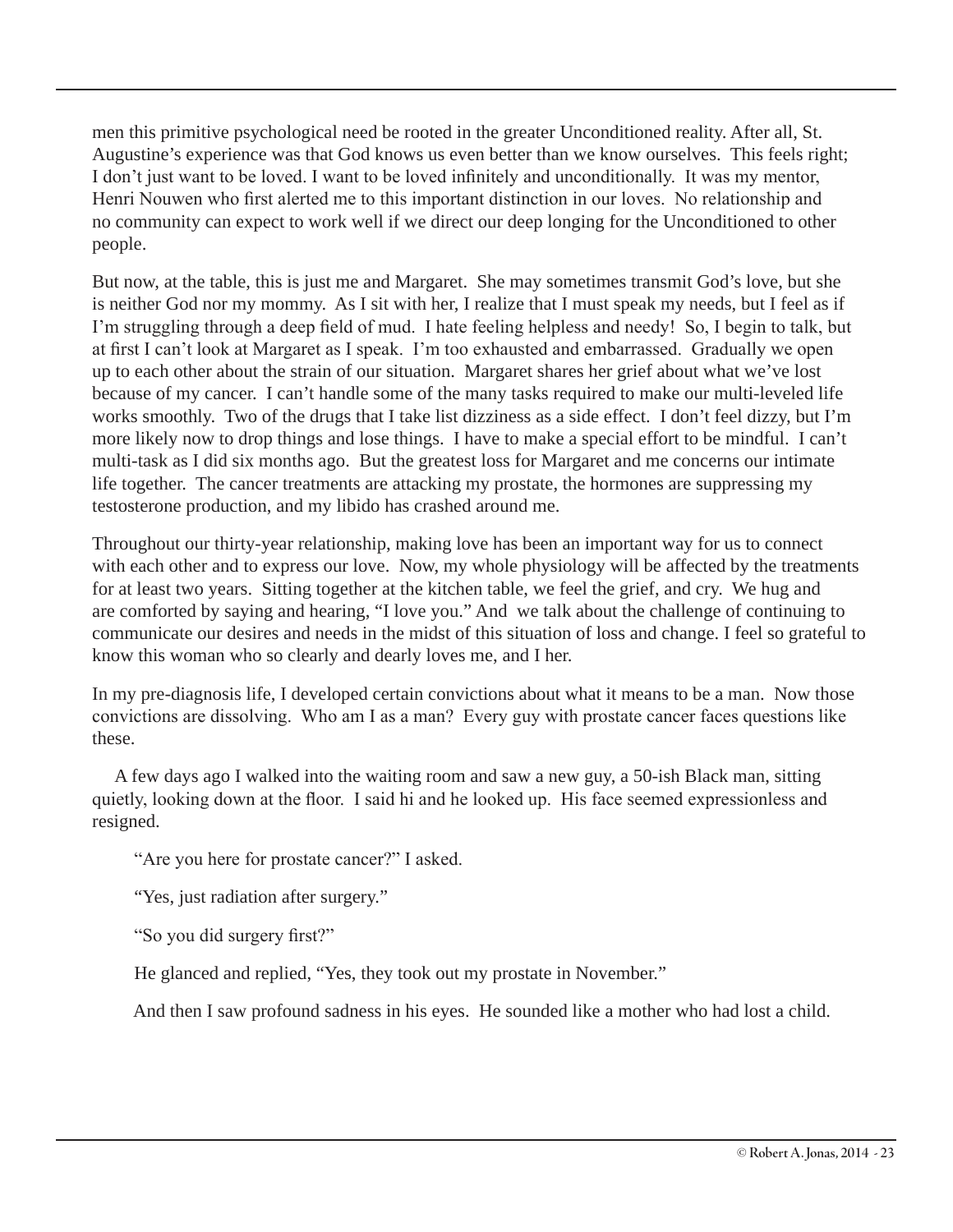# **Becoming Known in the Dance-Around of Love**

*May 27, 2014 8:54am* 

I have now received my last treatment in the radiation oncology department of Brigham and Women's Hospital, level L2. This adventure began nine weeks ago, on March 18. I have watched a hard winter pass and have welcomed spring's appearance along the Charles River as we made the daily drive into Boston. Time has passed slowly and swiftly.

 I bow all the way to the ground to all of you who have accompanied me in prayer. I am so happy to be on the ground, rather than under it. I am grateful to have this opportunity to live more years on this dear planet Earth with you.

My radiation oncology doctor, Dr. B., says that I have responded extremely well to the hormone-andradiation protocol, and that my prognosis is "excellent." When I asked, "How do we know that the radiation is working?" she answered, "We don't." She meant that even though the signs are very good, and even though I'm officially in remission, we can't actually see the dead cancer, lying there with its feet in the air. We must go by secondary evidence. Still, the other day my oncology nurse told me, "You did beautiful," with her dear South Boston accent. I believe her.

 In our last weekly meeting Dr. B. and I discussed side effects and what to expect going forward. I'll have suppressed libido for another two years, and some continued urinary dysfunction for a while, along with some fatigue. There are drugs for these things, but I hope I won't need them. I will have to see some follow-up doctors and nutritionists. My PSA has been knocked down to .03, which is negligible. Doctors expect it to slowly rise, and hopefully to hover at no more than about 1.00 for the rest of my life. That would be very good! I feel sad for all the men who watch that number rise after treatment and who fear for their lives. Perhaps I, too, will face this challenge some day. Uncertainty is built into all our lives, but a diagnosis certainly adds spice and a vivid aroma to what might seem like a bland and tasteless meal if we are sleepwalking our way through the cafeteria of ordinary time.

 I like Dr. B. She is smart, knows her research, has a fine sense of humor, believes that doctors should cultivate their humanity in addition to their technical expertise, and is exacting in her instructions about what I need to do to get well. Last Thursday, when Margaret and I walked into my exit interview with her, she swung around in her swivel chair, shifting her attention from the computer screen to us. I noticed that she was wearing a snappy, multi-colored vest and a relatively short skirt, black fishnet stockings, and black high heels. As Margaret and I walked in, there were smiles all around. Without thinking, I said, "Wow, those are classy stockings!" Dr. B. dresses as a sexually alive person--which is ironic, since she treats hundreds of men whose libidos are repressed by the hormone therapy (she calls the Lupron injections "liquid castration"). Margaret and I both enjoy Dr. B., and I'll miss her as I move on to the medical oncologist, Dr. T.

 Dr. B. asked how I was doing and what this experience had been like for me, and I felt that she was really listening. She checked her computer monitor occasionally, to report the good news on the medical front, but I also sensed that she was interested in me as a person. She said that she was getting to know both Margaret and me, and that we were fortunate to have the inner resources to deal with this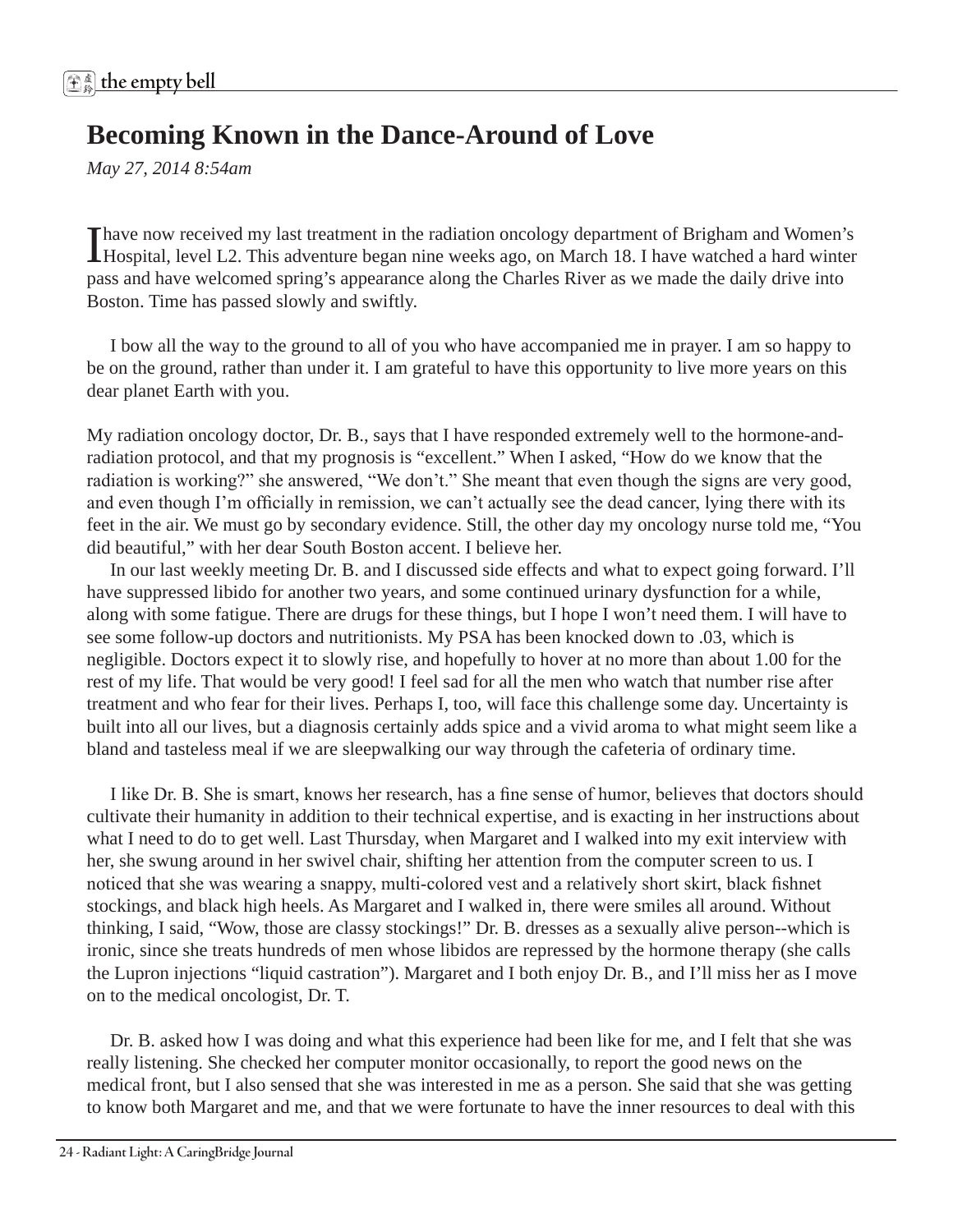challenge. Margaret had given her a copy of Margaret's book, "Holy Hunger," the story of her recovery from an eating disorder, and she told Margaret that she loved it and had just recommended it to a patient that morning. I had given her a CD of my first shakuhachi album, "Blowing Bamboo," and she had just shown one of my YouTube nature-music videos to a doctor in training. Why had she done that? Because, she said, she wanted him to understand that his patients were people, too, with lives to live. Dr. B. suggested that I post a video on YouTube about the psychological and spiritual dimensions of prostate cancer treatment, for her to share with her patients. I may do that.

 Dr. B. and I talked about the many different ways that men go through this challenging journey. Apparently, not many approach the experience as a spiritual practice or as prayer. Perhaps, we agreed, men face the threat of death in the same way that we have lived our lives. The fighters fight, the angry ones become bitter and resentful, the depressive become depressed, the pray-ers pray, the do-ers gather endless numbers of facts about the disease, the co-dependent ones worry about what others will think, the Whole Foods customers research the history of their nutrition to find the cause and cure of their cancer, and the retired psychotherapists analyze the situation and try to figure it out. Some of us do a little of each. I told her that the Blue Table had become an altar for me and that the radiation room had become my sanctuary. She smiled, perhaps knowingly. I didn't ask if she has a spiritual life.

 When these intense treatments at Dana Farber began I did not know that I would be going on a spiritual retreat. I've been surprised to discover this unexpected doorway into the Divine life-- in the shadow of death and right in the midst of a behemoth medical complex. It's as if God were saying, "All right, you've done pretty well sticking with our relationship so far; I hope you can stay with me through this experience." A friendly challenge.

 As I meditated and prayed on the Blue Table during radiations, I became more and more convinced that the Divine One is going through this experience with me and is sharing it from within me. I see no clear boundary between my personal life and history, and the Divine. I'm humble about this and see no self-importance in this perception. In fact, it's the opposite: my life and all creation is nothing at all because everything emerges out of the Divine, lives in the Divine and moves toward the Divine. This is not a big abstract idea for me, but something delicate and tender. My German Lutheran grandparents posted on their kitchen wall a small reproduction of Warner Sallman's painting of Jesus —the one where Jesus has gone out to find the lost lamb and now returns home, carrying the little creature on his shoulders. I, and we, are being carried in the Divine.

 I often remembered this image on the Blue Table as I softened into a childlike trust. I trusted that when I prayed, my dear FarNearness was already here, and that whatever prayer or mantra came up, it was arising from deep within me and not just from my adult ego self. After all, I wasn't trusting myself. Once I had made the decision to entrust my life to this process at Dana Farber, I was—as they say in poker—all in. I chose to participate in something that seemed like a Beyond Within. Near as I could tell, I wanted what God wanted, and I didn't have to be somebody I'm not in order to feel this way. Henri Nouwen introduced me to this notion of faith, the idea that God isn't that interested in my image of myself but rather wants to share in who I really am, with all my personal history, and in the midst of my particular realities and responsibilities. Our true Self is always being carried, and the trick is not to fight it--not to try to carry ourselves.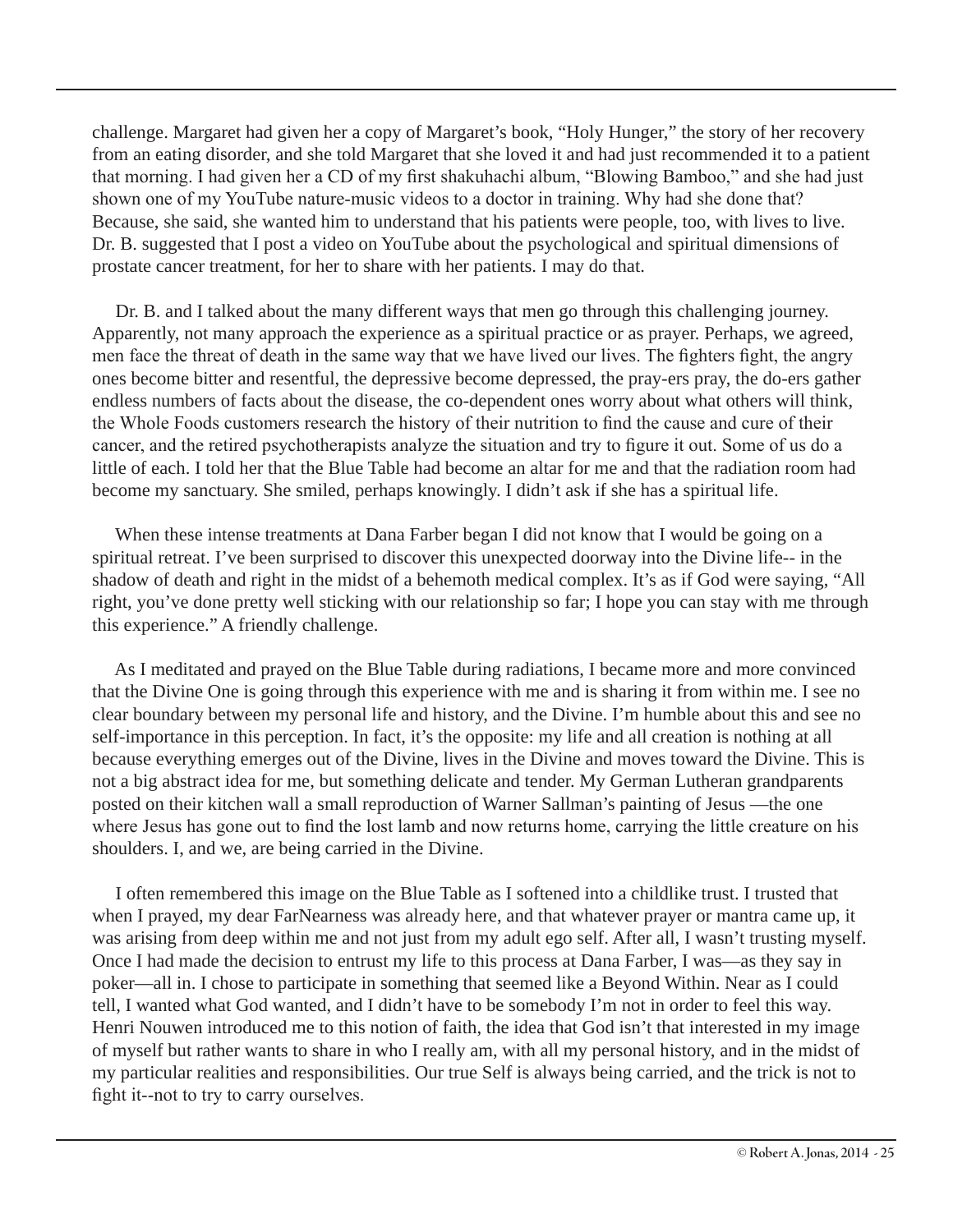So, the key challenge for me has been to surrender deeply into the reality of my situation, and to allow the real "me" to be seen by Ultimate Reality, and by my sacred teachers, Christ and Buddha. One of my Zen mentors, the Korean master, Seung Sunim, often said, "Don't add anything." Don't add anything to who you are. No need to dwell in regret, self-abasement or envy. You're adding these unpleasant qualities. The abilities and talents that you have are enough, and even if you aren't an Einstein, Beethoven or Walt Whitman, your gifts are unique and will be eternally fruitful if you accept and practice them with a whole heart. Let all comparisons slide right on by. Trust God and yourself with the guileless heart of a child.

 While Jesus challenged his disciples to the highest levels of adult responsibility and wisdom, he also taught them to trust like children: "Truly I tell you, unless you change and become like children, you will never enter the kingdom of heaven. Whoever becomes humble like this child is the greatest in the kingdom of heaven. Whoever welcomes one such child in my name welcomes me" (Matthew 18:3-5).

 I have felt terror and anxiety, especially in the first month after diagnosis, but I have never thought, "I wish I didn't have cancer." Normally, when I get bad news I protest first and get to the grief later, but when I received the diagnosis by phone in December I fell straight into a deep well of grief. Margaret, on the other hand, stood strong in protest in her heart. She didn't want this to be happening and she identified with an angel of protest and protection. She told me later that she wanted to throw herself in front of the radiation beams "because I love you and I couldn't bear to see you be hurt." I feel so fortunate to receive her love.

I'm also fortunate that I haven't gotten stuck in the psychic flypaper question, "Why me?" From the moment I received the scary diagnosis, my deep intention has been to follow through on Meister Eckhart's suggestion to "expect God evenly in all things," and the advice of several medieval Zen masters, who said, "The Great Way is not difficult for those who have no preferences." Oh my, this is difficult, and yet I find this advice easier to follow than trying to deny or fight with reality. I often say to myself, "I have cancer," and I try to plumb the meaning of it for me.

 Practicing childlike faith as an adult is a continual process of discernment: What is in my control and what is up to God or other people? As I let go on the Blue Table, I remembered and imagined the presence of all those friends (like you!) who said that they were praying for me, and I allowed their prayers to carry me, because I could not carry myself. I practiced letting go of fixing myself, and instead I trusted my dear FarNearness, and all those who trust in prayer. I imagined the countless people all over the planet who had trusted in prayer and who were praying for others right now, and I relaxed into that invisible, global community. Our hidden bond is the ark that keeps us afloat on dangerous seas.

 Before my diagnosis I was a type A, ambitious, multi-tasking, service-oriented person. I still am. I get a lot done. But cancer has confronted me with my absolute limits, and in all the ways that count, there is nothing I can do to change this. I have cancer. Every day for over two months I had to show up at the Blue Table, and it didn't matter what I wanted or how I felt at the moment. This was my practice and discipline, to be faithful and loyal to reality.

Now I am officially in remission, but there is no guarantee that all the cancer cells have been killed. Many could still be hiding out within my body, waiting to infiltrate my healthy cells. Looking back, I can now see the pride that I once took in being healthy. I thought that I could keep myself safe by doing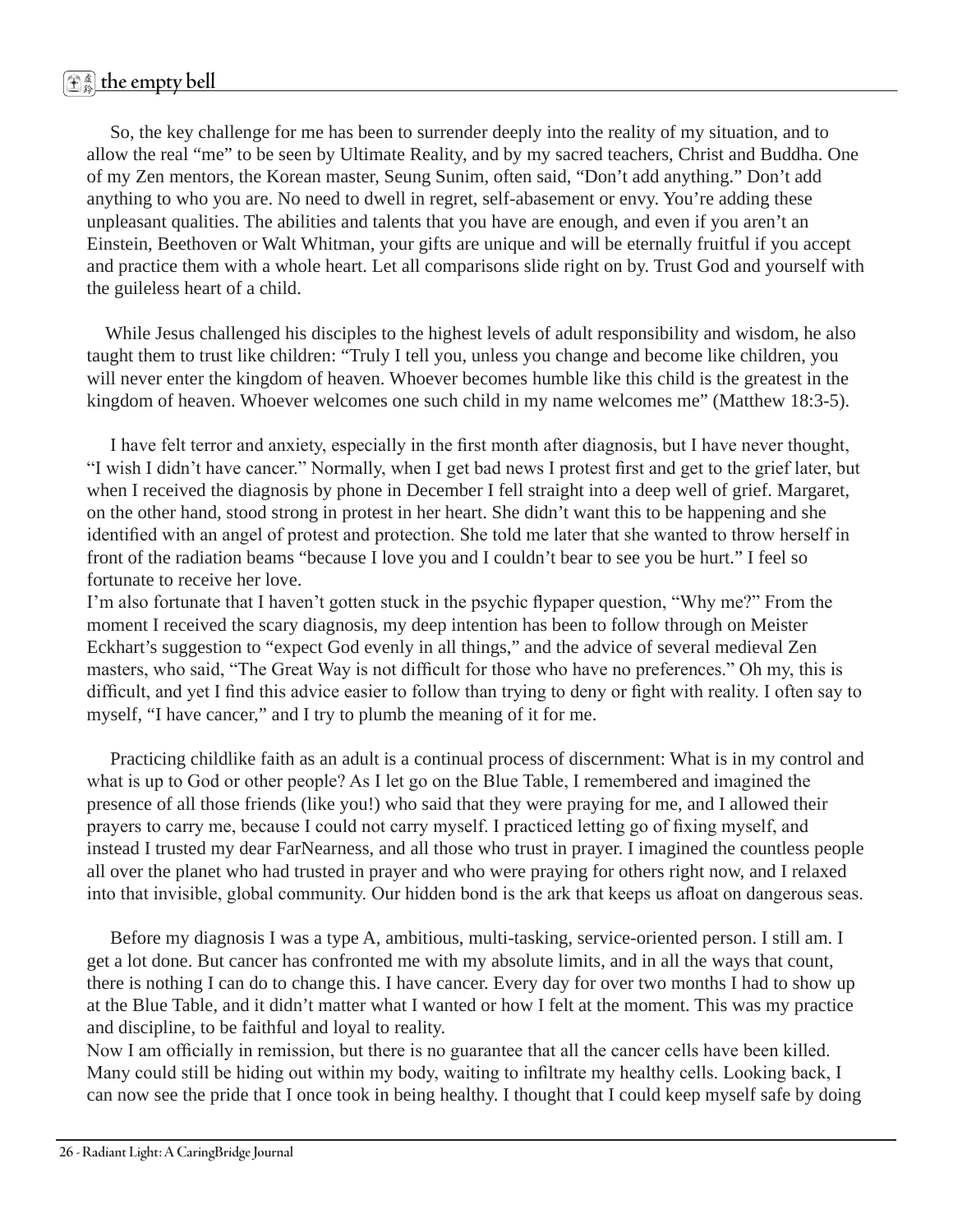the right things – by eating well, exercising, and living a good-enough, morally defensible life. Maybe I was judgmental, sometimes thinking that only other people get cancer. And perhaps they contracted cancer because they hadn't taken care of themselves. Cancer has shown me (once and for all, I hope) that I am an everyman and am susceptible to all the suffering that others are working with.

 Cancer has shown me that ultimately I can't save myself, I want to keep this in mind as I go forward -- to change what needs changing, accept what I cannot change, protest what can be helped by protest, and surrender to the great compassionate power of healing that the Creator has built into the evolutionary process. Moment to moment discernment is the rudder on this ark. When I can't follow through on this commitment I will probably fall back on this slight adjustment to the Serenity Prayer:

God grant me the coffee to change the things I can and the wine to accept the things I cannot.  $\odot$ 

 Over the years I have prayed and have cultivated the discipline of mindfulness. The latter skills have helped me to spot the Go-getter Controller and Fixer more quickly, before he can take total control my life and lead me away from my dear FarNearness. My discipline is to notice the Controller as soon as he rounds the corner, and to pay him no mind. To pay him mind is to give my mind away to him.

 So, I often cried on the Blue Table, feeling how alone and helpless I am in the great impersonal sweep of evolutionary time. I have cried tears of pure gratitude for my mother who bore me, for my grandparents who took me in when my beloved parents descended into alcoholism, anxiety and violence, and for all those who love and support me now. Each tear sang "Thank you," and by the time a radiation session was over and I heard the operators come through the door, my tears had expressed a chorale of love that cannot ever be repeated. Every song of love is unique, and yet they are all linked across time in the heart of the Divine.

 These flowing symphonies have moved through many rooms of the deep caves that make up my personal history. Scenes from my past have circulated through my awareness and have been blessed. It seemed to me that the Divine Life was being lived through me: me being melted and transformed by the Divine sculptor and the Divine re-discovering what it is like to be a mortal, suffering human being.

 My little "I"--with all my personal history--often felt completely dissolved in love. It didn't matter whether a particular event had been painful or joyous, clear or confusing, lovely or ugly, or whether it had taken place in childhood or adulthood. Every experience I had ever had at any age was waiting to be blessed and resolved.

At the same time, I have great respect for the unconscious and the unknown. Countless events in my past did not appear to me on the Blue Table, and I don't know what is ahead. At the moment, I am O.K. with a huge expanse of Not Knowing. Like dark energy that cannot be seen but comprises most of the known universe, my dear FarNearness is conscious of everything everywhere. This thought comforts me. What is not known and can never be known, is known, and known from the heart of creative, evolutionary love.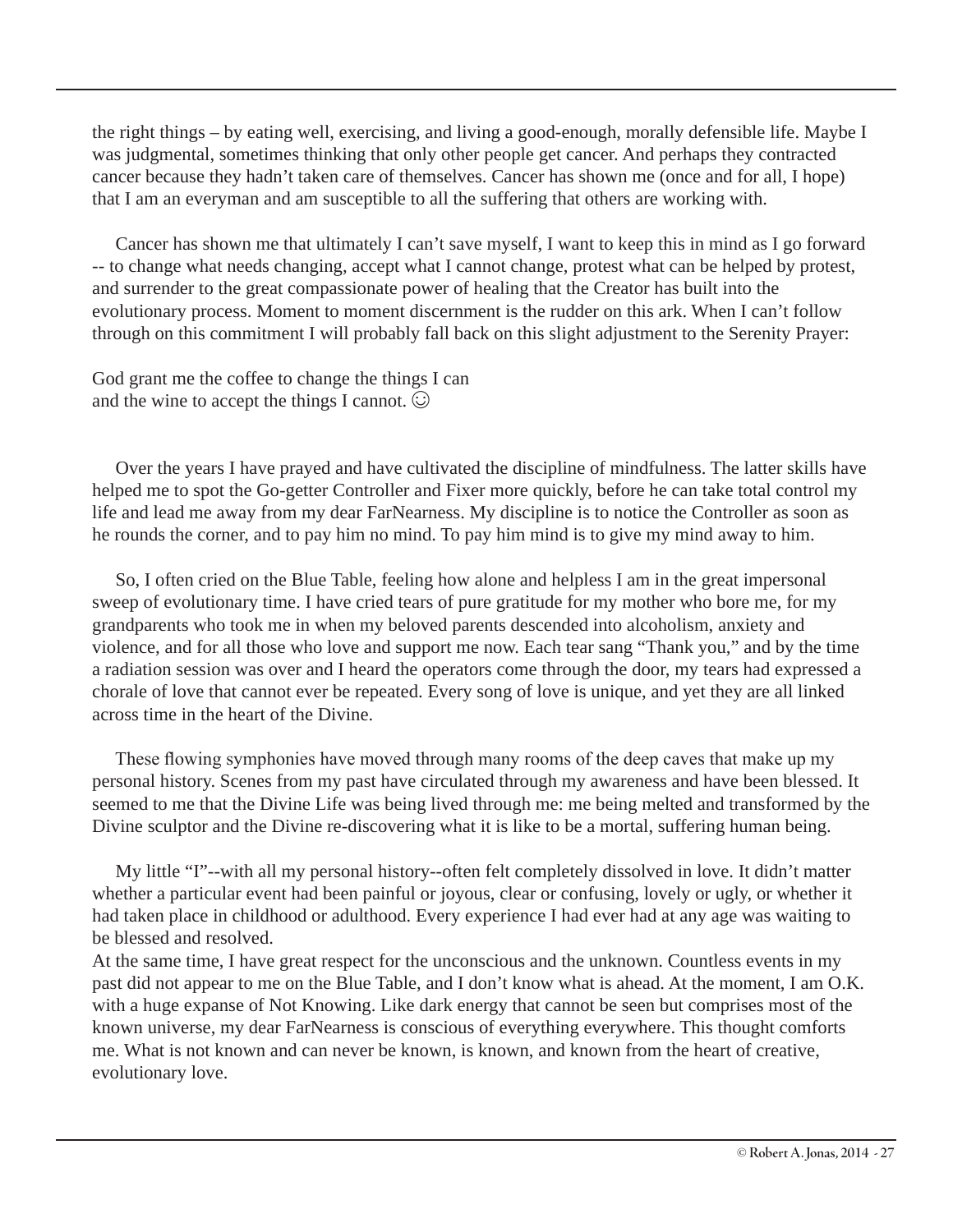# 虚 <sup>鈴</sup> **the empty bell**

 As I opened myself to those moments when the radiant beams of Love rode into me on the backs of the gamma rays, my life became an open book. The laser cross of red florescent light that shown down on me was slowly, ever-so-carefully, passing over every experience I've ever had, burning away the inessential. I could not see this happening directly; I entrusted my life to this faith.

 This perception still lives in me: I love being alive, and I realize that I would not have to be alive. From the broadest possible perspective, the chances of me being here in this moment are about zero; the chances of any of us being here are about zero. So, this is an astonishing and awesome thing, to be present to each other now, through these reflections. I care deeply for my family, home, neighbors and fellow workers in the environmental work that I do, especially at the Kestrel Land Trust in western Massachusetts. I do not want to die. When I do die, I will be dead for a long time! So, every moment is precious and everything that I am and have, is a gift from an infinite Source. My cancer diagnosis has challenged me to realize that I possess nothing on my own, and that I have nothing to prove or to hide. My life has been given to me, and the One who gives everything in the cosmos is a conscious, knowing and loving Source. The Divine One sees all of me from within me, and I feel most fulfilled when I see myself through the eyes of God who sees through my own eyes.

 As I do this--or as this happens in me--I discover that everyone is found in my own solitary depths. The message of our unique belovedness is sent equally to everyone. By its divine nature, belovedness is a shared experience. The more I "get" that I am especially beloved by the Divine origin of all things, the more I realize that everyone, and all creatures, are equally beloved. This reality instantly dissolves any ego-tripping or narcissism. We mortals are all in the same boat on this planet rotating in empty space, and the whole shebang is longing to receive and to radiate love in every direction (Mark 16:15 and Romans 8:19).

 I have reflected on the irony that that while I had never felt so alone with my life and personal history, I also realized myself as totally connected with life and completely accompanied by others and by the Divine. It seems true that the more I accept my aloneness, the more I realize that I am not alone --SO not alone that I am sometimes more with everyone when I am alone than when I am physically with them. The narrow gate of personal suffering opens up to a vista of Divine Life in which nothing and no one is left out. Our "I" becomes a "we" that is a dance of love. This was one of the most beautiful results to emerge from the early Christian Councils (4th and 5th centuries), the characterization of the Holy Trinity as a perichoresis (Greek: dance-around of love). Non-Christian spiritual paths may have different names for this ultimate reality, but it is the same dance of compassion and love that we all long for. We tend to forget that we are created in this image and that this is what our brief lives are all about. It's so easy to be distracted by our immediate problems and by the flow of 24/7 information and entertainment. We tend to forget that Divine Love is here and already transforming our pain into itself. Realizing this brings me to tears of grief and joy. Joy, because to live in love is joyful, and a tender sorrow because everything we love is passing, just as we are passing.

 Finally, I want to share with you the image of a painting by Andrea del Sarto (1486–1530), an Italian painter from Florence. My friend, Rob Hirschfeld, Episcopal Bishop of New Hampshire, says that it is the only well-known painting of the Risen Christ after his death and before he left the tomb. The original painting is in beautiful color, but as I contemplate this holy figure, it appears in my heart in this B&W sort of rose light, with this frame. (See photo section of this Journal)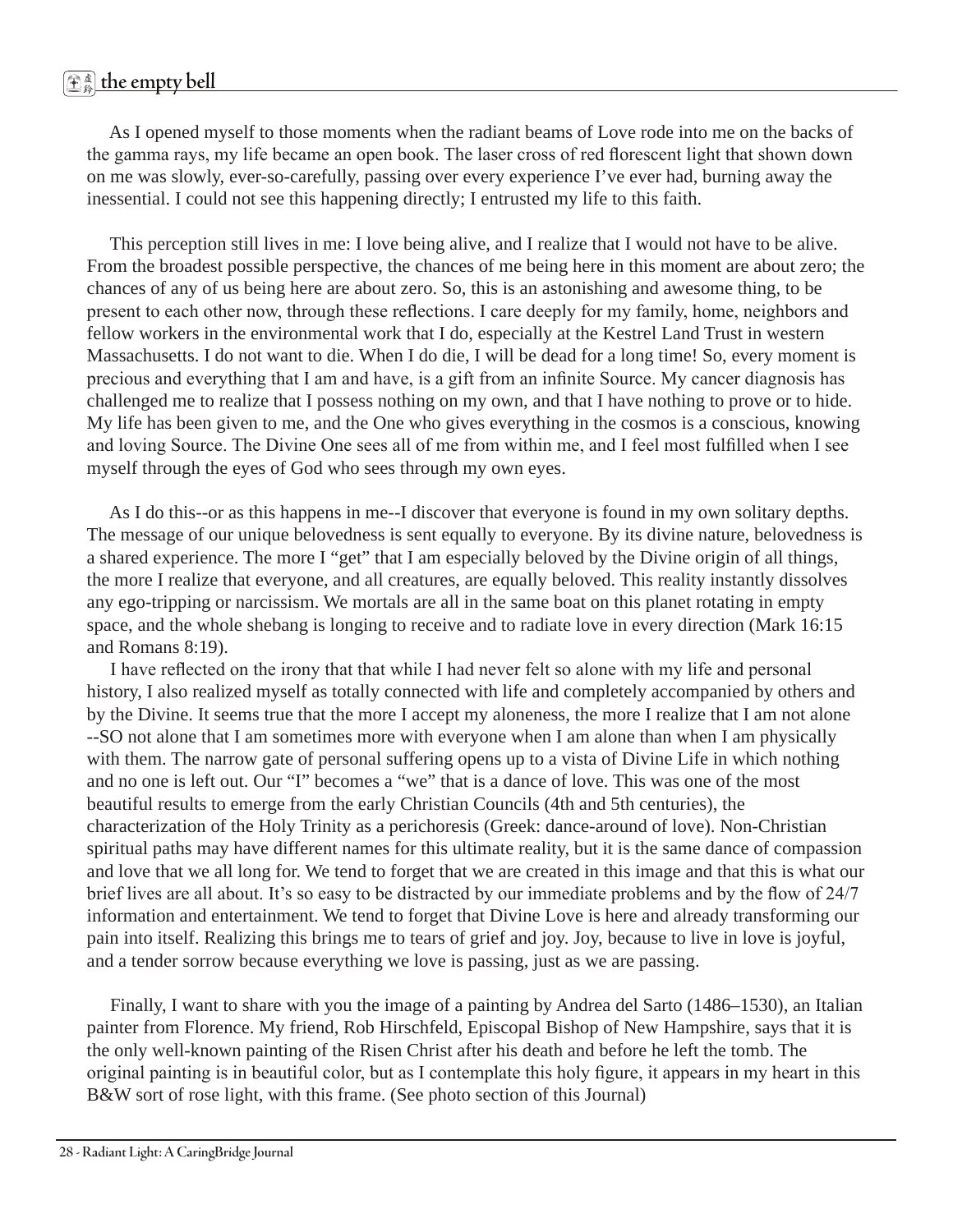As I lay down every afternoon on the Blue Table at Dana Farber Cancer Institute and received radiation treatment for prostate cancer, I identified with this image of Jesus. Each day, after I was precisely placed on the Blue Table in the crosshairs of the red laser light that radiated down from the ceiling, I could lift my head and see the red cross shining just above my pubic bone. And I could imagine del Sarto's painting. Having died, Jesus awakens and instinctively looks down at his wounds, but something unbelievable has happened. He doesn't quite understand what these wounds are about or how he can now be alive. He has awakened to a new Risen life, and he is astonished, apprehensive and full of a subtle Light. He is embodied, but now he is somehow transparent to the Light and less solid.

 Now, when Jesus gets up off the stone ledge, he is utterly changed. He is no longer just the mortal Jesus of Nazareth, but Jesus Christ--the one whose body and mind radiate Divine Light. In his farewell address in the Gospel of John (chapters 14-17), Jesus tells his friends that his new life is now theirs and that everything he has, and is, now belongs to them. When we understand that the Incarnation is meant for everyone, we see that our wounds are gateways to the Light. We are only ourselves, yet now we are infinitely more. Eternal life is not "later," but now. And nothing of ourselves is left out.

 My Buddhist teachers have called my attention to living in this present moment, now and now and now, and then noticing how everything is continuously changing from moment to moment. But my mind wants to stop the world in order to feel secure, to have a handle on things. The Controller within me wants his way to be the way. But still, it's true that everything, including myself, is impermanent. Everything is changing all the time. In 1 Peter 1:24 we read that

All flesh is like grass and all its glory like the flower of grass.

The grass withers, and the flower falls. . . .

 How can we feel safe and trusting in the midst of constant change? On the Blue Table each day it seemed to me that the molecules of my body--which give me some duration of recognizable form--are constantly shifting, morphing and changing. I realized that while I can make certain minor adjustments to my physical form, some power beyond me is keeping me together. I realized that I needed to trust this power to keep re-forming me as "Jonas," even while the killing gamma rays were entering my prostate from every angle, every day for over two months.

 While I lay on the Blue Table, I sometimes recalled the awesome reality that while the radiation machine rotates around me, the Table, this hospital and this city are dwelling on a small planet that is rotating in empty space in the midst of a cosmic and evolutionary cycle that is measured in billions of years, with no end in sight. I realized that as far as we know, change is eternal and eternally creative, and is happening right now, and right now, and right now. Everything is passing—and hopefully, this cancer is passing sooner than later. And yet, even in the midst of this flux, I am so grateful for duration, grateful for the experience of chronological time, grateful to have a life that has extended sixty-seven years so far. I still long for something solid and unchanging, and it's clear that the only thing to lean on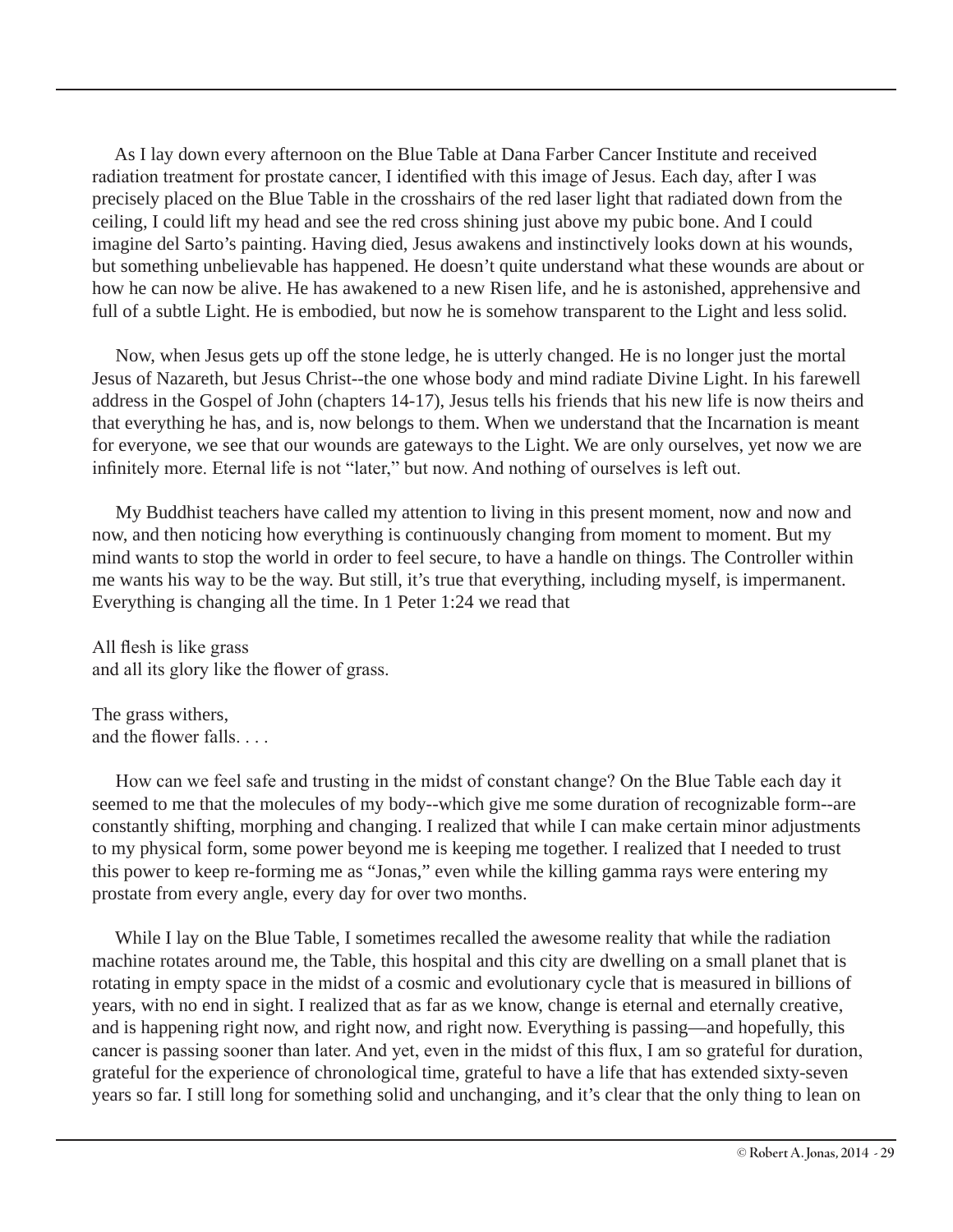is Divine Love. All those whom I love are always living in this eternal Love, and nothing and no one is ever lost.

 I have moments of fearing death—especially when I consider saying goodbye to the people, communities and natural settings that I so deeply love. But the stronger feeling is a creative, grieving love that is both unchanging and always new. This Love comes from the Beyond Within, and it radiates from our dear FarNearness who will carry all of us into the heart of our ultimate longing. For me, that longing is to join in the infinite dance of evolutionary love that is always changing and timeless.

 Now that I have finished my radiation treatments, I have an opportunity to get to work and to practice what I've learned from them in every detail of my relationships and community and social responsibilities.

And now this, from our gifted poet of the Infinite, Ranier Maria Rilke:

I believe in all that has never yet been spoken. I want to free what waits within me so that what no one has dared to wish for may for once spring clear without my contriving. If this is arrogant, God, forgive me, but this is what I need to say.

May what I do flow from me like a river, no forcing and no holding back, the way it is with children.

Then in these swelling and ebbing currents, these deepening tides moving out, returning, I will sing you as no one ever has, streaming through widening channels into the open sea.

-Rainer Maria Rilke, Rilke's Book of Hours: Love Poems to God (Translation Anita Barrows and Joanna Macy)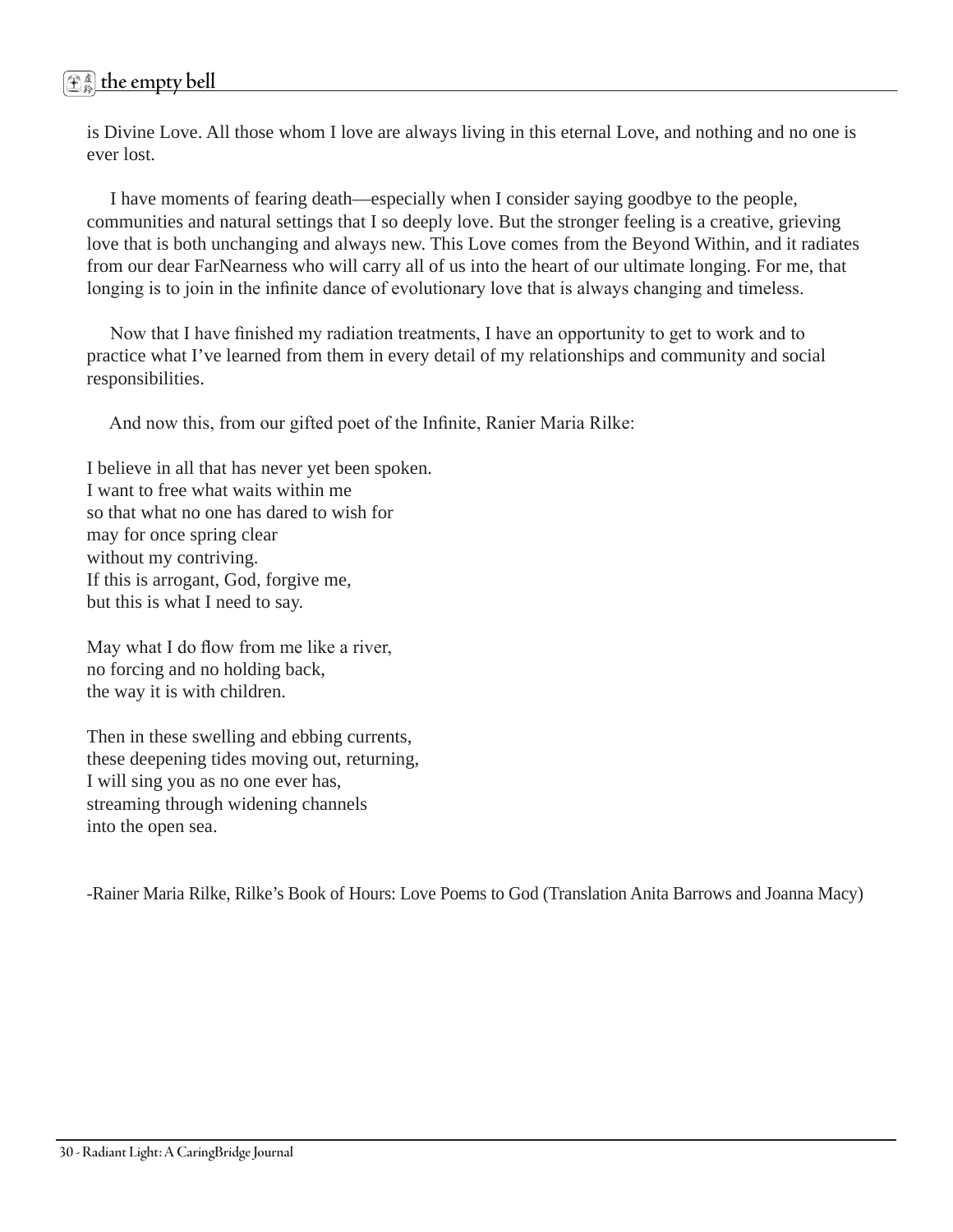

*Painting by Andrea del Sarto (1486–1530). Re-imaged colors and border by Robert A. Jonas.*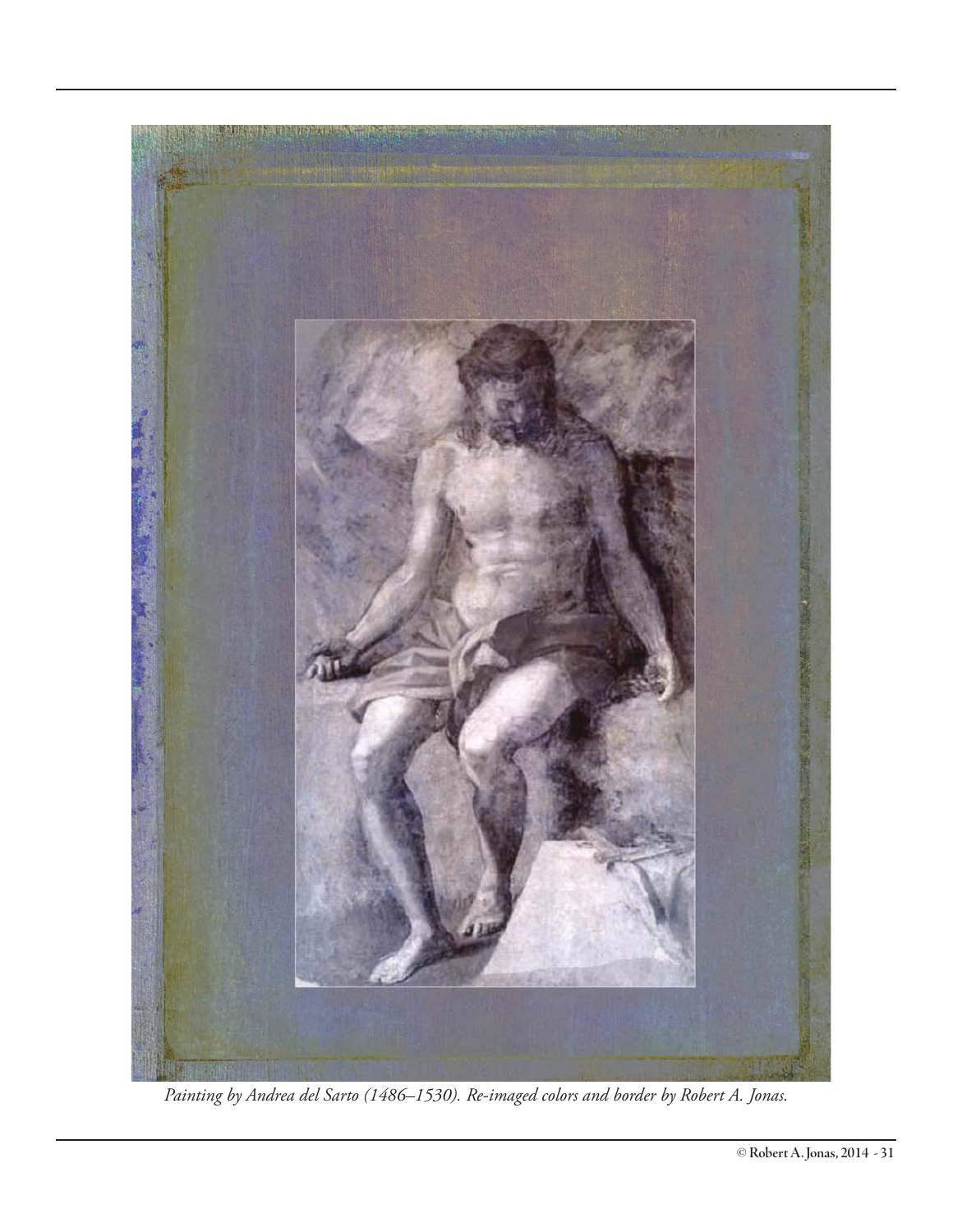# **Refreshing honesty**

*Mar 29, 2014 11:13am* 

Yesterday I changed into the blue pajamas and walked alone into the waiting room. Only one person in the waiting room today, a heavy-set man in his 60's who sat with his hands folded on his lap. He looked down at the floor with a blank stare, but I knew that I had no clue what he might be feeling. I asked, "prostate cancer?" He looked at me without changing his expression and said, "Yep." I figured this would be a short conversation, but I took the risk, that maybe he'd have more to say. "Can I ask where you are in the process?"

"Day thirty-eight. Just three more days,» he said.

"How are you doing with all this," I asked. "They say that toward the end of the radiation, you get a lot of fatigue. Is that true for you?"

"Oh, I don't know. I don't notice much. Everyone says that I'm lazy anyway, so it's hard to tell." heart

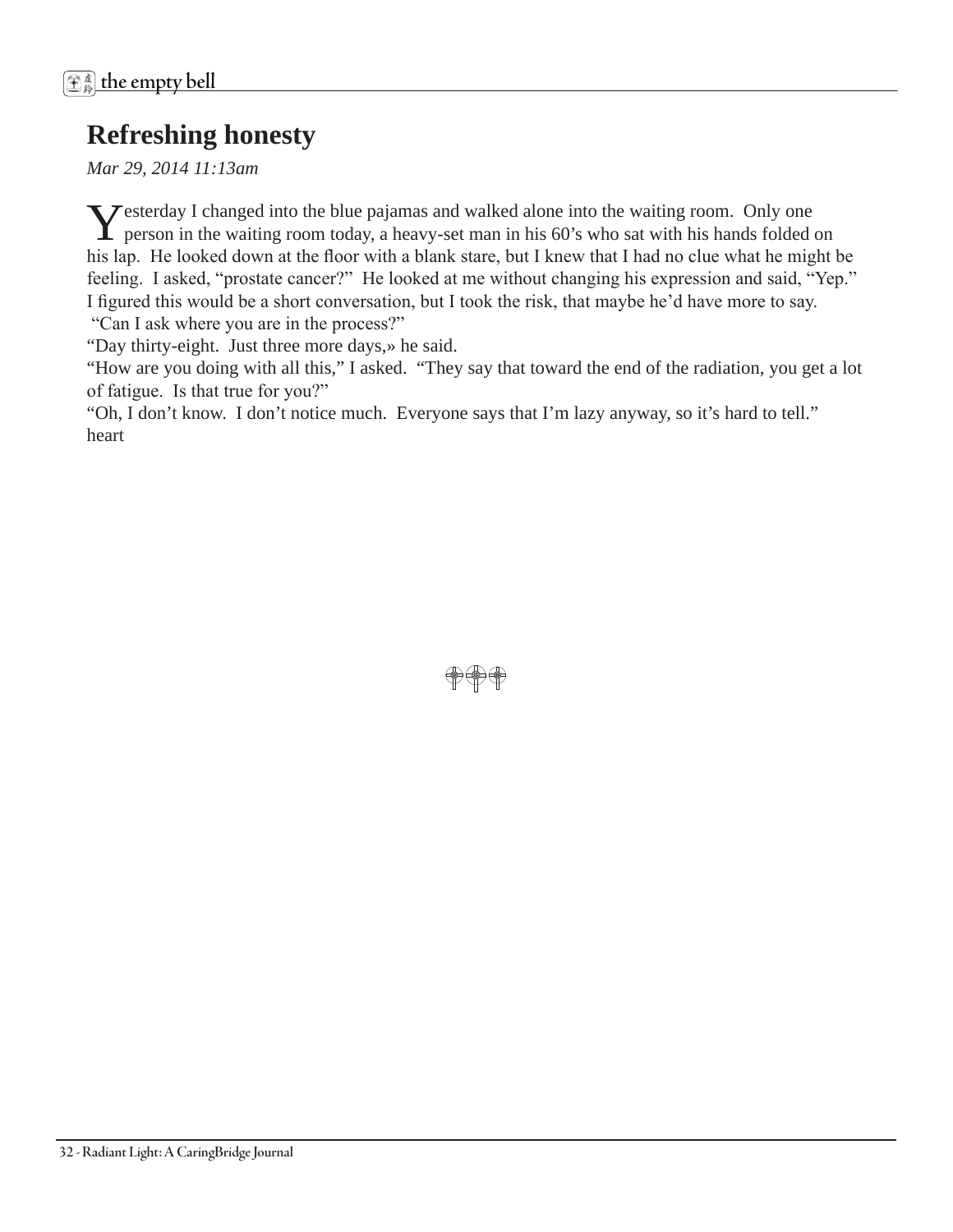# **Comments**

### **First week of Radiant Light Therapy!**

#### **Joel Russell — Mar 22, 2014 1:45pm**

What a beautiful meditation on being in the moment! I can hear your heightened awareness of all that is around you and all that is fresh and precious in life. It reminded me of how I felt after my first child was born, walking around and seeing everyone with new eyes, seeing them as the infants that once came into the world so new, as beings of infinite potential and emotional range, beginning lives of possibility, but bounded by the inevitable finitude of human existence. Thanks for the reminder that seeing with new eyes is always possible at any point in our lives, but it must be heightened so much when one passes through the place you currently occupy. Blessings to you my friend. May you maintain this state of attunement and awareness. - Joel

#### **Sarah Bullitt — Mar 22, 2014 3:56pm**

Lovely, Jonas.

May your experience continue to be a blessing for you of opening your awareness to the clarity of seeing the Reality of Love that envelops the wondrous preciousness of every moment. A beautiful gift for all of us to partake in with you.

#### **Daniel Shanahan — Mar 22, 2014 8:04pm**

Jonas, taking your heart for a walk! What a great way to be in the world! Happy you are finding a groove in the city.

### **Sunday, looking into Week #2**

#### **Sarah Bullitt — Mar 23, 2014 11:41am**

Beloved Jonas, thank you so much for sharing the details of your experience.

You may find, as I have found in numerous situations in which I was ostensibly the vulnerable one, that you become the Doctor of the doctors, you are the Healer of the healers around you. A curious flip occurs in identity, when you bring a deeper wisdom into the environment. Even as you feel you are the one who is helpless and "done to", you realize an energy of powerful love going through you that humbles those around you who are in the social position of control. They then turn to you for selfaffirmation, guidance, teaching. It is quite extraordinary. I would guess you have already experienced this...

Much love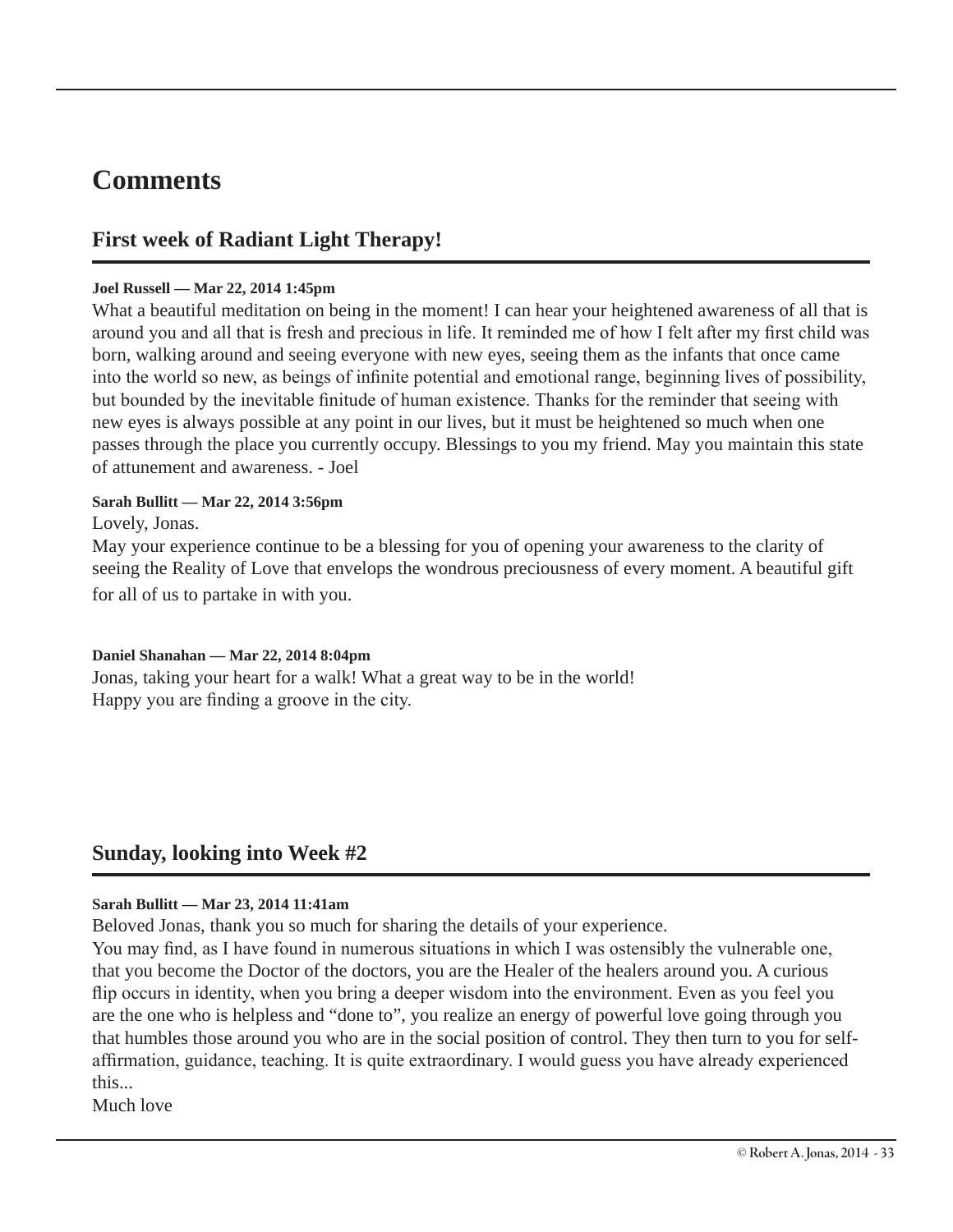# 虚 <sup>鈴</sup> **the empty bell**

#### **Linda Michaels — Mar 23, 2014 6:23pm**

Dear Jonas,

Thank you for sharing this with us. I will set my phone alarm for 1:40 and say a prayer for you every day Monday through Friday. My prayer will be that you feel your angel with you and that you feel with you as the doctors and nurses leave the room, the Love of everyone who has known and loved you in the past, and the Love of everyone who knows and loves you now, and the Love of everyone who will know you and who will love you in the future. Our Love will be there with you to support you. "May the Good Shepherd lead you into peace of heart, into hopeful thinking, into strength of will, health of body, harmony of soul and clarity of spirit, now and in the time to come." (This is one of my favorite prayers adapted from Adam Bittleston.) Much love to you and Margaret.

**Roger Pierce — Mar 23, 2014 7:22pm** 

Eloquent. Graceful. Hopeful.

#### **John McDargh — Mar 23, 2014 9:19pm**

Dear Jonas: I am here in Newton Centre.. .if you need a place to stay (though I take it that is perhaps squared away), or want company on one of those 39 visits to the Table, please let me know. Meanwhile, my friend. .you and Margaret are in the heart of my prayer. Courage, John

#### **Steven Abdow — Mar 24, 2014 11:42am**

Thank you for letting us in on your journey through this journal. You are an inspiration.

#### **Richard Borofsky — last edited Mar 28, 2014 9:34am**

Birds of Prayer

For Jonas

We are many. Migrating from a cold hemisphere, from continents beyond oceans, from far off hearts (where we are no longer needed) tireless miles flying.

Finally coming to roost in the just-budding branches of a red maple tree outside your bedroom window, that is the nesting place of your most intimate need.

Perched and chirping,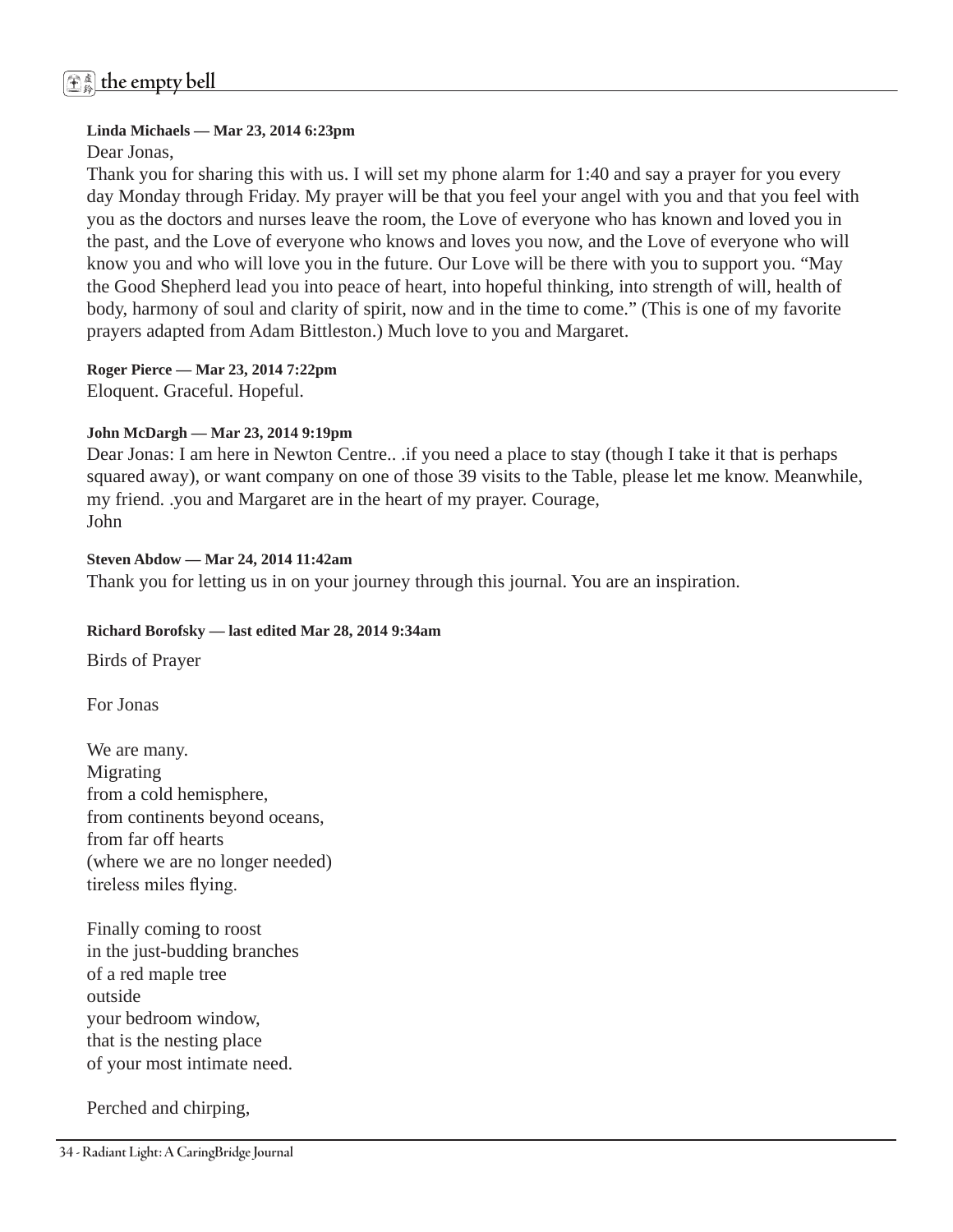we sundry, wingéd pilgrims offer you our prayers:

May you be uplifted, like kestrels circling high in the sky blue silence, riding the prayer of warm air rising.

May you be still as the iridescent hummingbird, suspended in mid-prayer- before you, the length of a blessing away.

May your love have the loft of the condor; talons for faith from the peregrine.

May your losses compose a songbird's call, and your longings be fledged and preened.

May you move through your life as we move through air. May you become a bird of prayer.

---Rich Borofsky

### **Week #2 eagles & lasers**

#### **Erik Hoffner — Mar 28, 2014 10:20am**

Beautiful writing about a challenging routine, Jonas. Thank you.

#### **Roger Pierce — Mar 28, 2014 11:35am**

Perhaps there is one great eagle carrying you through the air as the others do their work. Float...

#### **Linda Michaels — Mar 28, 2014 12:34pm**

Archangel Michael is the greatest slayer of dragons that I know Jonas. I hope you call on him to be there with you. You are in my thoughts and prayers...

#### **John McDargh — Mar 28, 2014 1:03pm**

Thinking of you offering your heart on the Blue Table today Jonas, and the metaphor of the rescuing eagles ,then those familiar words: "An I shall lift you up on eagles wings, bear you on the breath of dawn, make you to shine like the sun, and hold you in the palm of my hand.." with love, John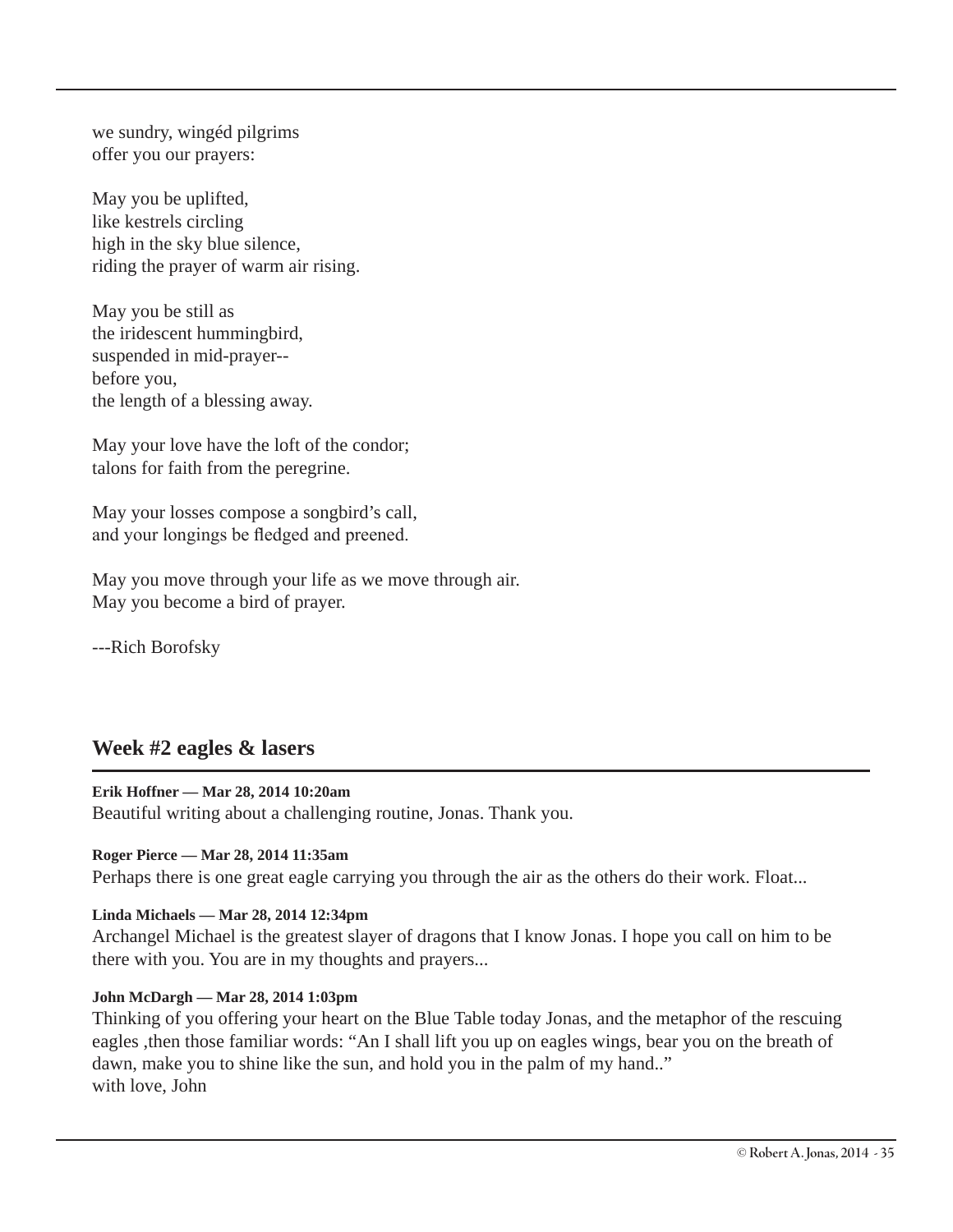# 虚 <sup>鈴</sup> **the empty bell**

#### **Sarah Bullitt — Mar 29, 2014 12:45pm**

Oh, dear Jonas. So beautiful. These journal entries could be your next book. Much l

**Steven Abdow — Mar 29, 2014 1:22pm**  Thank you, Jonas, The treatment room as a sacred place. I can sense that.

#### **Rob Hirschfeld — Mar 31, 2014 6:36pm**

I think I'l find a yoga music station on Pandora to listen in solidarity with you, Jonas. The Blue Table is really an altar the way you envision and describe it. May the Spirit continue to hallow this work you are doing. Sending love your way!

#### **Judith Eiseman — Apr 3, 2014 8:31am**

This really is a graphic and beautiful picture you paint. heart

### **Birds of Prayer**

#### **Margaret Bullitt-Jonas — Apr 2, 2014 8:21pm**

It is a privilege to share this journey with you, Jonas. I like to imagine those child-sized, playful crows, wrestling and laughing, praising God and inviting you to join the dance.

#### **Sue Mosteller — Apr 2, 2014 8:23pm**

Jonas,

Your words are so inspiring and hope filled, and they touch me deeply. It seems to me you are capturing this moment in time, not just to ponder, but to penetrate the deep questions, both of humanity but also of the universe itself. I love, "as we become more and more who we are, we are becoming each other." So radically true. So, dear Jonas and Margaret, we 'abide' in each other, and it's a privilege to share this profundity with you - and so many others. Thanks for writing. Thanks for living it this way. Loads of love,

Sue

#### **Richard Borofsky — last edited Apr 3, 2014 12:11am**

Dear Jonas,

Thank you for your deep receiving and appreciation of us and our love. Our love and the love of all who know you upwells in response to your keen listening. Your vulnerability in the face of finitude has hollowed and hallowed you into a beautiful human chalice, holding the wine of our love's communion.

Abounding and abiding love,

Rich

#### **Sarah Bullitt — Apr 3, 2014 5:38am**

How beautiful Jonas. This is the wisdom of the shaman, the visceral embodiment of Love in animal form.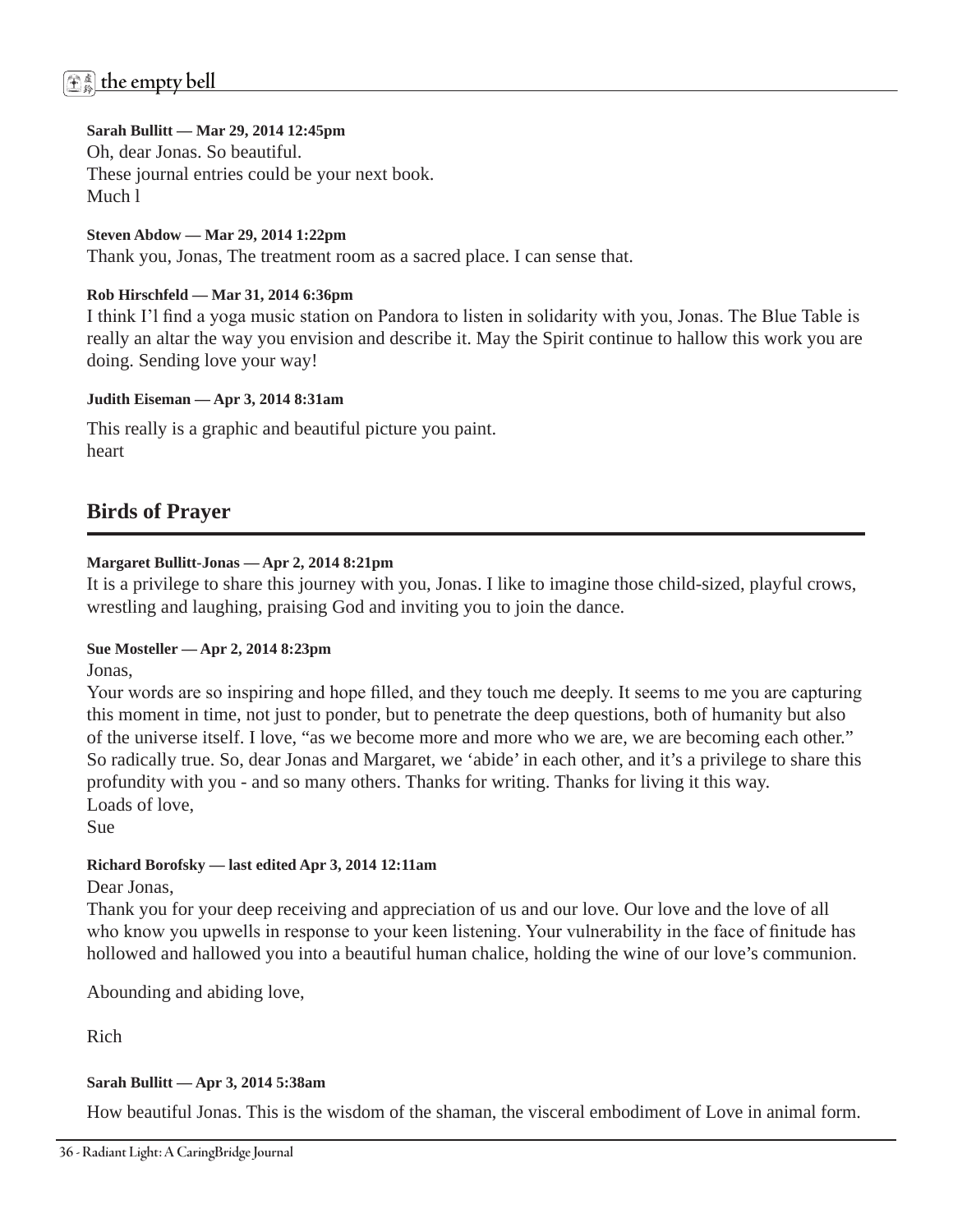# **Georgene L. Wilson — Apr 3, 2014 8:57am**

Dear Jonas,

Have made the connection and now have read you BIRDS OF PRAYER. It is also heartening to think of the Eagle story I sent to you yesterday being akin to your entry here on Caring Bridge. It is so akin to your entry, that I had not even seen!!!!!! It reveals to me that we are one!!!! So I will continue to be with you and Margaret intuitively and with love.

Blessings, Georgene

#### **Erik Hoffner — Apr 4, 2014 12:49pm**

Prophetic dream about the crows. Wise beings, message carriers. And smart, western science just declared that they're as smart as your average 7 year old child.

#### **Jeff Utter — Apr 8, 2014 3:16pm**

Jonas,

I'm trying again to post on caring bridge--have not been successful so far. Thank you for sharing this latest report. You know how I have tired you out with my theological arguments in the past, so I will refrain from such, but I will add one thing from my own experience. When I was doing shamanic journeying, one of the two power animals that came to meet me and promised to accompany me and watch out for me was Crow. When I did research later on crow symbolism, I discovered that the crow became in Western history a symbol for the Virgin Mother. Understandably, since actual crow mothers are very good mothers. Your dream would indicate that you are receiving the best possible nurturing and relational care from on high.

#### **Bob McGahey — Apr 10, 2014 9:42am**

Thank you for this sharing, bringing me into heart-depth as had not yet happened on a busy, somewhat anxious day. I'd love to see your friend's poem. My soul too, survived Harvard, and I was delighted to learn after I was admitted to Emory Grad Inst of Liberal Arts that they had a rich program in continental philosophy (14 years after Harvard), exploring questions that were no longer relevant to Harvard philosophers. I wish you healilng at the altar of the Blue Table, Jonas.

### **Becoming Transparent: the upside and downside**

#### **Georgene L. Wilson — Apr 10, 2014 11:16am**

#### Dear Jonas,

Oh, I have a hunch that your shining will pour through all these bandages! You may think that you are becoming invisible but you will still be a visible heart radiating to the hearts of all whom you engage, even through windshields and CaringBridge messages.

AND ALSO, you are becoming so aware of the violence of even thinking ill of another, or of part of ones own self. This is Wisdom. Illness grants those who attend consciously, a PhD in "Awakening to Our Finitude Held in Infinity's Graciousness". From my own experience with death-dealing MRSA over a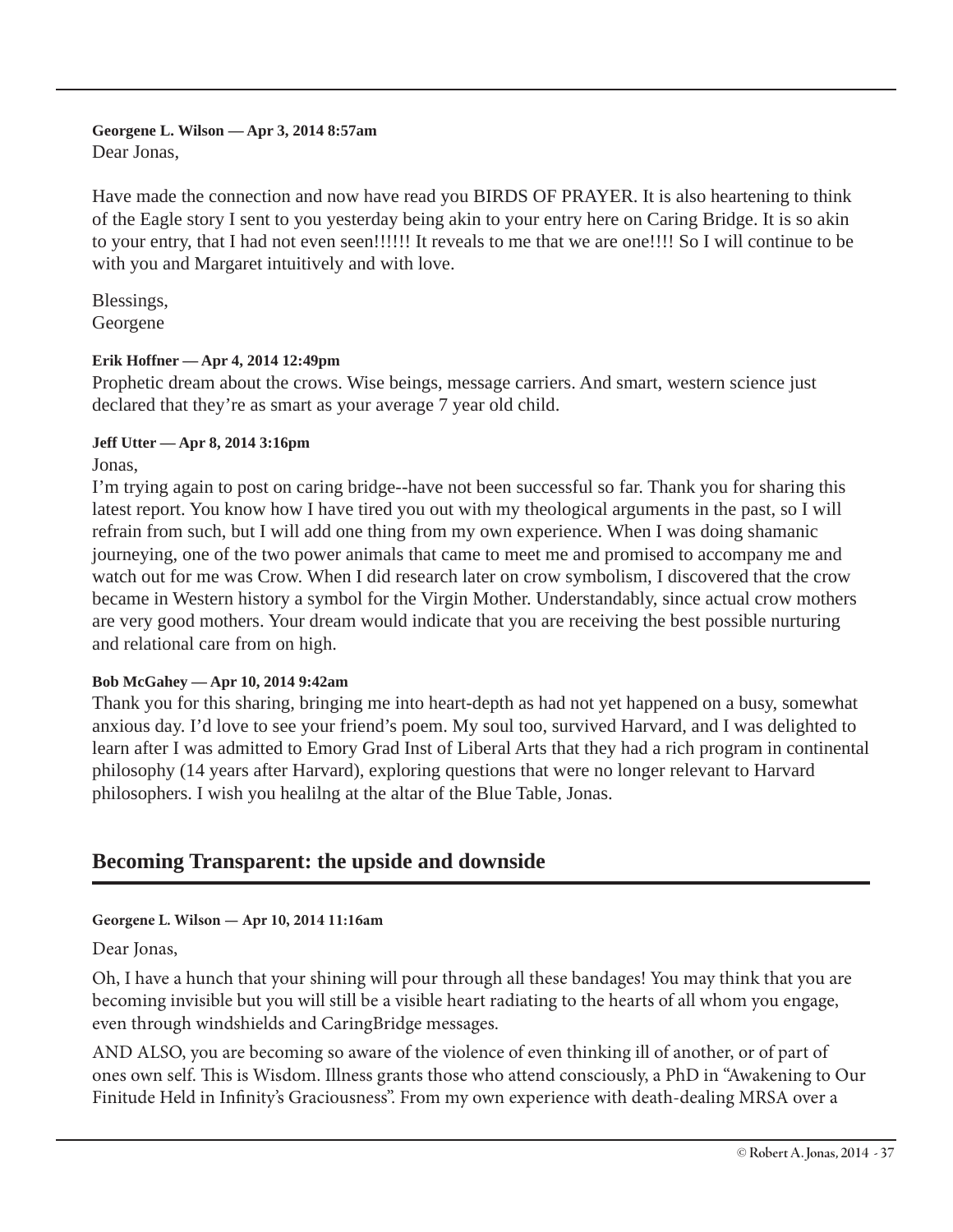# 虚 <sup>鈴</sup> **the empty bell**

5 year span of time, I received an extravagantly abundant rinsing in the grace of trusting the Ultimate to always be enough daily bread. Bless all whom you engage, and all their relations, in the drive from Cambridge to Boston with your deep silence. This is the service, ministry and companionship we can offer even when we seemingly have no energy. The journey into transparency is wild!!!!!!!!

Watch that water bubble rising from the rock!!!!

Be safe on those streets and continue to breathe trust as a witness to MORE for all of us.

Lots if love, Georgene

#### **Sarah Bullitt — Apr 10, 2014 11:28am**

In my experience, tender compassion and gentle touch is all we really want. We are all so vulnerable, needing reassurance and to feel safe. The grace as I see it is to see through the hurtful behaviors in ourselves and others as a poignant expression of this need.

#### **Rob Hirschfeld — Apr 10, 2014 11:59am**

Dear Jonas,

As usual, you bring light to my day, even as you share your experience of darkness. As I get more involved with the efforts to repeal the death penalty in NH, I am becoming more and more attuned to the courseness, brutality, and unkindness of our world. You may feel yourself covered in BandAids, but inspite of that, your true self, and your deepest light, seems to shine ever more brightly. Love, R

#### **Sue Mosteller — Apr 10, 2014 12:01pm**

Your insights are compelling and inspiring. Beat-a-beat-a-beat and it's so precious and so long and so short. What does it all mean? This amazing, full, spectacular journey that is but a instant in the heart of our loving God. Mystery and comprehension and mystery again. Much love and thanks for all of it and the way you choose to be IN it.

**David Frenette — Apr 10, 2014 4:40pm**  Jonas, I will recognize you by your bandages. Love, David

#### **Jeff Utter — Apr 10, 2014 10:00pm**

Jonas,

I'd like to quote a few of the sentences in this your latest journal entry when I preach to my congregation on Sunday. As you may know, the lectionary epistle for Palm/Passion Sunday is Philippians 2: 5-11. I've had many fine spiritual friends and mentors. Yet none of them has taught me as much, over the years, as you have about the kenosis, the self-emptying, to the point of being able to sport only bandages, after having what is inessential torn away and burned off. Then I also recalled I Peter 4, where the ordeal is spoken of which comes precisely to the faithful: "Beloved, do not be surprised at the painful trial you are suffering, as though something strange were happening to you. But rejoice that you participate in the sufferings of Christ, so that you may be overjoyed when his glory is revealed." I know that biblical words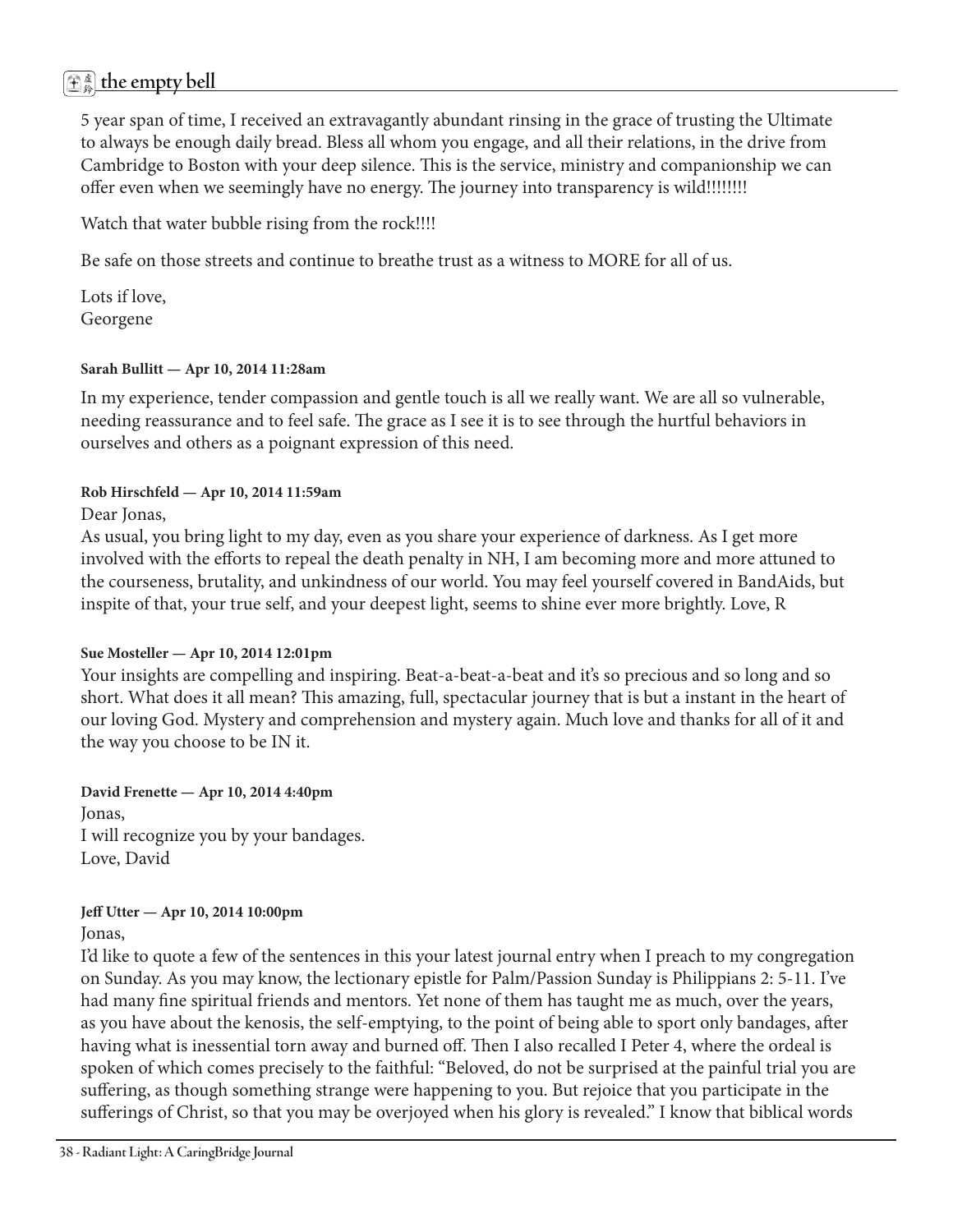like these can be taken as easy pious rationalizations and even self-glorifications. But what you write, and who you are, removes such far from you. Thank you so very much for sharing your bandaged self so completely with us.

#### **Daniel Shanahan — Apr 11, 2014 3:56pm**

Hey Jonas,

I identify with you completely on the traffic and pace there...why I headed out here in '98.

Hope you find the pelting song of new spring rain refreshes you. The space between each drop the one Heart of the One Who Is Always Open. The earth is as thirsty as my soul for these waters of the spirit that fall without hesitation into each empty cup.

Miss you. SEE you Sunday I hope!

**Erik Hoffner — Apr 11, 2014 7:31pm**  Well said.

#### **Margaret Bullitt-Jonas — Apr 11, 2014 9:20pm**

Jonas, I am glad that you know that you are wrapped in kindness, and I pray that those gentle, healing cloths will protect you every step of the way. I am glad that we're back in the Pioneer Valley tonight, relishing a spring rain and knowing that above the clouds, the stars are shining.

### **Die Before I Die**

#### **Richard Borofsky — Apr 15, 2014 9:32pm**

Breathing in, I hug our suffering--yours, mine. Breathing out, I weep.

#### **John McDargh — Apr 15, 2014 9:32pm**

Dear Jonas: As ever I am moved by your clarity about what your soul needs, even if your body says "not so much". As I read your account with this sense you have shared that what is being burned off at the least is the protective outer shell so that you are wounded and grieved by all the expressions of pain or anger around you. Then I thought of these lines fro the desert Abba Isaac the Syrian: What is a merciful heart? It is a heart on fire for the whole of creation, for humanity, for the birds, for the animals, for demons, and for all that exists. By the recollection of them the eyes of a merciful person pour forth tears in abundance. By the strong and vehement mercy that grips such a person's heart, and by such great compassion, the heart is humbled and one cannot bear to hear or to see any injury or slight sorrow in any in creation. For this reason, such a person offers up tearful prayer continually even for irrational beasts, for the enemies of the truth, and for those who harm her or him, that they be protected and receive mercy. And in like manner such a person prays for the family of reptiles because of the great compassion that burns without measure in a heart that is in the likeness of God.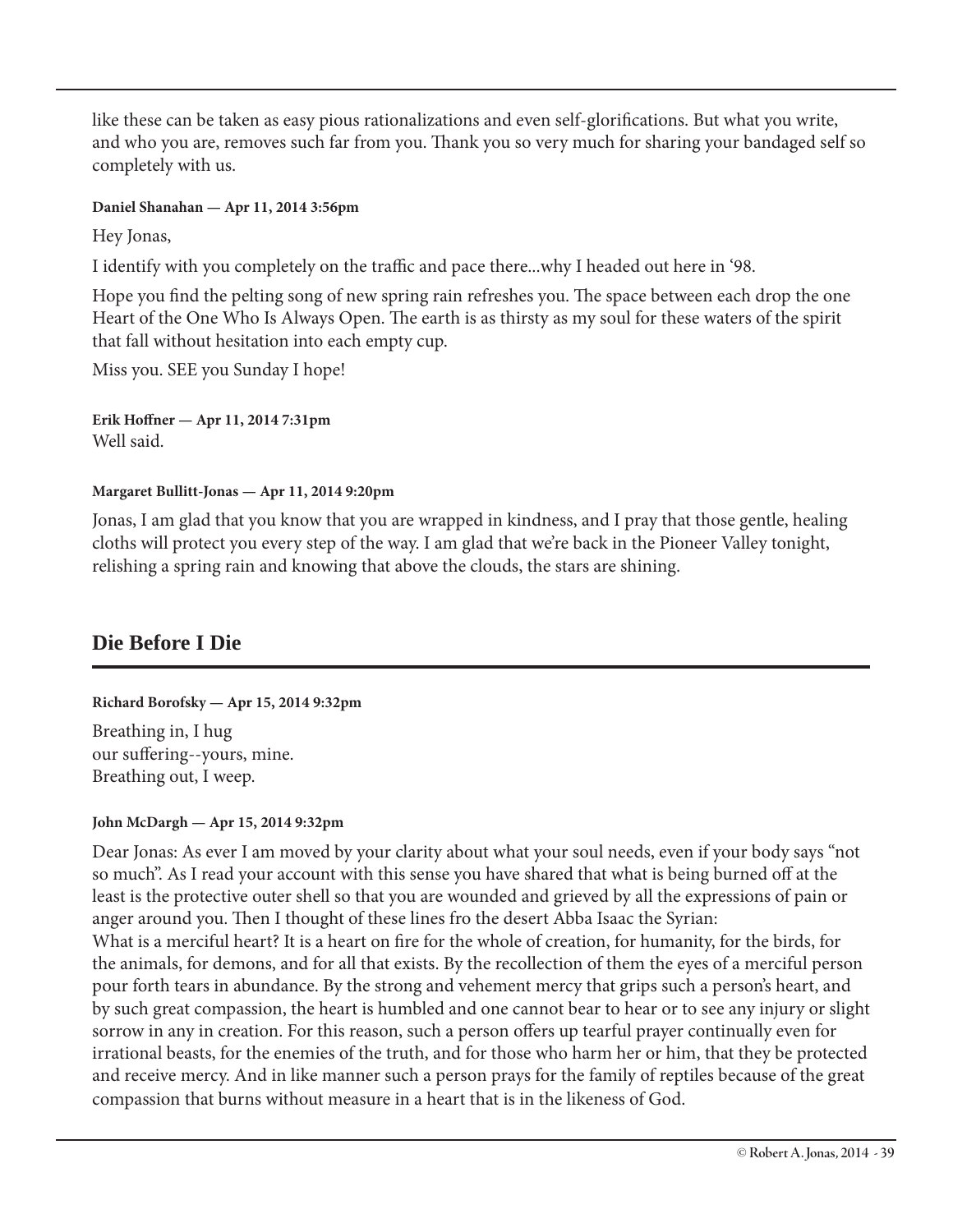#### **Joel Russell — Apr 16, 2014 4:25am**

What a beautiful and moving meditation on the inner workings of the soul facing the death of the ego that must precede the death of the body. May you far outlive your ego! Your honesty and courage burn brightly - without the testosterone and the ego in the way, the purity of your soul pours forth. Your will is God's will and your meditations are God's gift to all who witness your sharing.

#### **Judith Eiseman — Apr 16, 2014 5:55am**

No words come, only a feeling of compassion to be shared silently with you, others, all.

#### **Sarah Bullitt — Apr 16, 2014 6:30am**

#### Dear Jonas,

Sending you boundless creativity to find the moves that will keep you flowing like seaweed with courage and love through this experience.

#### **Sue Mosteller — Apr 16, 2014 7:39am**

Jonas,

Yours is the most inspiring reading so far this Holy Week, so I thank you for your efforts - not only to 'live' it, but also to 'express' it for the rest of us. This morning at 5am, six of us - Sisters living together in a convent in Toronto - said "Goodbye," to one of us who is presently in surgery for a mastectomy. So her dying before she dies has begun anew, and are in solidarity with her in our own experience of the same more or less - but real.

Thank you. Know of my love and prayers, and solidarity with you during this last month of the blue table. You are very close,

Sue

#### **Steven Charleston — Apr 16, 2014 8:37am**

Reading your words made me think of something I heard, something I think most people have heard: the brave person dies only once, the coward a thousand times. That came into my mind because I was drawn into your question of dying before we die; and I was seeing it through the lenses of your exhaustion. Isn't it courageous, and act of great willpower, just to get up and out the door? For men fighting what you are dealing with, the loss of even the most basic energy, that must be true. But it is not the testosterone courage of Rambo. It is the testosterone-less courage of the human heart, the desire to live into dying, to be present to the transformation, to be able to walk toward what is holy, to receive any blessing or offer of love in an active way, not passively waiting for it on the sofa, or even the Blue Table. I don't know if that saying about the brave man is true, and I don't think people are cowardly if they feel fear, but your writing always stirs up my mind to let these kinds of questions blow around like autumn leaves. How often I have felt like the panther in the poem. Being trapped in our own bodies, that's what it does feel like when we are sick or worn out...the body let's us down, it ceases to do the expected and we are cast into confusion and frustration. Isn't it a form of courage to walk? To climb stairs...to get out of bed...when we are carrying our bodies with us? What muscle is it that helps us to lift the weight of our own body...the heart? The mind? The soul? I think it is a strength, a courageous strength, that we have not named yet, something deep within us, something we identify as life. So if that is true, then you are filled with the courage of life. You have the strength of life within you, even if your drug dazed body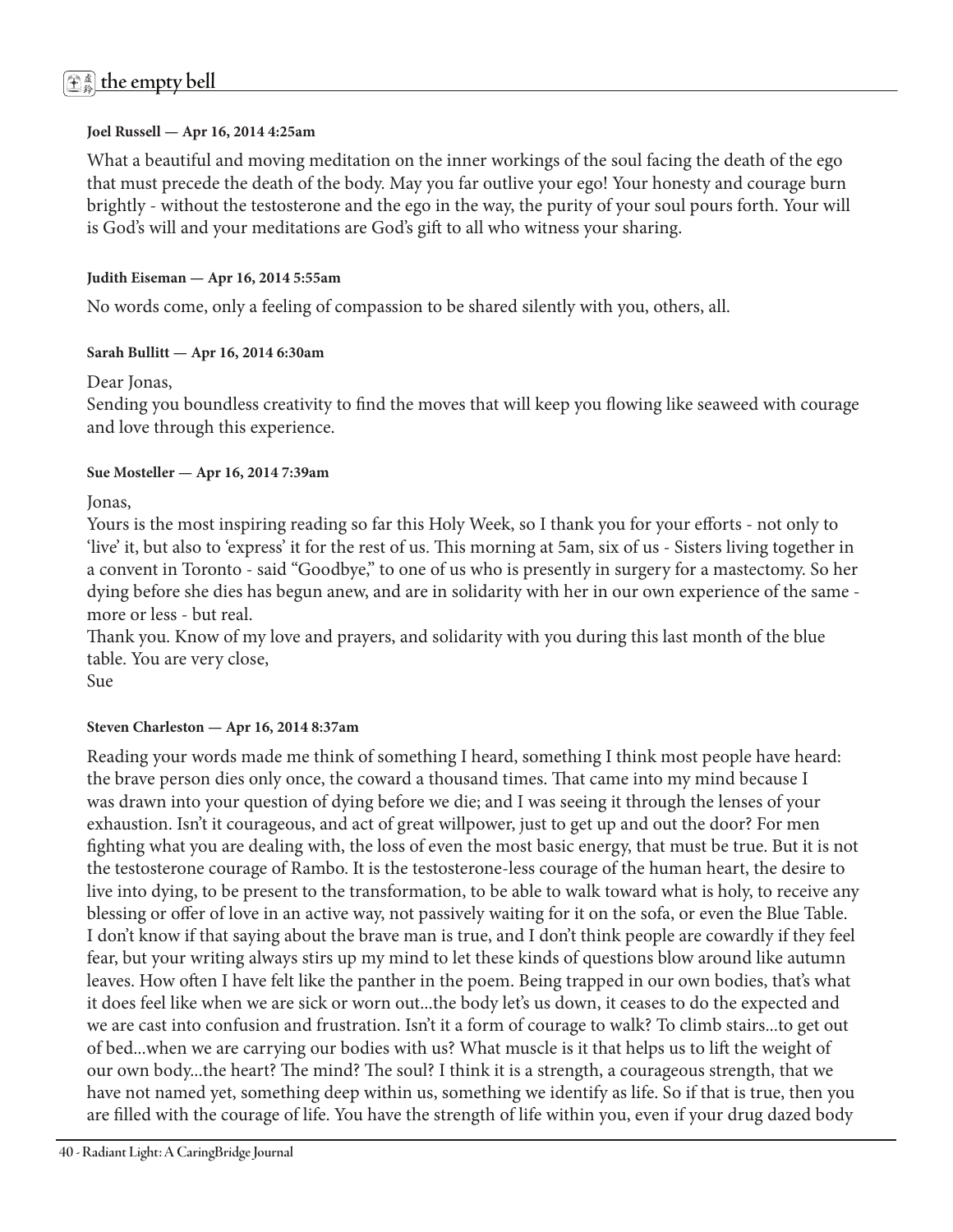does not want to cooperate. You are as kind as you are brave, reaching out to help even your own weak self to rise up and see the love walking toward you. The love in the music that day in the cathedral. The love of your friends, your family, your God. Yes, I think you are an inspiration of courage to people like me because you remind me to stand up, as best I can, and to walk forward, as best I can, to welcome the light I see shining so clearly in your words.

#### **Sally Popper — Apr 16, 2014 1:07pm**

Thank you, Jonas, for a lovely post, written from a difficult place. Your self-emptying is profound, as you move towards transparency. What an opportunity, and during Holy Week, no less. That process can never be easy. Even Jesus felt abandoned. But I'd say there is no sense in which you are stuck! And perhaps the most any of us can hope is that when we die we are moving--towards light, towards the holy, towards transparency, towards the incarnation of love even as we lose the incarnation of physical life.

#### **Robert Jonas — Apr 16, 2014 4:04pm**

I just want to say Thank You to you, my dear friends, who give me courage when you see my courage, knowing that my courage comes from seeing your courage! I love you.

#### **Daniel Shanahan — Apr 17, 2014 12:31pm**

Jonas! A hard road this week. Know that I am thinking and praying for you, your name echos off the walls of the Edwards sanctuary.

So glad you found refuge with your flute and musicians at St. John's ...Park and Tremont...a pathway to joy in the midst of a dark day.

Old Stone Soup poet brother of mine, James Van L o o y, poet and mime has held labyrinth meditations there for decades. He is a servant of the poor. If you go back ask for James, tall, long haired brother of compassion.

Hey, have you gone to the Arboretum? The quiet grounds, bird choruses and early budding time may provide antidote to the machine and high tech blues. I am sure the magnolias, apple blossoms will be happy to see and BE with you. Could you stop in after Dana Farber? Play your Shaku ha chi to the flowers and plants of the earth in resurrection?

We love you. Your light scatters the darkness.

Danny

#### **Linda Michaels — last edited Apr 18, 2014 9:00am**

Dear Jonas,

Your friend George, your strong will to exercise, the chanting, your flute, the seals...thank you for sharing your reflections, your truth, your vulnerability. I offer in return my thoughts with love and these two prayers from Adam Bittleston: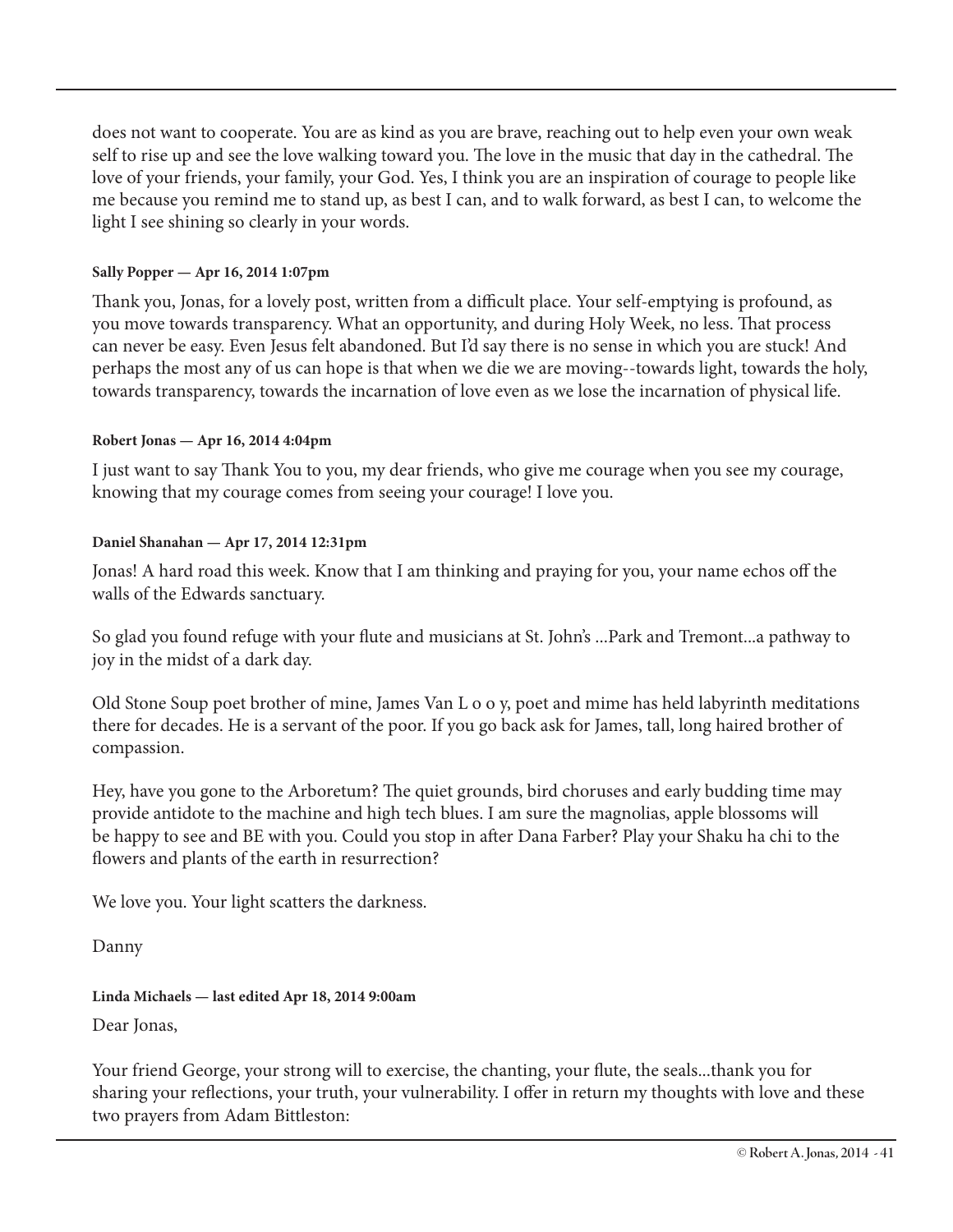# 虚 <sup>鈴</sup> **the empty bell**

"Blind is the soul imprisoned deep in weary flesh.

And spirit-will is wrenched away from living good.

But we may tread the road the Christ did follow then:

when all the wrong, and all the pain were gathered up

that He, the Lamb, might bear for man the bitter load,

and meet with man the prince of hell in the soul's night."

----------

"Spirits of the Heights have sent their messengers: stones under our feet. Upon the sustaining earth may we be upright.

Spirits of the Heights have sent their messengers: flowers and trees around us. Upon the living earth may our hearts waken.

Spirits of the Heights have sent their messengers: birds and beasts about us. Of all earth's offspring may we be guardians.

Spirits of the Heights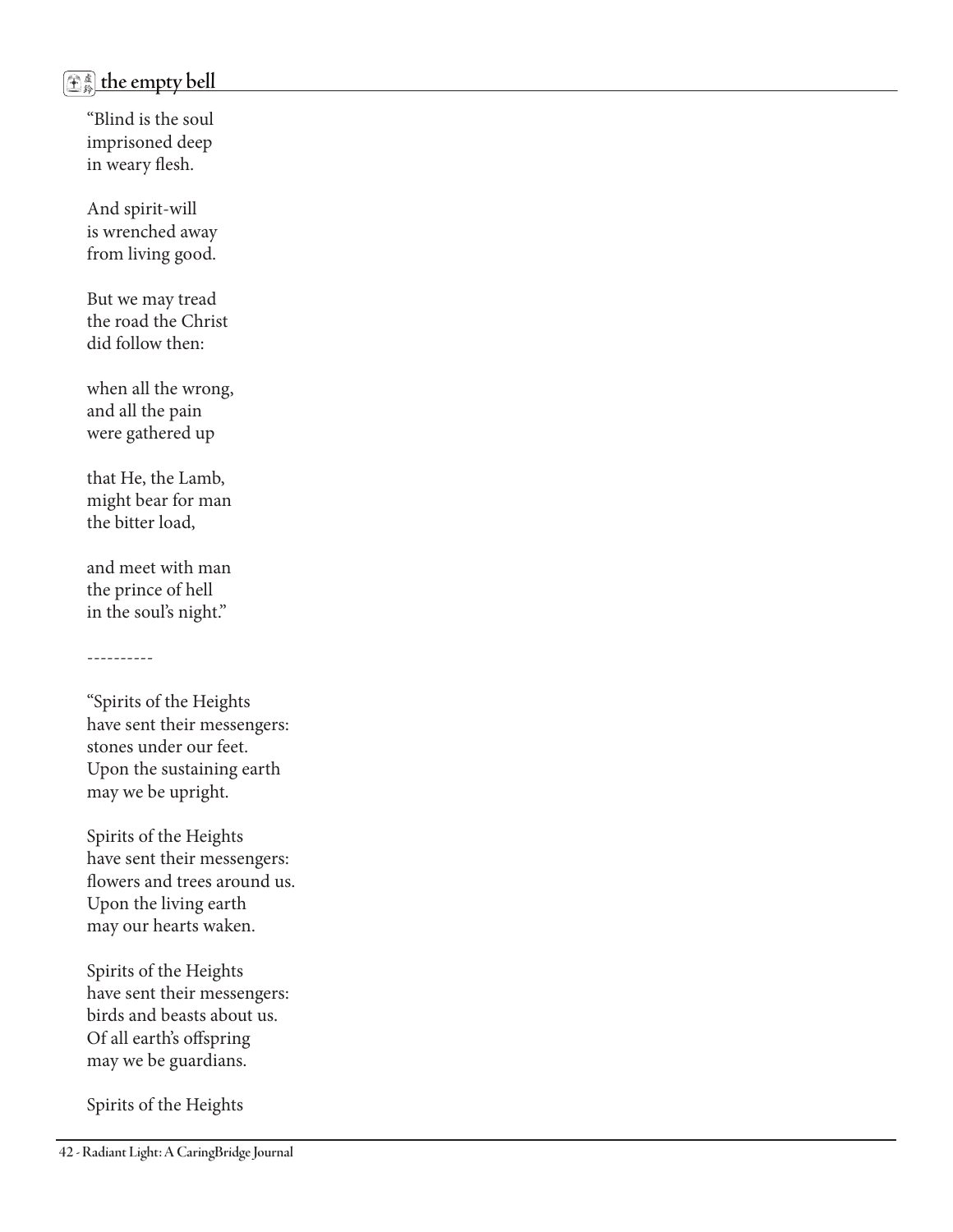have sent their messengers: Light and dark, life and death. In all earth's changes Christ may we find."

In peace, love, faith, hope, solidarity, smiles, Light and everything good! Please ask Margaret to give you a hug from me Jonas! :>):>) Linda

#### **Bill Labich — Apr 20, 2014 11:07am**

Jonas, through your open-warmheartedness, transparency, and courage, you help me see me (and the bigger we) in your experience. To be alive and in love with life and with the bigger whole and yet feel the loss at the same time...it's a kind of happy-sad Chris and I were actually describing to G this morning. I see in your writing, a will to keep the light of love in life so bright despite indignities (the blue table, zip testosterone, and your leaden-feeling legs). Thank you for taking the time to share and teach. heart

### **I am You and You are Me and We are All Together**

**Judith Eiseman — Apr 22, 2014 5:25am** 

Yes.

#### **Don Pachuta — Apr 22, 2014 6:23am**

Profound and beautiful and inspiring as always. Of course, I can't resist tweaking you a bit to remind you that there are other Catholic priests in apostolic succession that are not Roman. :) I look forward to seeing you in May love and blessings, don

#### **Ellen Bernstein — Apr 22, 2014 6:26am**

Every time there's a caring bridge posting indicating an email from you, I get very excited, and wait till I have the time to really enjoy it before I settle in to read--like a kid squirreling away some decadent chocolate desert--to savor each bite, tucked away where no-one can see. I feel a little guilty enjoying your story so much. . . like how can derive so much pleasure in your words and heart when you've had to suffer so much through this cancer?

Each reading is somehow healing for me; your words open up my heart and i fill the fullness of life coursing through my body.

Thank you so much for offering yourself up and for sharing the intimacy of your experience; through you I get to live more deeply.

Sending love and prayers for a long full life; and looking forward to spending time with you and Margaret once you settle home again in NOHO--when all the flowers will be in full bloom..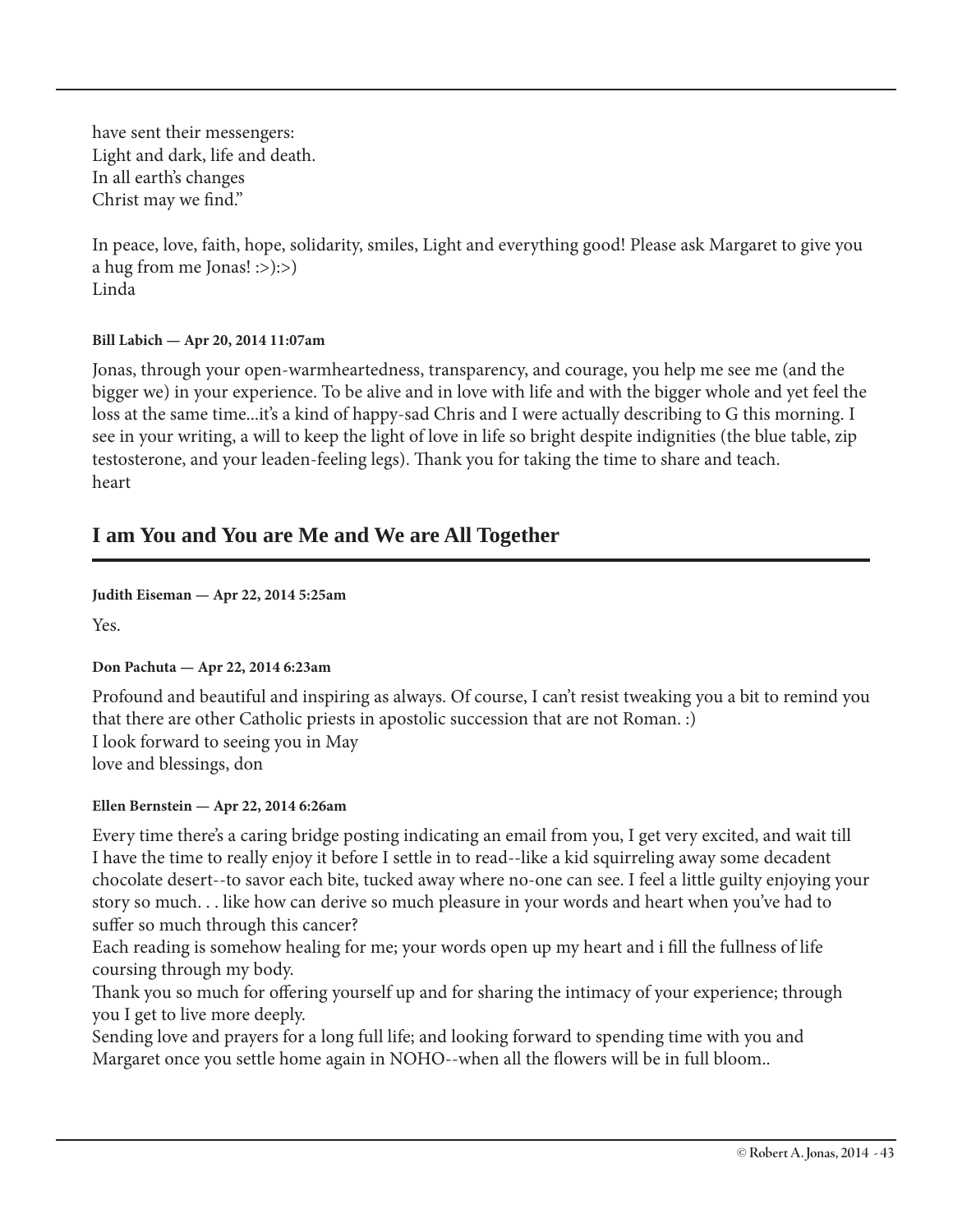#### **Margaret Bullitt-Jonas — Apr 22, 2014 7:24am**

Yes, what a priest does at every Eucharist -- lift up before God the ordinary, simple elements of life and receive them back as holy, as the very body of God -- is what everyone does when we offer our selves and lives to God: we give ourselves in love. At our best, when we feel most alive, all of us are priests, standing at that doorway between heaven and earth which is everywhere and nowhere. Thank you, Jonas, for keeping that doorway open in your own life and for encouraging us to do the same thing in our own lives. I hope that my day today will feel more like gifts placed lovingly on an altar and less like a miscellany of items heaped carelessly on a table.

#### **David Frenette — Apr 22, 2014 7:29am**

Your words, Jonas, give beautiful sound and texture to the quiet hallways of the cancer monastery. Your cry that you want to live is loud and clear. I, like Dawn, am with you in prayer, and grateful that your PSA readings are better. Love and blessings, David

**Georgene L. Wilson — Apr 22, 2014 8:15am** 

Dear Jonas,

"You in me. I in you. We are one."

This has been a mantra for me for the past 8 years. It was given to me while I was living through a 5 year journey of surgeries and procedures and medications to rid my body of MRSA. Thank you for using your limited physical energy to send this soul energized reflection/sharing/teaching to all of us. It is a preciously personal realization that you offer as Eucharist to each of us. You are Eucharist! Your choice of title," I am You and You are Me and We are All Together", is a gift that further bonds you, in itself, to me. Thank You. Bless you.

May all the healing energies of earth pour into you body, enlighten your mind and wisen your spirit, now and forever.

Love, Georgene

#### **Sue Mosteller — Apr 22, 2014 1:18pm**

Jonas, your reflections are so real, so human, so experiential, and I LOVE them. Thank you. Just as are the readings these days in Scripture - where Jesus rises without too much fanfare, without needing to prove he was right and the other guys were wrong, not needing to hear apologies from his disciples, but simply encountering people quietly in unsuspecting ways to say, " You won't be seeing me so much longer in my body, but my presence is ever with you, meeting you along the path, following all your life with interest and loving you every minute."

Alleluia! He is risen and He is present. My love to you, brother Jonas. And love to Margaret. Sue

#### **Sarah Bullitt — Apr 22, 2014 5:10pm**

Thank you, beloved Jonas. Amen. Alleluia!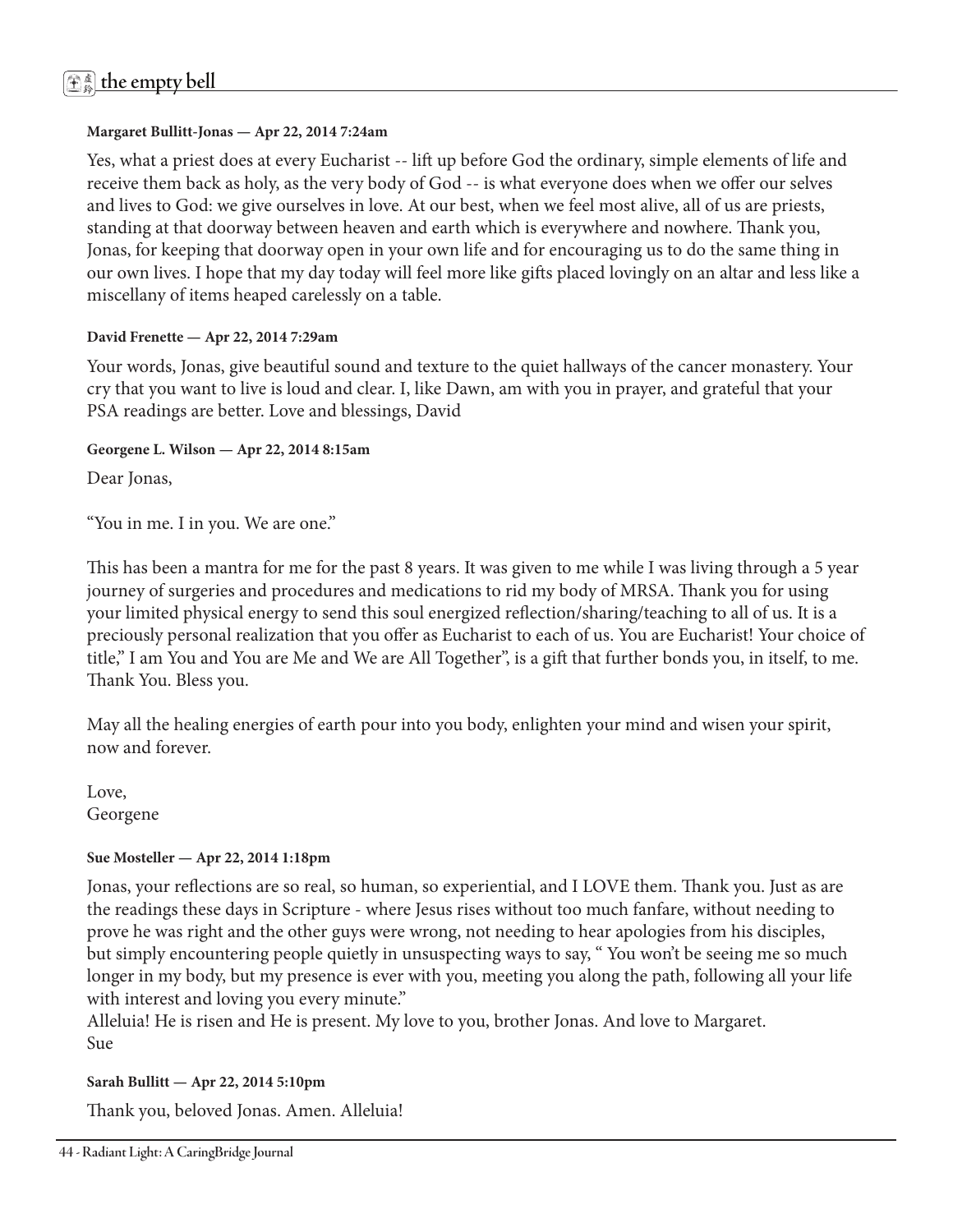#### **Steven Charleston — Apr 22, 2014 7:19pm**

Sometimes reading your words is like watching petals fall from a flower, one thought, one experience, one memory at a time. Or maybe its like falling leaves, Drifting images, coming down to Earth, each one holding a story of life within it, a moment in your life, full of hidden meaning, things you did not see then, not in the same way, but can see now, so clearly that it almost hurts. The face of Henri at Mass, the lean days as a grad student, the Blue Table. They are leaves, impressions, petals, pieces of a long story, a deep story, and each one is telling you (us) (me) something. The people at the cancer sanctuary are real people, they are the living parts of the story you are in now, but in the days to come, they will become the falling petals, the drifting leaves, of your next story. And I believe that story will go on, especially because you are seeing it so honestly now. Like you I have walked in different spiritual traditions. I am a Native believer; I have had my encounters with things for which there is no word in English. I have followed The Buddha and come to be blessed by his peace and wisdom. And I trail along with the Jesus followers, still trying to understand how such simple words could mean so much. Like you, I have tried to keep my eyes open. Like you I think I have seen a beauty in every tradition I have embraced, even seen it in some I have not followed. All of these combined spiritual visions are part of your healing; I think that is true. As much as the radiation or the acupuncture, they are healing you, making you stronger. Like Milk Thistle. Like bread and wine. Like the sutras. We are healed every day, in so many ways, if only we could see it. healed without effort, without energy. Just healed by touch, the feel of falling petals, the nearness of memories of life that become life, even when we think they are lost to us, dry as autumn leaves, faded as a flower.

#### **Richard Borofsky — Apr 22, 2014 11:58pm**

A Rilke poem for you, dear friend:

The Earnest Hour

Whoever is crying right now, somewhere in the world, for any reason crying in the world, cries for my sake.

Whoever is laughing right now in the night, for any reason laughing in the night, laughs with me.

Whoever is walking right now, somewhere in the world, for any reason walking in the world, walks toward me.

Whoever is dying right now, somewhere in the world, For any reason dying in the world: is looking at me.

--Rainer Maria Rilke, The Book of Images, (translation by R. Borofsky)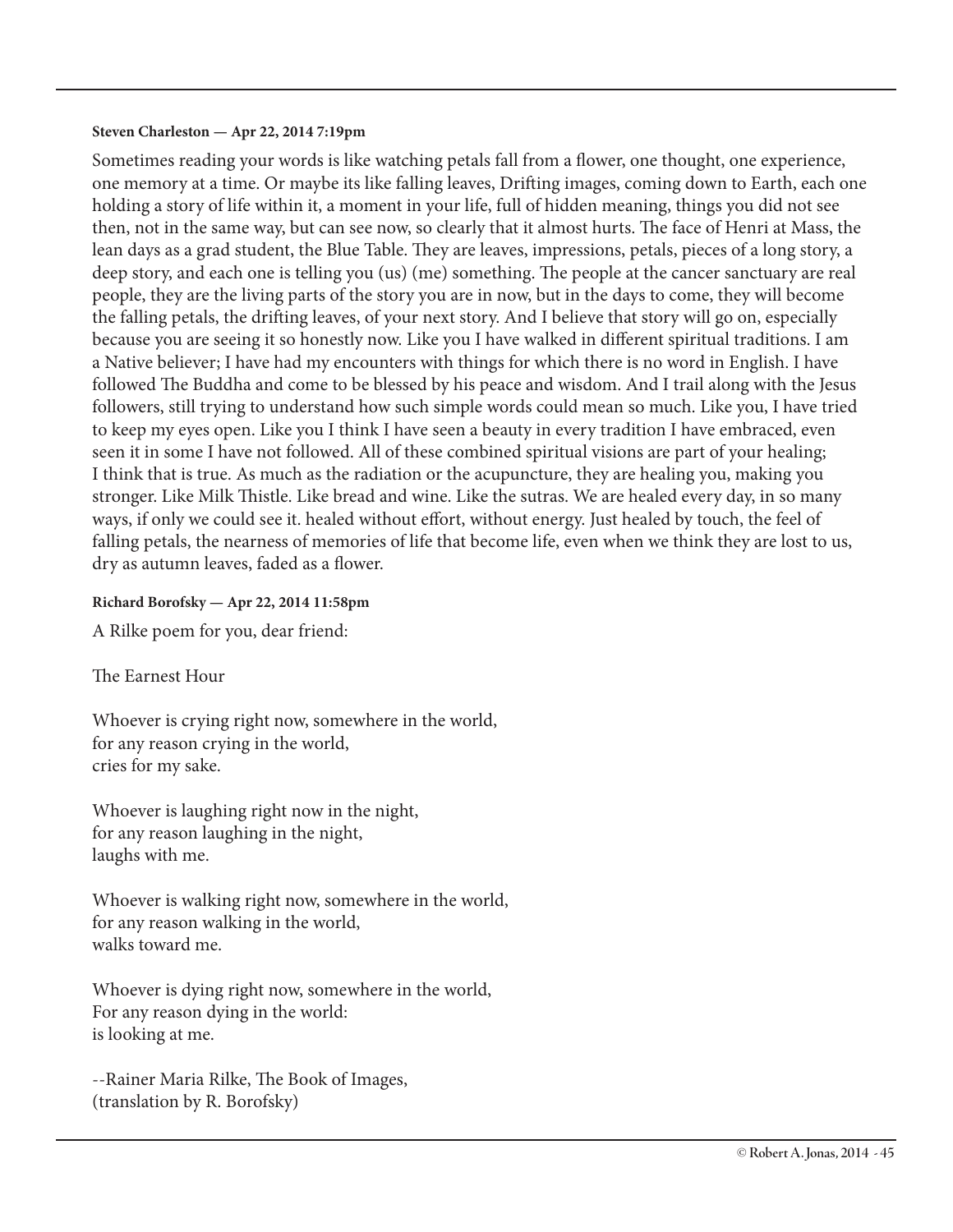# 虚 <sup>鈴</sup> **the empty bell**

#### **Joel Russell — Apr 23, 2014 6:13am**

Your vivid and beautiful experiences of letting go of the miscellany of life and its many stories, memories, and details to join in the unity of all that is - and your sharing of this with such an open heart - is a priceless gift and inspiration.

#### **Daniel Shanahan — Apr 29, 2014 7:09am**

Jonas, this passage is a guide book for body and soul, it brews a strong tea I can sip again and again. Surrendering, letting go, dissolving into the heart of hearts...Thank you for sharing.

Hope you catch some blooms and bird song at Arboretum. Treat the body to the aroma - therapy after the Radiant Light Therapy today.

Carla and I send our love live from the Valley!

### **The Red Cross of Laser Light, an Undeserved Grace**

#### **Rob Hirschfeld — Apr 30, 2014 11:23am**

Dear Jonas,

What an amazing meditation! Thank you for your generosity in sharing these stunning insights into God's grace brought on my this journey into the wilderness. As I read about the women in the back of the chapel as you are being prayed over, and the pronouncement by one of them that you are healed, I immediately went to John's gospel account (Luke's as well) of the two angels at the empty tomb. You clearly have been having so many visits. The other image that comes to me is the rarest of artistic expressions. I know of only one (!) depiction of Jesus actually coming to Life within the tomb. It's Andrea del Sarto's "Cristo in Pieta," and it shows a man with head lowered, watching the life come back into his arms, legs, body. The fresco is muted, but I see it as a companion to the poem by Symeon the New Theologian.

You are rising anew, like wheat that springeth green. Love is doing that miracle all over again. with love,

Rob

#### **Sarah Bullitt — Apr 30, 2014 12:20pm**

Dear Jonas,

Your last 3 sentences are what touch me most. Remembering a state of heightened consciousness can be so elusive, and so easily I have gone back to living as I did shortly after God has invaded my soul and radically changed my perception. My prayer for you, Jonas, is that you remember this experience for the rest of your life - well after this period of radiation is over and you resume "normal" activities and routines again. Very much love.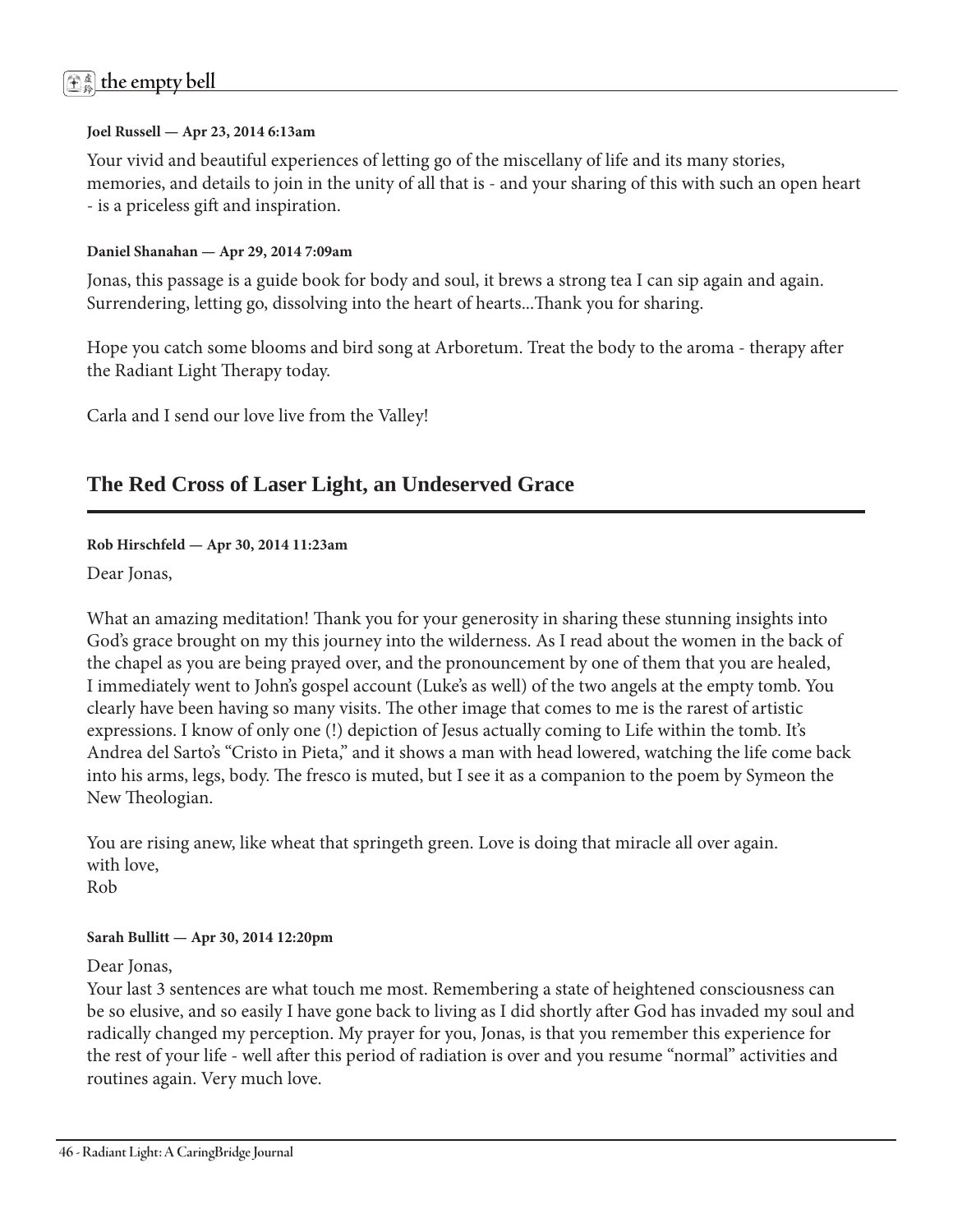#### **Richard Borofsky — Apr 30, 2014 12:42pm**

#### OMG!!

With deep thankfulness for your sharing, your iridescent reflections of love in the form of Jonas.

Here is another Rilke poem I translated evoked by what you wrote:

I live my life in widening circles that stretch out over all things. Perhaps the last I will not fulfill, But for all that I will try.

I am circling around God, around the immemorial tower, and circling for a thousand years long; and I still don't know: am I a falcon, a storm, or a colossal song.

#### **Georgene L. Wilson — Apr 30, 2014 12:49pm**

Dear, wearied and enlivened Jonas,

You are so very alive to each day's experience within yourself, around yourself, beyond yourself and because of YOUR SELF!. Thank you for using the bit of energy that you have by sharing some of your ponderings of incarnational grace with us. I hold them as icons for gazing into and find them mirroring back to me gift, light, red crosses and burning fires and cooling blessings.

Holding you dearly, Love, Georgene

#### **Steven Charleston — Apr 30, 2014 5:09pm**

I want to share a simple image with you. I thought about it when I read all of the names that we give to that mysterious but very familiar Person who always seems to be around us, but also just beyond the light of our imagination. The image is the one I have for God. To me, She is our Grandmother. So I call her, Grandmother God. She is a being of infinite compassion and wisdom. She has seen it all, watched generations pass before her, carried heavy burdens, given life to others, helped her family through good times and bad.

Grandmother is an image in keeping with my Native tradition. I am from a tribe that traces our lives through the mother; children take the mother's name; families revolve around the elder matriarch of the household; women are called the "doctors" of the people. So seeing God as our Grandmother comes natural to me.

I wanted to share this thought with you because I believe it is the Grandmother who is watching over you now, leading you gently to deeper understandings, whispering in your ear at night, rocking you in her arms when you are afraid, showing you that life goes on far beyond the firelight vision we have in this place.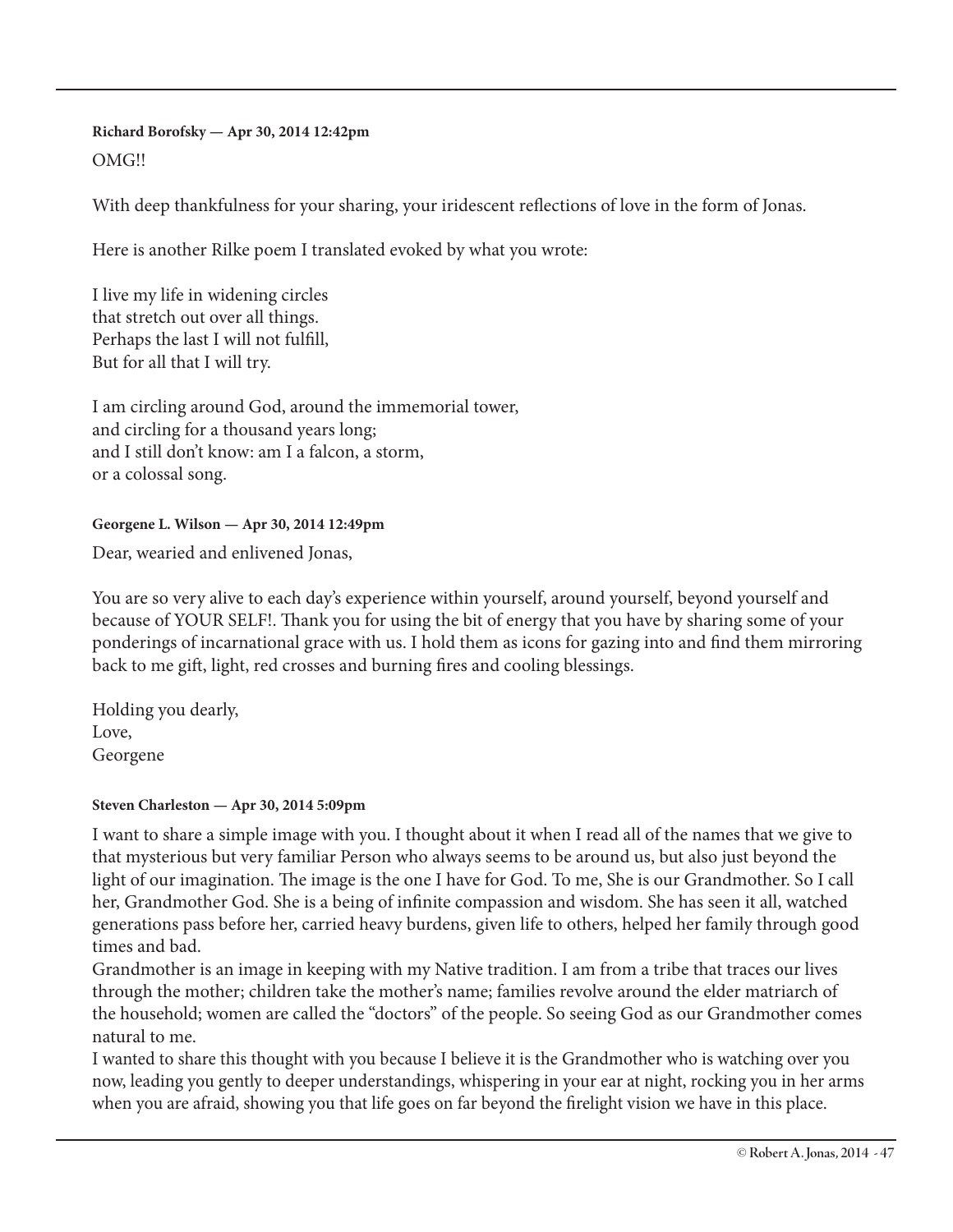# 虚 <sup>鈴</sup> **the empty bell**

I know that you have a great deal of awareness of the sacred from many different traditions. Like you, I find the women saints of old Europe to be "doctors" of the people too. But I hope that my simple idea of picturing God as your great maternal power will be helpful to you, especially if you have had a hard time with members of your own immediate family. She can help you with that pain; I know because She has helped me in the same way.

So please know that in my own Native way I am sprinkling corn for you. I am drawing a circle on the Earth. I am turning to call out for you to all four sacred directions. And I am asking our Grandmother to show Herself to you. She is already there, but I want you to see Her as clearly as I do.

She has helped me in more ways that I can say. She has brought me safe through so many storms, and been with me in the long and lonely times when I sat alone with Her alone. She is love. She is healing. She is the sound of wind and rain. Her eyes are ancient fires. Her hair like first snowfall. Her hands are old like the Earth, strong, but gentle.

I hope you will see Her that way soon. I am praying that you will. I know God comes in many shapes and sizes, but for me and for my people, there is only one Grandmother. She made the heavens and filled the oceans. She calls all the tribes of living things Her children. She wears a shawl of starlight. Let me know if you catch a glimpse of Her. You will know when you do. And you will feel safe then, in a way that words cannot convey.

#### **Margaret Bullitt-Jonas — Apr 30, 2014 9:44pm**

Who knew that an online exchange of words would create such a sacred field of awareness or such a community of blessings? I am always glad to read your meditations, Jonas, and glad to hear of the music they play out in your readers' minds and hearts. Until your diagnosis I never understood so clearly how a desire to be physically healed can awaken a deep desire to be healed, period -- healed in every aspect of ones being, healed into a new freedom and fullness of life. I hope that my own desire to be fully healed and alive will be renewed every day, so that I, too, keep turning toward the Divine as surely a sunflower turns toward the sun or as an iron filing heads straight for the magnet. I'd like to drop into God's embrace as simply as a leaf lets go from a tree. Thank you, Jonas, for encouraging our own desire to be fully alive and awake by making that journey yourself.

#### **Sue Mosteller — May 1, 2014 8:26am**

#### Jonas,

I follow you with every line and every word. And I also pray your prayer, "Please don't leave me! And help me to remember, always remember how amazing you have been and are and always will be. Loads of love with only 15 more days to go. Close. Very close and grateful. Sue

#### **Debbie Little — May 2, 2014 7:10am**

Jonas, thank you. What shines through to me is the clarity and purity in Love, of our beings. Much more to add, but that's the gift you give me this morning. I continue to hold you both heart

#### **Nina Scott — May 2, 2014 3:21pm**

Dear Jonas, I usually write to you directly instead of in a public forum like this, but now I'll break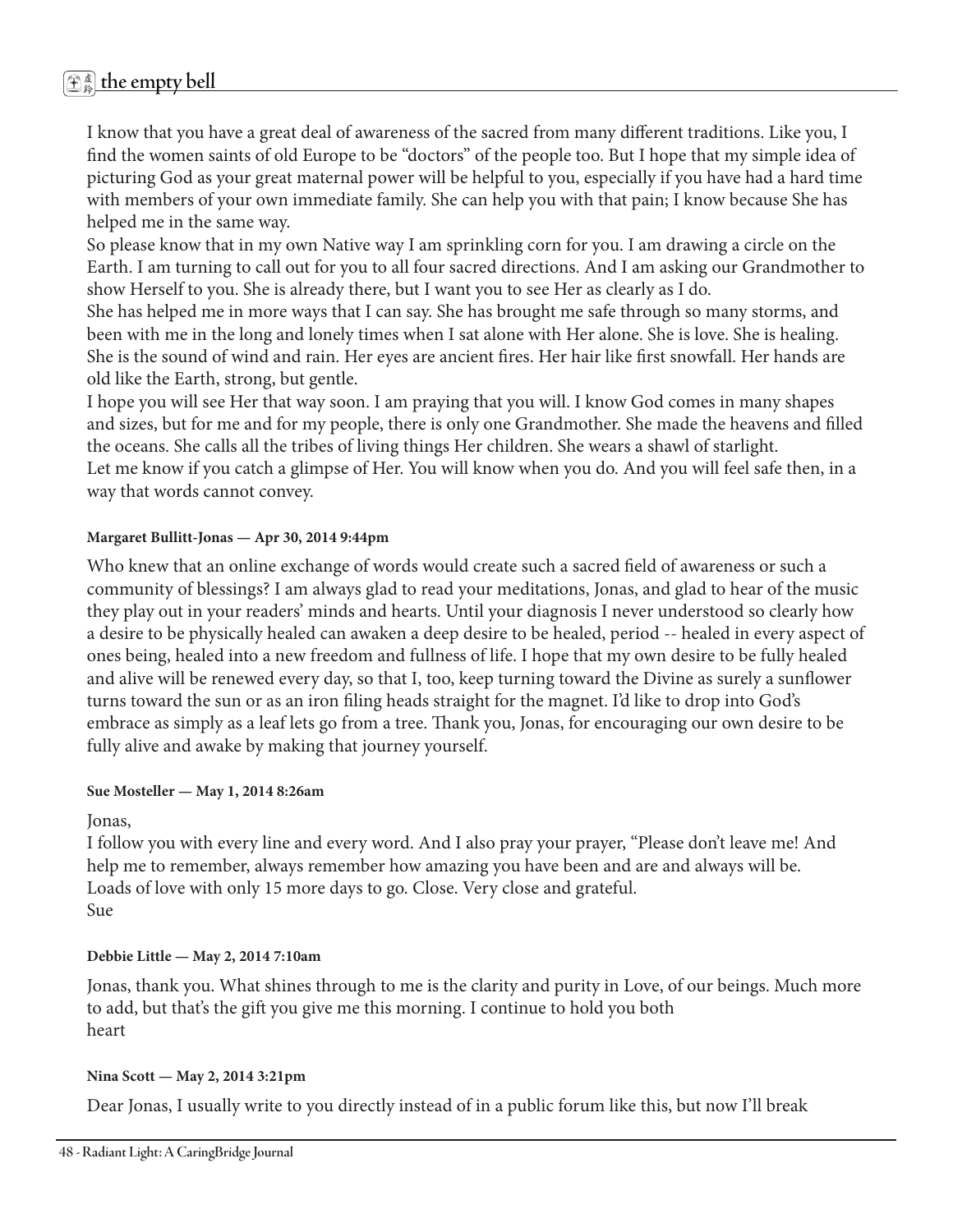through my inhibitions. You and I have done the journey on the blue altar with the cross in the ceiling together, only my laser beams are green while yours are red, and my radiation stopped two days ago. I wish you continued strength and insights as you near the end of this stage of fighting what I call " the beast in the body."

I thanked my radiology team on my last day, and, knowing that they, too, minister to about 25 patients a day, asked them if it was hard for them to work so closely and intimately with many people and then have them leave. One of the women told me that a.) she loves her work, and b.) she does it As a kind of mission in remembrance of her mother, whose life was taken by cancer. "For me it's a way of honoring her to work in this field, " she said. "It gives my work a spiritual dimension."

I thought you would like to hear that.

My father died of lung cancer,too, when I was 11. I've spent my life regretting that we did not know each other better and longer.

Our love to you and to Margaret, Nina and Jim

#### **Margaret Schwarzer — May 4, 2014 4:37pm**

Dear Jonas,

I am thankful for your wisdom of many kinds, and thankful, today, for the wisdom you share about love and healing in your writing, and the purity of desire that can feel almost as if it is burning within us. (The way this morning's gospel reminded us of the two disciples on the Road to Emmaus, with their heart's burning.) I suspect you already know the poem I would like to offer you, but it brings me such freedom, that I want to share it anyway: The Avowal

As swimmers dare to lie face to the sky and water bears them, as hawks rest upon air and air sustains them, so would I learn to attain freefall, and float into Creator Spirit's deep embrace, knowing no effort earns that all-surrounding grace. Denise Levertov

Peace, blessings, healing, love, power to you. Your friend in Christ, Margaret ( Margaret Schwarzer)

#### **Erik Hoffner — May 7, 2014 9:22am**

Beautiful, Jonas. Keep it coming.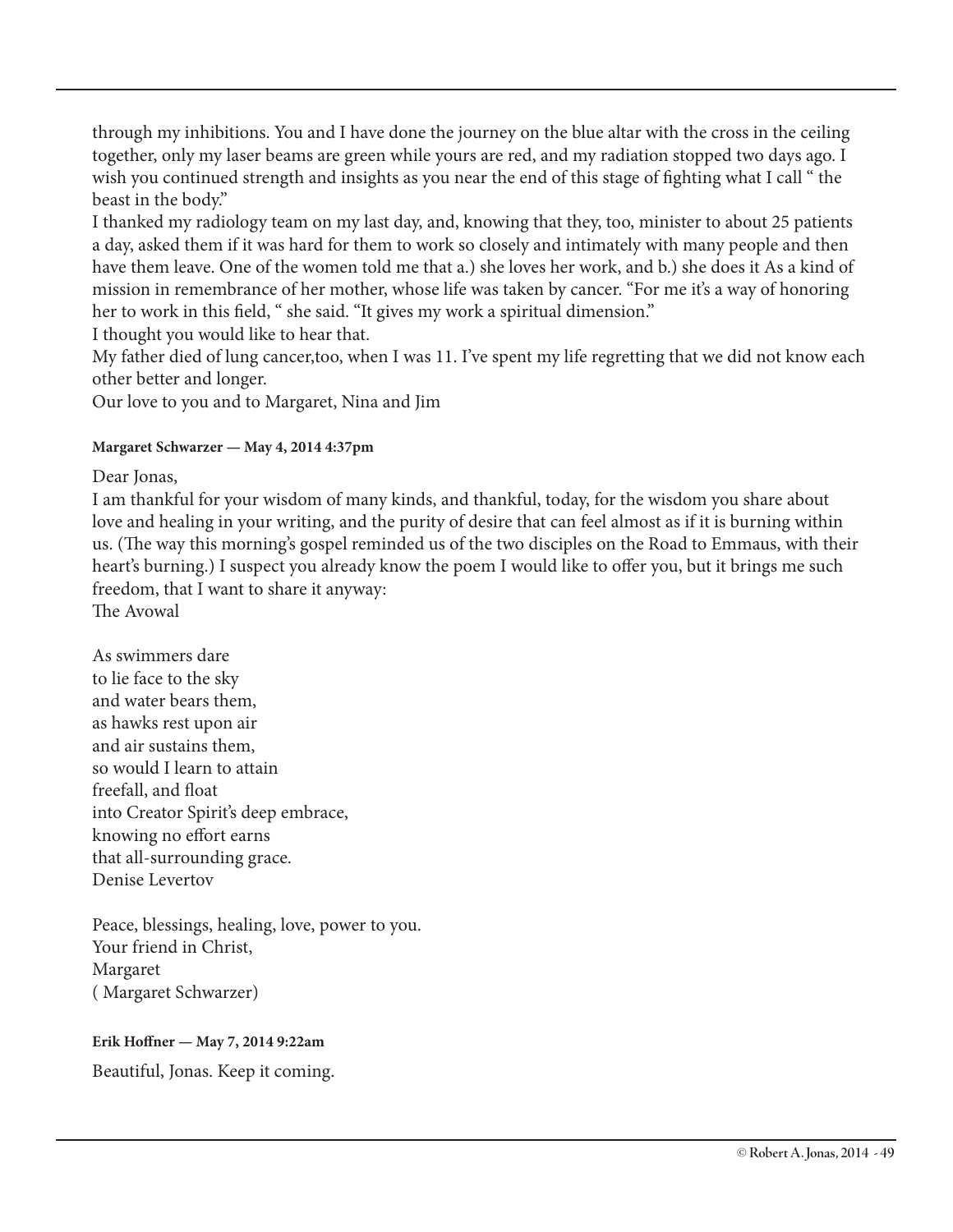### **Be a Man: But In Whose Image?**

**Georgene L. Wilson — May 7, 2014 12:51pm** 

Dear Jonas,

Thank You for YOU, as you are, and for sharing the inner vulnerabilities. You are YOU and you are always enough because you are Trinity..............

I await the creation of the Japanese Tango on your Flute.

Blessings and Love, Georgene

#### **Bob McGahey — May 7, 2014 1:17pm**

Once again I am floored, deeply moved. I think each time of my dear freind in NCGeeta and I are in Alaska for r and r) who is fighting metastatic prostate cancer, anchored in his struggle by yoga, pranayam, and meditation. Bult like you , it's never quite enough. But his spirit is optimistic and almost indomitable. You and Tom, and some of the men you meet at the Center, are deep inspirations for me. Thank you Jonas, who I take the lberty to call Brother.

#### **Sue Mosteller — May 8, 2014 2:37pm**

Oh, Jonas,

It's so deeply compelling and human. It reaches down, down, down to the essence and the unanswerable! My heart goes out and words simply don't cover it. In any case, thank you - and I'm glad you were born, have loved, are loved, and want to love. You have courage and you give me courage.

If I calculated correctly, I'm hoping you'll be finished next week at this time. Here's hoping that this stage is done!

Gratefully,

Sue

#### **Rich Fournier — May 8, 2014 4:05pm**

Wow Jonas, you are such a gifted writer. Love your humanity and vulnerability, insight and courage.You are modeling exactly the kind of man we need more of in this world, if we are ever going to stop all the "testosterone" violence and wars. Your sharing is so deeply transparent to what is so truly human- but it doesn't stop or get stuck there, it continues being transparent till it gets shot-through with the spirit (or maybe I should say "Trinity). Anyway, I love you and I am holding you in the source of the same light and love, of which you already partake and share with others. Rich (though I do miss football! Wait the NFL draft is tonight..and Bruins... :) heart

**Sarah Bullitt — May 8, 2014 6:01pm** 

Beautiful, Jonas. Thank you.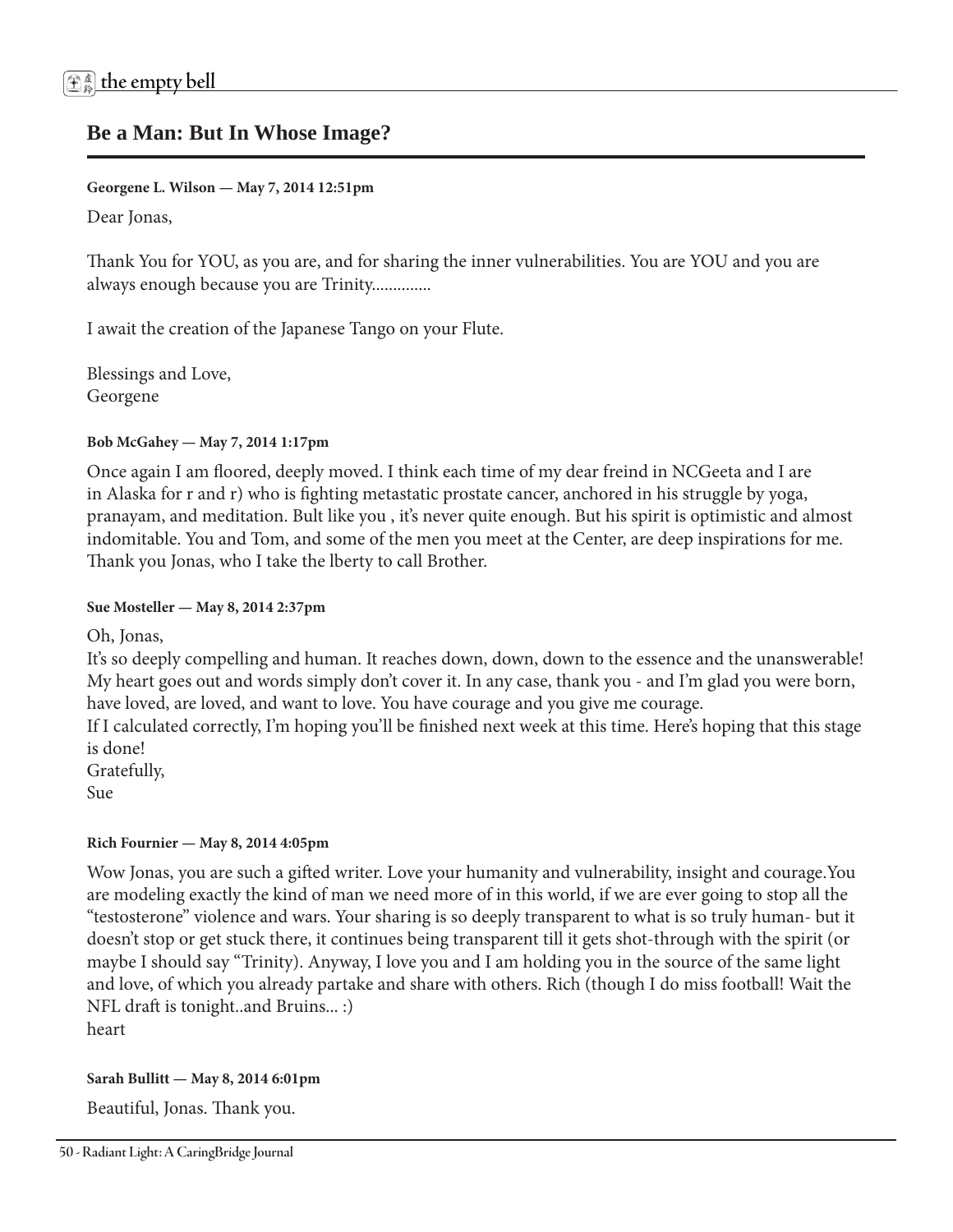#### Much love to you.

#### **Steven Charleston — May 9, 2014 9:13am**

So many things to think about. So many images and ideas. Helpless in traffic, helpless in the doctor's waiting room, helpless in conversations that are so intimate they leave us speechless. I think I know what you are saying. And it does make us feel embarrassed and angry. We are of the same generation and I know that programming to be a man. It is still there, even after we took a long bath in the 60's. Confronted with the need to ask for help, I go inside. I shut the blinds and pretend I am not home. If the phone rings, don't answer it. But the need remains. The helpless feeling. So frustrating. Like being stuck in traffic. But your mentors, including Eckhart, are right. We are not really helpless. It just feels that way. Like being in the womb and not being able to get out. It seems like a trap, like confinement, but it is (thank you, Buddha) an illusion. We are never help-less. We are in a place that hurts or makes us afraid, but we are not without the presence of help because we are never without the presence of love. Even if we cannot make love, we are in love, in the place of love, surrounded by love, receiving the signals of love ("what's wrong?") at the kitchen table, seeing it in the eyes of the other, the beloved other, and feeling it, out there, in that strange, mystical space that is both within us and just outside our envelope. You have given me so much to consider here. So much to think about. Your experience is far from the lament of a helpless man, but rather, the testimony of a man learning to recognize the Presence, the constant state of help, the eternal now of love, the endless support of a life that never ends but only moves. I am very grateful to you for sharing these writings because they make me stretch to get to where you are. What I write in turn is that effort, my only way of showing you that I am sailing right behind, like flashes of light in the night, a reminder that we are not alone on this voyage, but nearby, two men of a certain age, 60's veterans, spiritual nomads, looking in the same direction, but seeing from where we each stand. I have been a monk for many years but have never experienced what you discover in the waiting room or on the table. You are far from helpless. You are getting stronger every day. You are radiant with a health of the soul, a bright and vibrant spirit, reaching out through the fluid of life before birth to sense the Presence, to trust it and then, through faith and curiosity, to be born again, lifted out into a new world of love. Helpless. Yes, like you, I get so helpless in this life and it still makes me a kid who cannot have what he wants. I kick the floor. I cry. But on the flip side, on the mystic side, the spirit side, I am not without help because I am in the tribe of life, I am connected, balanced, held safe, protected, embraced, at one. Look at Margaret and see that map in her eyes. Listen to your friends and hear that song in what they say. Even read these few words and know that it is true. You are going through an experience, but you are not overwhelmed by it, you are not lost in it, it is not bigger than you. You have the Presence. You are in the Presence, a part of it, as much as any of us, more than most of us even realize because you are now acutely aware of its truth and its power. You are now our helper. A gift to those who love you. You are that strong now, that conscious, that real. Thank you. Thank you so much for helping me.

#### **Mark Burrows — May 12, 2014 12:31am**

Thanks, Jonas. Tender, heartfelt, true. Dancing with you, in prayer and affection, over the distances. . . Mark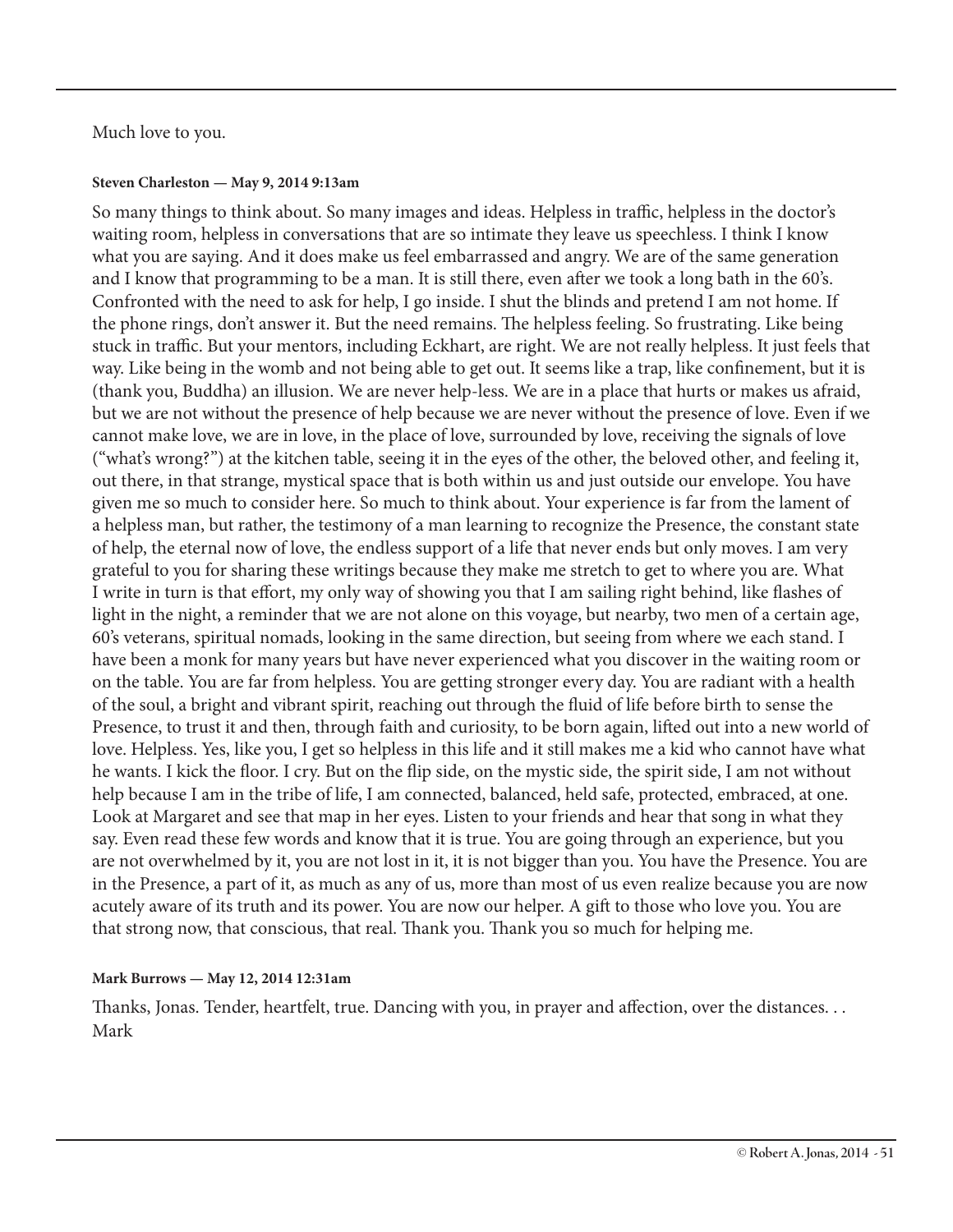### **Becoming Known in the Dance-Around of Love**

#### **By Steven Abdow — May 27, 2014 12:58pm**

Jonas- I'm so happy to hear about your good prognosis. Thanks for sharing your journey. I'm reminded of the quote from Victor Frankl- "What is to give light must endure burning." You are a light to me and to many others.

#### **By Nina Scott — May 27, 2014 2:08pm**

Jonas, dear Jonas: I am so happy that you and I have shared this journey and that we are where we are. My beloved late older brother said to me years ago, on the birth of our Down Syndrome son Christopher, "Well, Nina, this will probably make a bigger person out of you, not that you wouldn't have preferred being a smaller one." But like you, that and this experience have deeply enriched me and I am acutely aware of that..

Like you, however, I am also still struggling with impatience in traffic - why are there so many boneheads on the road? As though I were not one of them as well... enlightenment is a hard path!

Becoming better in spring time is another gift. I am so happy that you are home again here in this lovely valley. Our love to you and to Margaret. Nina

#### **By Georgene L. Wilson — May 27, 2014 6:19pm**

Dear Jonas,

Thank You for this post/sharing/witnessing/love-letter. I feel blessed and changed, like a sacrament has fed me, wed me, loved me into more..........that sacrament is the real presence of YOU. And we are one in our FarNearness One. Fitting that you end this love letter with the BODY OF CHRIST!

Thanks be to God.

Love and Gratitude, Georgene

#### **By Erik Hoffner — May 27, 2014 7:54pm**

Jonas, distill all of this into a little book, or an e-book. It's really good, people would love to read your thoughts and learn about your journey...

#### **By Joel Russell — May 27, 2014 10:15pm**

Wow, so good to hear that you have come through this experience so well, physically, emotionally, and spiritually. Your courage and openness throughout this journey have been inspiring and have led me to a deeper appreciation of life and the gifts that we all have for one another, ourselves, and the Divine. Your deep reflections and honesty and your gift for describing what it's like to be on the blue table, to be a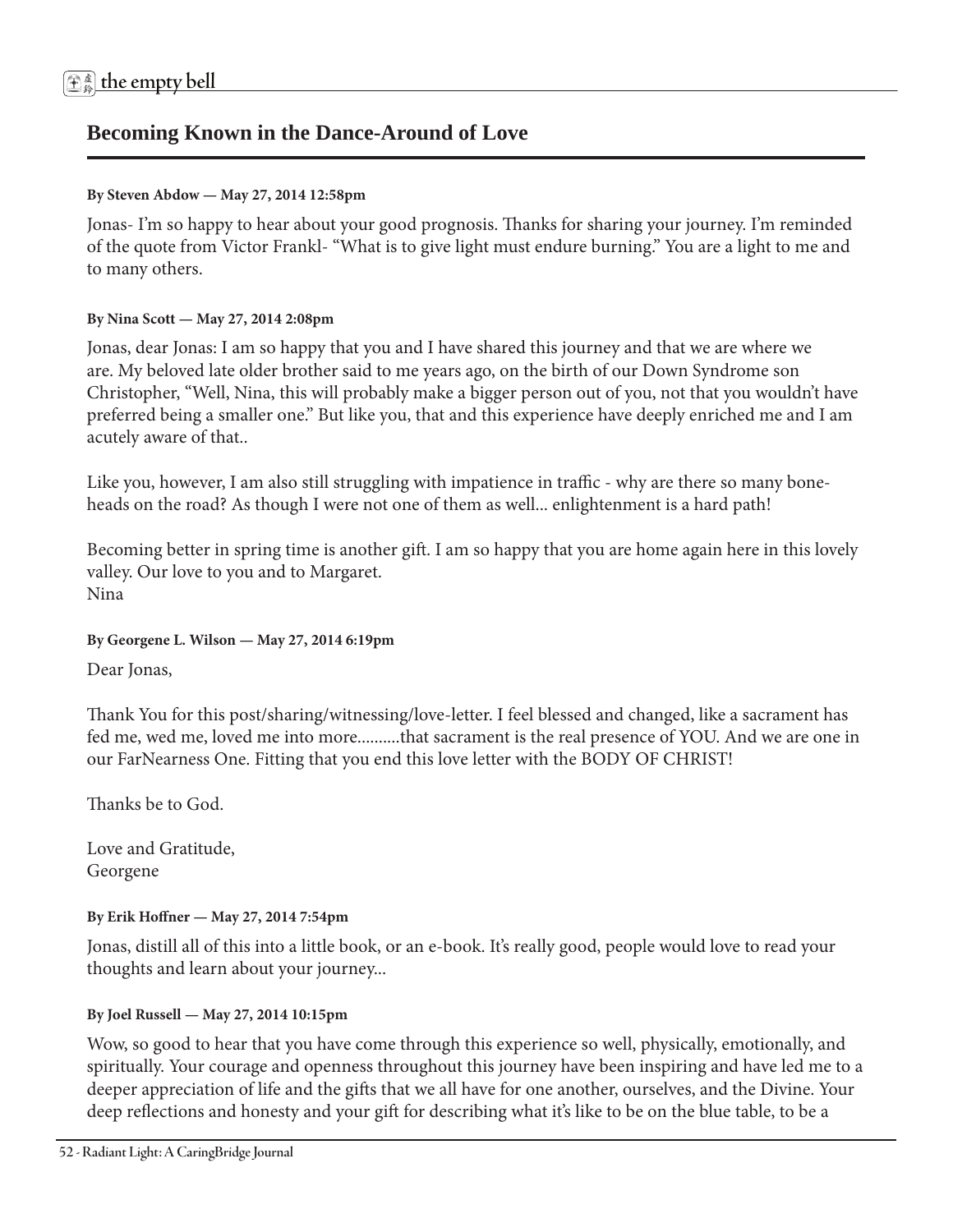man facing mortality, to engage with the fearsome and the holy and yet be open to the moment - that is Grace. Thank you for being you, Jonas. You have attracted so much love that you so richly deserve.

#### **By David Frenette — May 27, 2014 10:18pm**

Jonas, I echo Erik's thoughts. Your writing touches my heart and spirit. I am grateful about your prognosis. I hope you get the coffee, too. Love, David

#### **By steven charleston — May 28, 2014 8:51am**

Hi Jonas, your good news made me think of a sort-of Koan...why is Buddha Nature like an open door? I think you just answered that. God continue to bless you and Margaret, Steven

#### **By Sue Mosteller — May 29, 2014 9:02am**

Thanks for the deep and inspiring reflections Jonas. And I give thanks for your deep human insights shared with us. I'm so grateful that you had good doctors, good friends, a good artist, a wonderful wife all to accompany you into the depths of your soul and heart. Many, many thanks. Sue

#### **By Karen Pascal — May 30, 2014 1:29pm**

Jonas,

"I will sing you as no one ever has" Out of the solitude and anguish of this experience - I hear your voice of child-like trust and I am so deeply encouraged and inspired. God has his strong arms under you - you are his beloved! Is earth our 'Blue Table' and the sun circulating it transforming us with its powerful light? I will be praying and trusting with you as you continue the journey. I sense that the rich value and joy of life has intensified for you in the midst of this experience. May you know the sweetness of God's presence, healing and love hour by hour.

Karen

#### **By resa pearson — Jun 3, 2014 2:11pm**

Dear Jonas,

I'm just learning of your cancer journey. What a gift your insights and journal of the Blue Table are! I agree, it would make a wonderful, helpful guide as a book for others who will walk this way. I hold you in prayer and love.

Resa

#### **By Ed Lennihan — Jun 8, 2014 10:53am**

So Beautiful. Thank you for including me as a reader!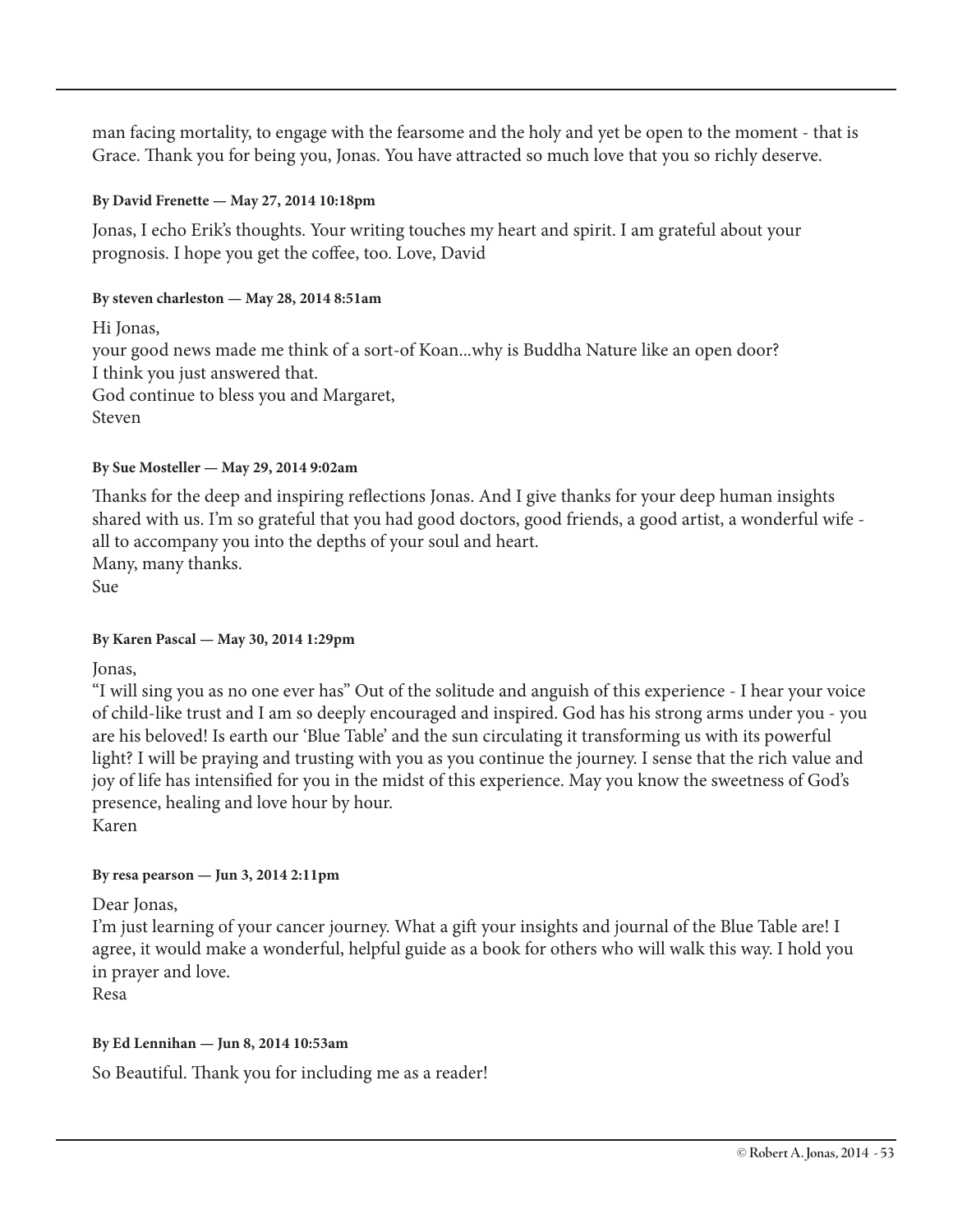## **Refreshing honesty**

#### **By Judith Eiseman — Mar 29, 2014 12:29pm**

Honest and/or just fun loving--nothing like a fellow with a sense of humor. After all, if you can't laugh(or at least smile) about something every day that's a real loss.

#### **By Sarah Bullitt — Mar 29, 2014 12:49pm**

Dear Jonas,

Oh, I love these vignettes. How about starting to think of a title for this new book?

Abundant blessings,

#### **Daniel Shanahan — Mar 29, 2014 1:19pm**

Jonas, your 'radiant light therapy' illuminates the glaring reality of cancer treatment with such compassion, tenderness, walking with Jesus into the underworld of Dana Farber.

Love, Danny

**Anne Scarff — Mar 30, 2014 4:03pm** 

I have been so touched by the whole hearted curiosity and transparency in your writings, dear Jonas. Today's reflection has the subtlety and simplicity of a haiku. Love and Blessings my friend, Annie

### **Guestbook**

#### **Daniel Shanahan — Mar 25, 2014 1:14pm**

Hello Jonas, thanks for embracing us with these amazing stories of your journey seen through the vision of your open Heart!

I am sending this with the intention (also see photo) that it might serve you in your journey this week. I refreshed my meditation altar (a.k.a. puja) last night and wanted to share these moments with you.

Journal entry:

As we refresh our Pujas and meditation altars for Spring may the inner Puja of devotion awaken in us the peace of spacious quietude.

I had a sudden impulse to refresh my altar last night. This "place" is always a homecoming for me, a refuge and sanctuary of silence and the nourishing Bread of the Presence. Nothing to do, nowhere to go,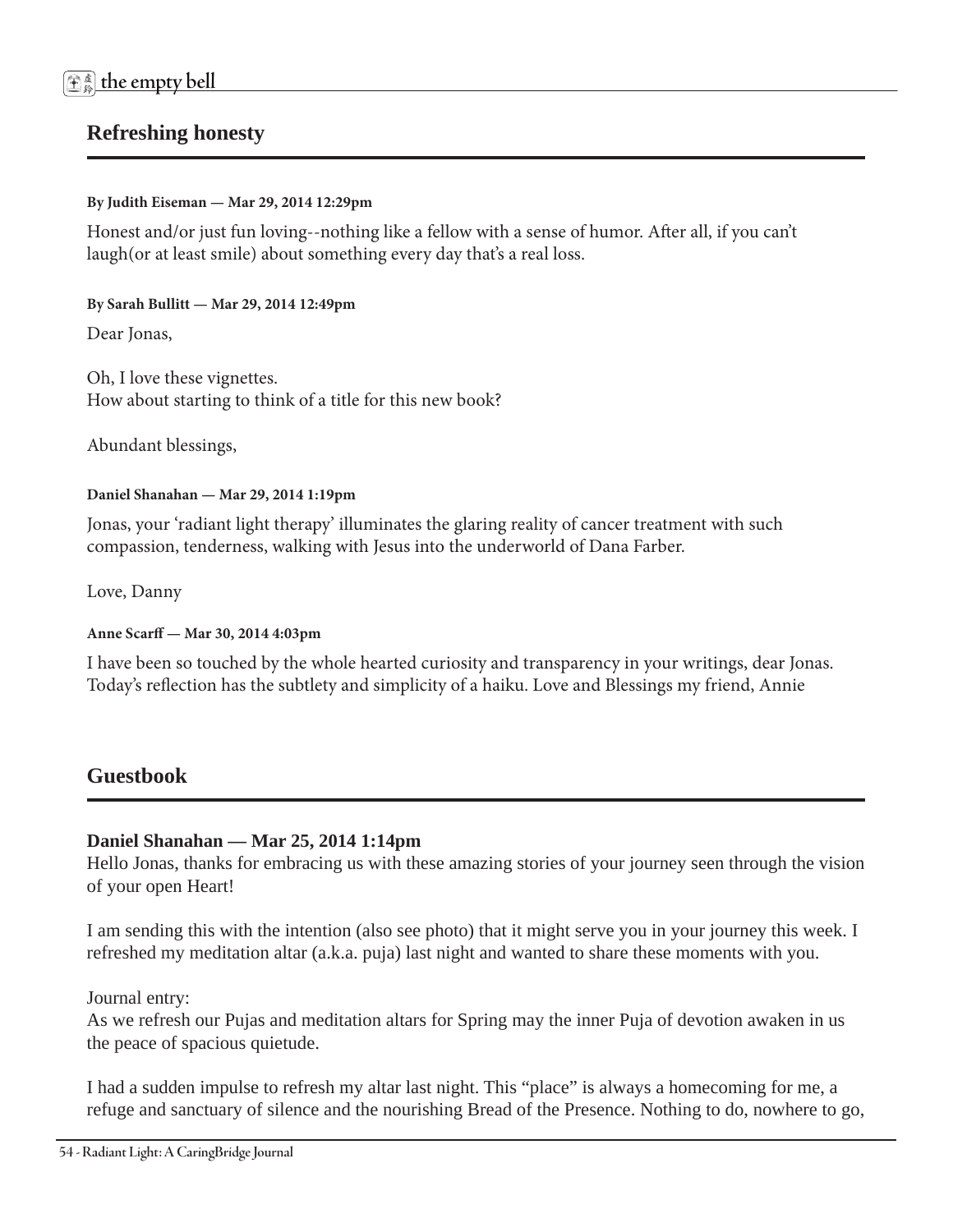just being In Love with the Beloved. The Buddha (see attached photo) is hand carved from India, made of resin rather than wood to save the wisdom kingdom of the forest. Two orchids, my 40 year coin (40 years in the oasis/desert of recovery), the blessing gaze of my lineage and a puja cloth---a gift from a friend. When I renew my puja I experience an inner renewal, a sensation of grace awakens, the mind slows and bows its busy head beneath the lintel of love.

During the day I had been sipping from Thich Nhat Hanh's book *Peace Is Every Breath*. In the chapter *Contemplating Singleness, No Birth, No Death*, I experienced a serene spaciousness expanding within me, a spontaneous letting go and letting out of the boundary line of my awareness. This Buddhist teaching i.e. no birth, no-self had always eluded me and seemed to be at odds with my understanding of The Great Self or Soul; the no-self idea left me only with the Void. Yet yesterday I saw that what is meant here is that the Beloved, who exists before and in time, manifests all heavenly and earthly bodies, including my own. Suffering for me is identifying only with the body as my self, this is where most or all of my fear comes from, and doubt and insecurity. So I just kept breathing and relaxing into the hammock of His compassion, allowing His breath to breathe in and out of the little *shakuhachi* of this body. Surrendering my identity like this with each breath moved me beyond the body as self to a gracious spaciousness swelling with quiet joy.

Reading your posts I see you are the altar, a place of refuge and love where you attend to each person with kindness, even the machines in the hospital!

God goes with you!

Danny Shanahan

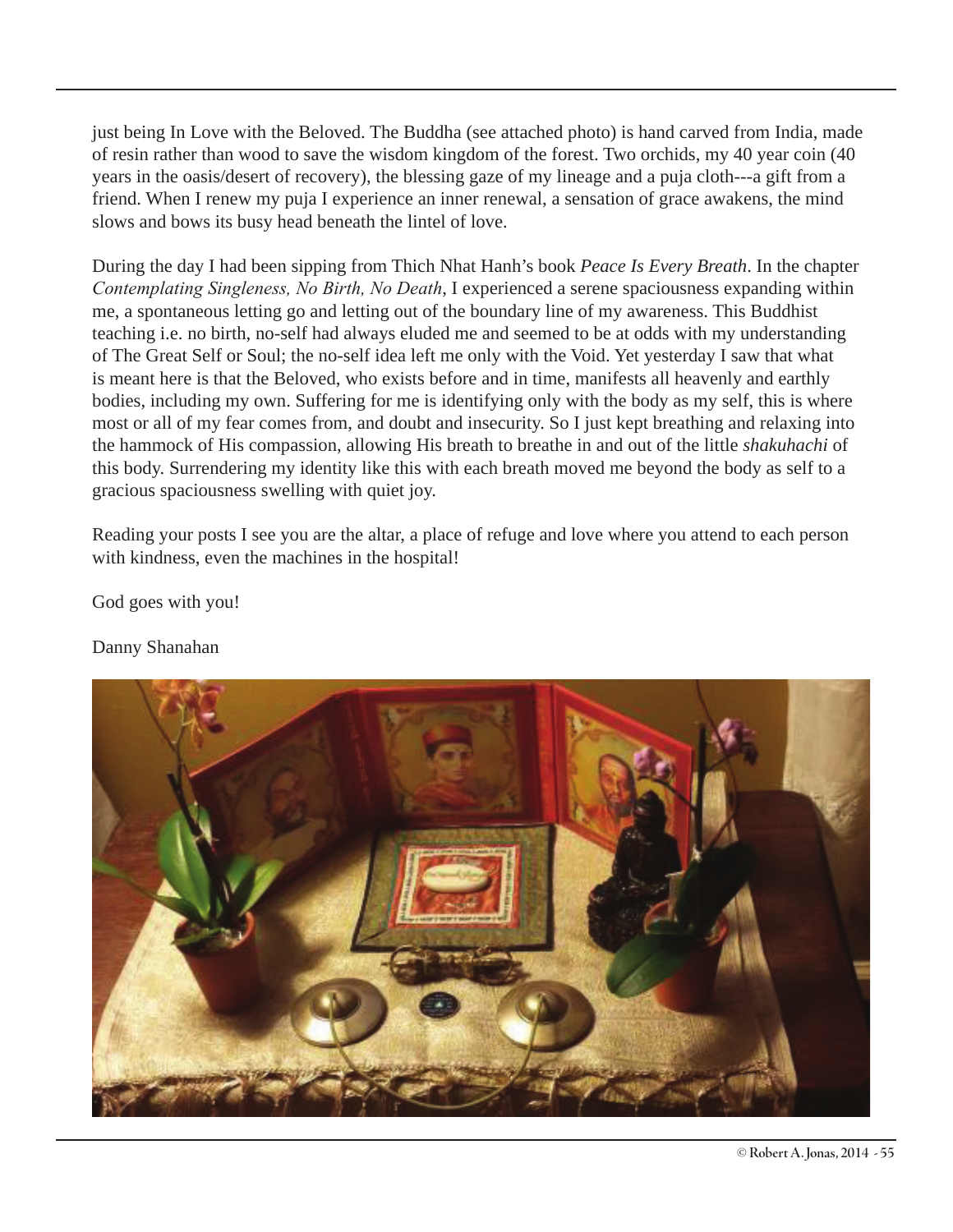#### **Daniel Shanahan — Mar 25, 2014 2:29pm**

I am sending this with the intention that it will serve you in your journey this week.

As we refresh our Pujas and meditation altars may the inner Puja of devotion awaken in us the peace of "flawless quietude."

Hi Jonas, had a sudden impulse to refresh my altar last night. This "place" is always a homecoming for me, a refuge and sanctuary of silence and the nourishing Bread of the Presence. Nothing to do, nowhere to go, just being in love with the Beloved. The Buddha is hand carved from India, made of resin rather than wood to save the wisdom kingdom of the forest. Two orchids, my 40 year AA anniversary coin (40 years in the oasis of recovery), the blessing gaze of my lineage and a puja cloth---a gift from a friend. When I do this a sensation of grace awakens, the mind slows and bows its busy head beneath the lintel of love.

During the day I had been sipping from Thich Nhat Hanh's book *Peace Is Every Breath*. In the chapter *Contemplating Singleness, No Birth, No Death*, I experienced a serene spaciousness expanding, a spontaneous letting go and letting out of awareness.

# **Doug Albertson — Mar 31, 2014 7:22pm**

Jonas,

We think of you often, probably several times a day - you have that effect. I'm thankful for your quiet peace; your example of letting yourself feel life and the glory of existence and the wonderful presence of what is so much more than anyone could ever understand. I believe that is grace, but it is also more. It is the confidence that you are with your god, the greater force of love and existence. See? I really can't not think of you when I contemplate...

Find some good restaurants out there and savor the sensory experience.

Prayers,

Doug

### **Ginny Vreeland — Mar 27, 2014 11:55am**  *Thank you Jonas.... how profound to begin this journey in Lent...the long walk into darkness and ......resurrection...!!*

### **John McDargh — Mar 28, 2014 1:02pm**

Thinking of you offering your heart on the Blue Table today Jonas, and the metaphor of the rescuing eagles ,then those familiar words: "*An I shall lift you up on eagles wings, bear you on the breath of dawn, make you to shine like the sun, and hold you in the palm of my hand.."* with love, John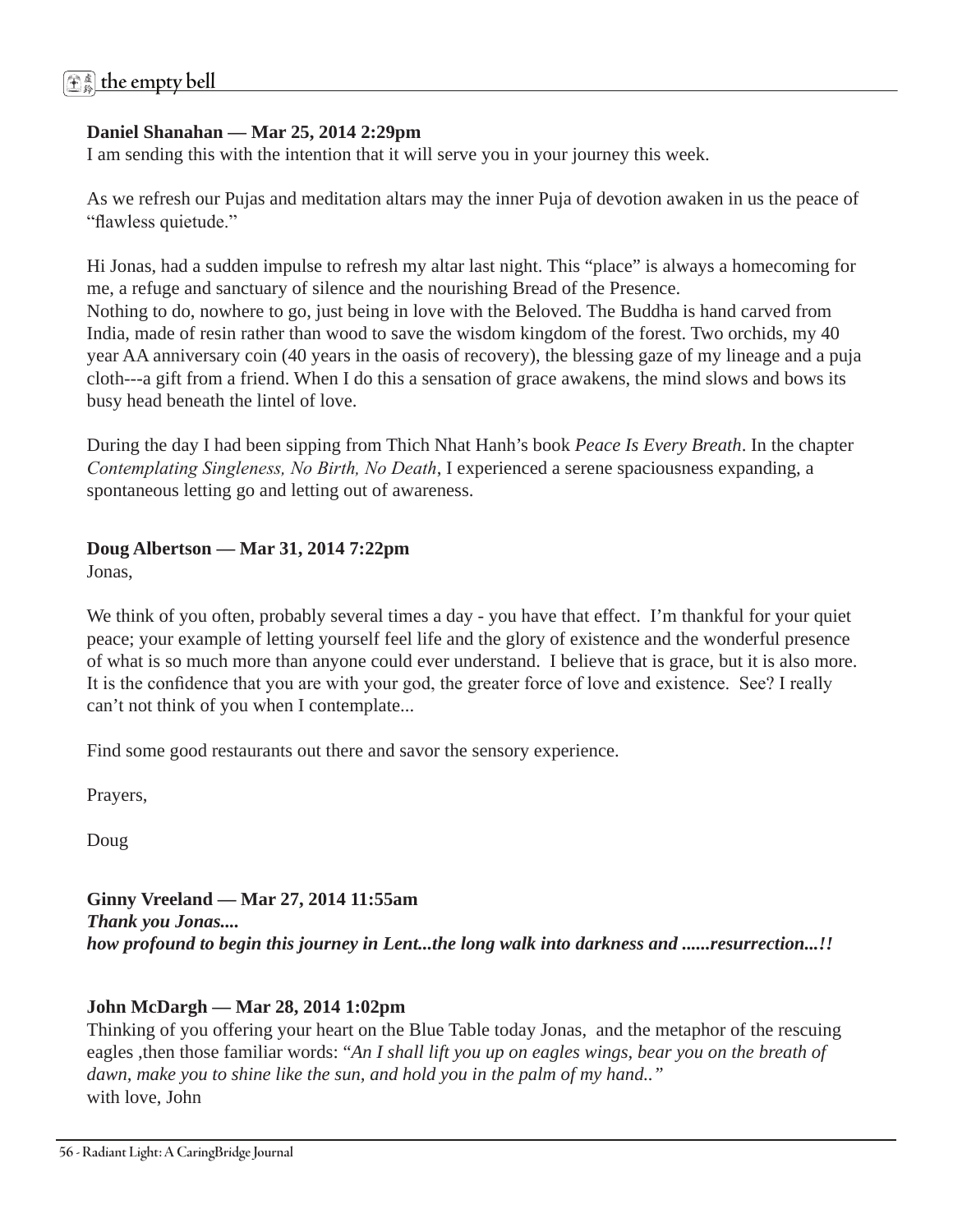#### **Ellen Bernstein — Mar 30, 2014 9:27pm**

Dear Jonas,

Thank you for inviting me into this intimate space of yours and your fellow travelers. Your words are beautiful and precious and I am also moved to see others poems and thoughts. And to see Daniel Shanahan as part of your circle too--we have met not infrequently on meditation walks around the Holyoke reservoir.

I am thinking about your eagle. . . and all of your metaphors. In Gen 1.2, God merachephets over the face of the waters. Merachephet is translated as hover. . . its what the eagle does over her young: according to BDB, to move gently, cherish, brood (fertilize)--more images and words for you to play with in your journey.

. . . Look to see if there are pomegranates on the linen tunics of your priestly attendants.

My favorite psalm is 118.5: Min ha-metzar karati yah, anani, b'merchav yah. (pardon the transliteration) From the narrow place I cried out to God; God answered me with SPACE.

I wlll make a point of singing this for you in the days of your treatment.

Sending spacious love, Ellen

**Doug Albertson — Mar 31, 2014 7:22pm**  Jonas,

We think of you often, probably several times a day - you have that effect. I'm thankful for your quiet peace; your example of letting yourself feel life and the glory of existence and the wonderful presence of what is so much more than anyone could ever understand. I believe that is grace, but it is also more. It is the confidence that you are with your god, the greater force of love and existence. See? I really can't not think of you when I contemplate...

Find some good restaurants out there and savor the sensory experience.

Prayers,

Doug

#### **Judith Eiseman — Apr 3, 2014 8:51am**

As you know, I've been in a similar place--29 years ago this month. Others seem to have all the words. I have only this to share: spring sunshine, daffodils easing up out of the soil, birdsong, abounding and abiding evidence of rebirth, continuity and joy. Confirmation that my autumnal faith was well-founded.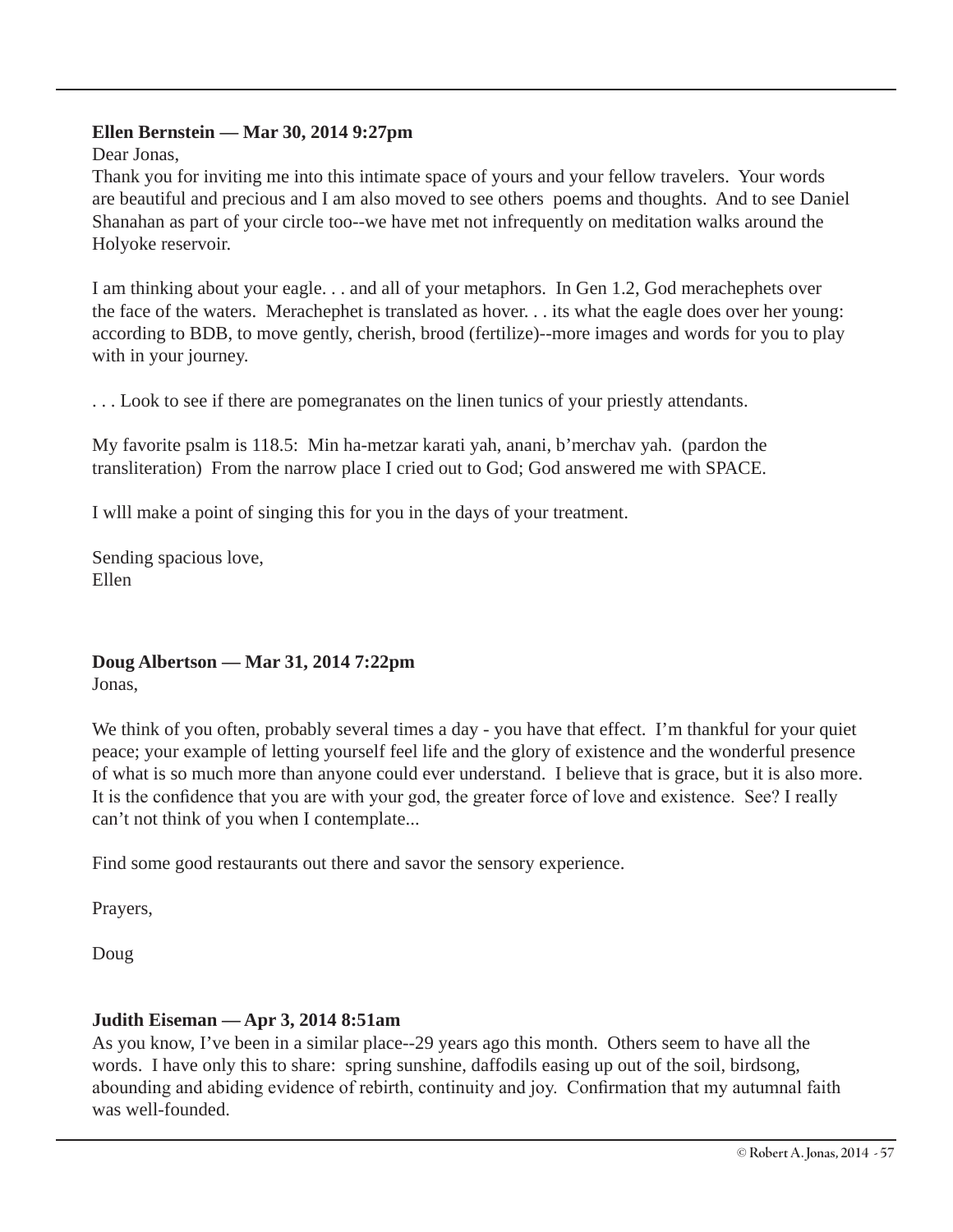#### **Don Pachuta — Apr 8, 2014 6:48am**

Dear Jonas

Indeed you are very dear! I and the Community of Saint Luke - the dear and glorious physician, hold you dearly and in the Light.

blessings, don

#### **Steven Charleston — Apr 10, 2014 4:01pm**

Hi, and thank you for welcoming here. I have a little catching up to do in reading your journal, but I have been thinking about the image you shared yesterday about becoming transparent. I am sure you have heard it said that some places, some spaces in the natural world, are "thin" places, where we draw closer to the holy than ever before. I had always believed this, but I never associated it with ourselves... with the idea that we could become a "thin" space...a place of living contact between the earth-bound and the spirit-sent. Now you have given me that impression. Perhaps you are a link now, a place where the power of the sacred touches the all too fragile space we call our body. Bless you for that.

#### **Daniel Shanahan — Apr 12, 2014 9:58am**

Hi Jonas,

Great description of traffic. I remember when I lived there my mind would already knot up expecting Monday traffic on Rte 128. And I actually went to the W B Z traffic report every 13 minutes known as "traffic on the threes" even when there was no traffic. This continued even after moving out here. Traffic on the "threes" was like entertainment, and the narrators voice was full and dramatic---the basso under of the rotor blades on the helicopter whipping in the background. Millions of us suffer from what I call " commuter gut." Once on a trip back to Beantown I felt the energy tighten in my body, and I was about 45 miles away.

Here in the valley the Brooks are singing, last night a spring rain pelted the earth, softening the garden, infusing roots and bulbs with a language only water and minerals understand.

An aviary of blue birds, thrushes and cardinals also pelt the plant world, their songs awakening buds, seeds. Last night I stepped outside and listened to the peepers in the marsh reveling, their chant dense, deep and so charged with desire. In the thick of this music the miraculous and strange tongue of the skunk cabbage unfurls silently in the night.

Come home, the Valley and it's creatures ( all of us included) miss you and love you.

DANNY

#### **Mark Burrows — Apr 18, 2014 5:31am**

Dear Jonas, With you on this pilgrimage, only only distant by miles. With blessing, Mark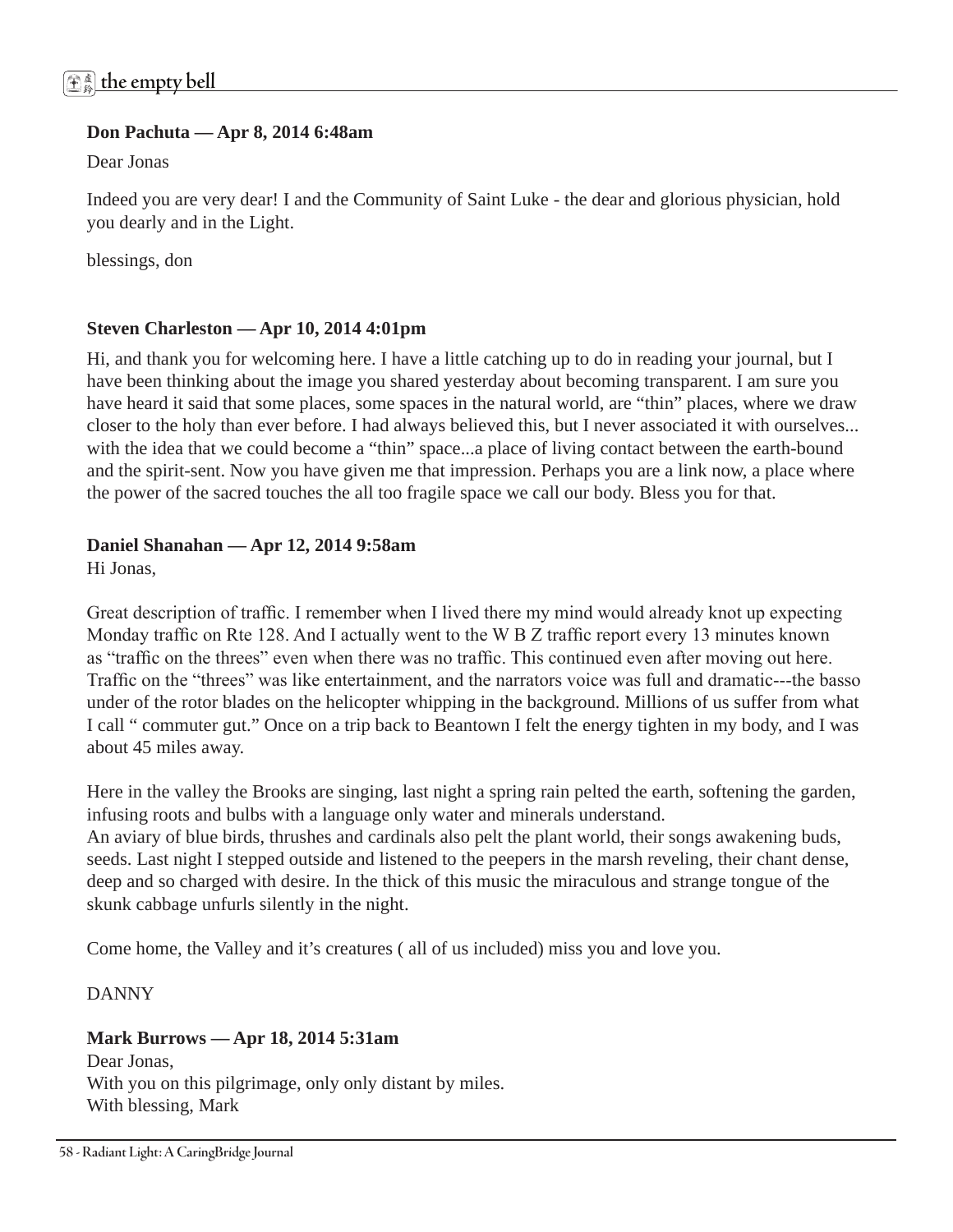**Lawrence Edwards — Apr 30, 2014 8:41am**  Dear Brother Jonas, Walking heart-to-heart with you. Love and prayers, Kalidas

#### **Rich Fournier — May 8, 2014 3:40pm**

Hi Jonas. Thinking of you....looking forward to reading your journey entries. Love, Rich

#### **Daniel Shanahan — May 16, 2014 9:55am**

Hi Jonas,

Thinking of you in the home stretch. Thank you for opening up so freely and honestly about what is going on around you and inside you. I echo the superman thing. Part family DNA, part cultural imprint and pre-ice age hunter patterns pulsing through brain, bone, blood. And yet in the silence of prayer and mediation at the Empty Bell, we are allowed entrance into the flyway of the Holy Spirit.

I do not know what year it started for me, perhaps when I hit sixty, the brain and body started a low grade riot about its mortality. And at some point each day I can hear the two of them muttering as they assemble the barricades. There are the two of them, and there is this one listening to them, holding them both.

I reached up for a maple leaf last night just before it rained here in Northampton. A very brief time during the leafing period maple leaves are so young and soft, flexible, stretchable like latex. And in a few weeks they will rigidify to deal with what is to come. You are blessed with such love and grace, and a deep longing for God.

It is always good to SEE you and BE with you when you return.

Love, Danny

#### **Larry Maze — May 25, 2014 3:18pm**

Hi Jonas,

Im slow to get around to things but finally I've been able to read your posts. As you know, we're on very much the same journey. After about nine months I continue to have good days and bad days which I finally accept as the rhythm of cancer treatment. I have given up all my teaching gigs for awhile because I can't think quickly and creatively, as you mention as well. I read to Beth your section about you and Margaret talking. It was a gift to us. But the way you express your journey is an amazing boost to me. Over and over I find myself saying, "Yes! That's it! That's what I can't always find words to say out loud." Thank you for that. I try to keep Jeremiah 29 in focus (not always successfully)..."For surely I know the plans I have for you, says the Lord, plans for good and not for harm, plans to give you hope and a future." Because our journey seems to be in somewhat a parallel, it's easy to remember you in my daily prayers. After a couple of years we'll all be celebrating!